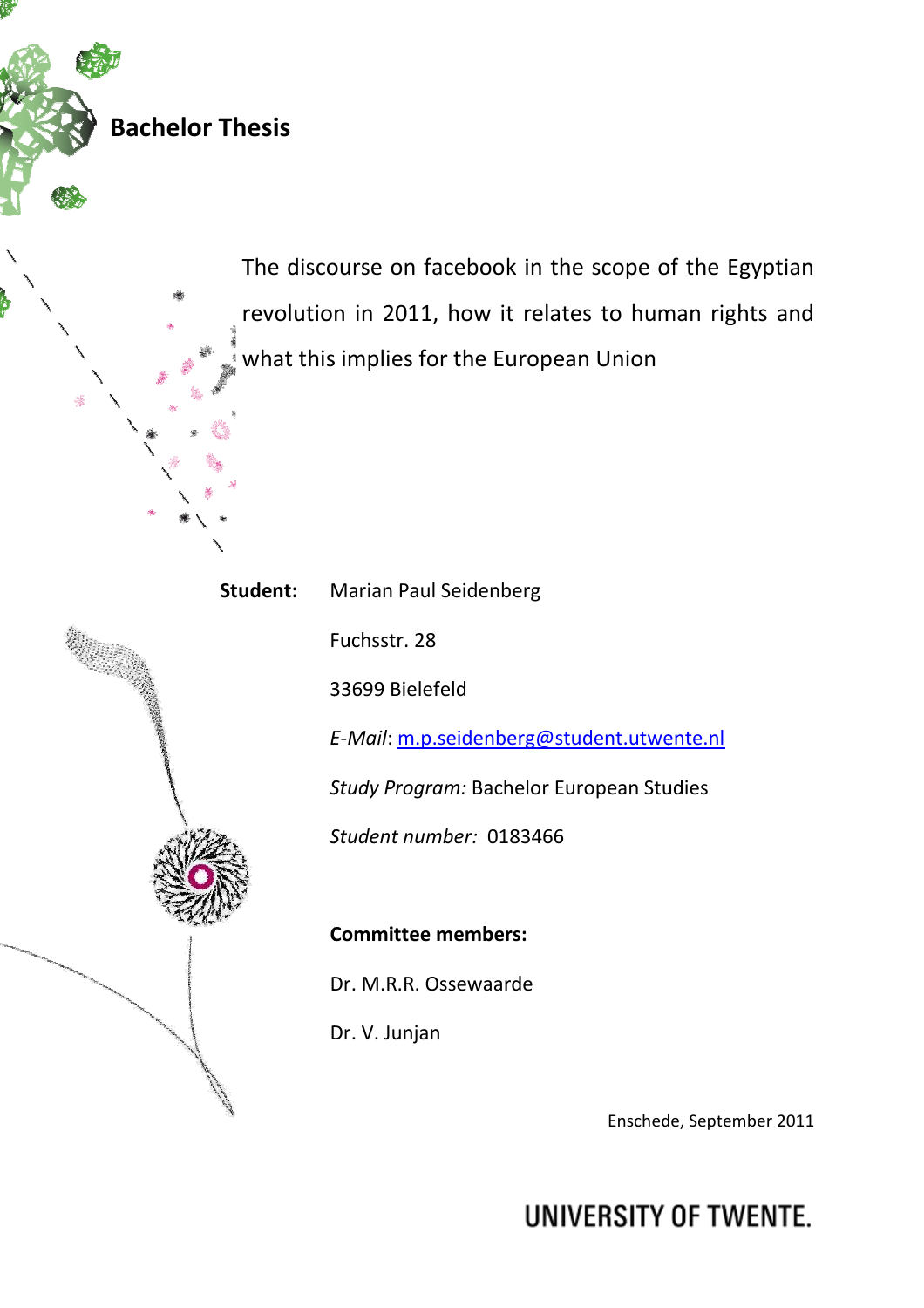# **Table of Contents**

| 1. |          |                        |    |  |  |  |
|----|----------|------------------------|----|--|--|--|
| 2. |          |                        |    |  |  |  |
| 3. |          |                        |    |  |  |  |
|    | 3.1      |                        |    |  |  |  |
|    | 3.2      |                        |    |  |  |  |
|    | 3.3      |                        |    |  |  |  |
| 4. |          |                        |    |  |  |  |
|    | 4.1      |                        |    |  |  |  |
|    | 4.2      |                        |    |  |  |  |
|    | 4.3      |                        |    |  |  |  |
|    | 4.4      |                        |    |  |  |  |
| 5. |          |                        |    |  |  |  |
|    | 5.1      |                        |    |  |  |  |
|    | 5.1.1    |                        |    |  |  |  |
|    | 5.1.2    |                        |    |  |  |  |
|    | 5.1.2.1  |                        |    |  |  |  |
|    | 5.1.2.2  |                        |    |  |  |  |
|    | 5.1.2.3  |                        |    |  |  |  |
|    | 5.1.2.4  |                        |    |  |  |  |
|    | 5.1.2.5  |                        |    |  |  |  |
|    | 5.1.2.6  |                        |    |  |  |  |
|    | 5.1.2.7  |                        |    |  |  |  |
|    | 5.1.2.8  |                        |    |  |  |  |
|    | 5.1.2.9  |                        |    |  |  |  |
|    | 5.1.2.10 | . Discourse on freedom | 30 |  |  |  |
|    | 5.1.2.11 |                        |    |  |  |  |
|    | 5.2      |                        |    |  |  |  |
|    | 5.2.1    |                        |    |  |  |  |
|    | 5.2.2    |                        |    |  |  |  |
| 6. |          |                        |    |  |  |  |
|    |          |                        |    |  |  |  |
|    |          |                        |    |  |  |  |
|    |          |                        |    |  |  |  |
|    |          |                        |    |  |  |  |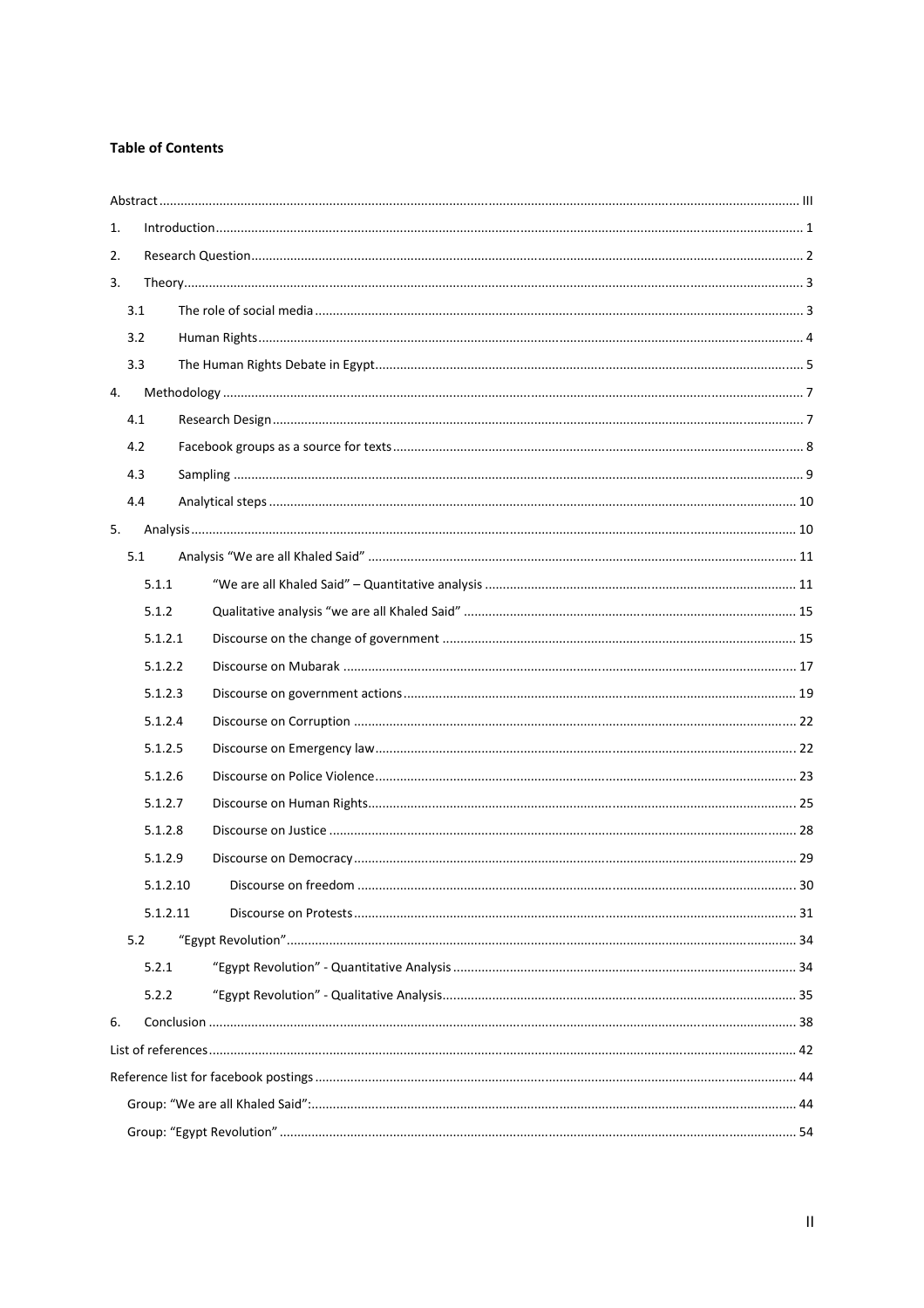# **Abstract**

On the  $25<sup>th</sup>$  of January 2011 a protest wave in Egypt started which resulted in the demission of President Mubarak only 18 days later. In the scope of this revolution internet platforms such as facebook played a central role. But what has been the discourse on such platform within the revolution?

This thesis analysis the discourse that has taken place in the scope of the revolution on the biggest social network on the internet: facebook. Social networking is regarded to have an influence on political and social activism. Therefore the discourse on facebook is displaying the central issues of the people in the scope of the Egyptian revolution.

Within the discourse analysis special attention is given on the concept of human rights according the UN. Human rights play a central role in the overall demand of the people which is: "Mubarak to step down". Besides corruption all other main demands, which have been found on facebook, relate to human rights in different ways. Based on these findings the revolution in Egypt is classified as a human rights revolution.

Although the EU demanded the respect for human rights since the beginning of the diplomatic cooperation between the EU and Egypt the uprising of the people was required to see substantial changes.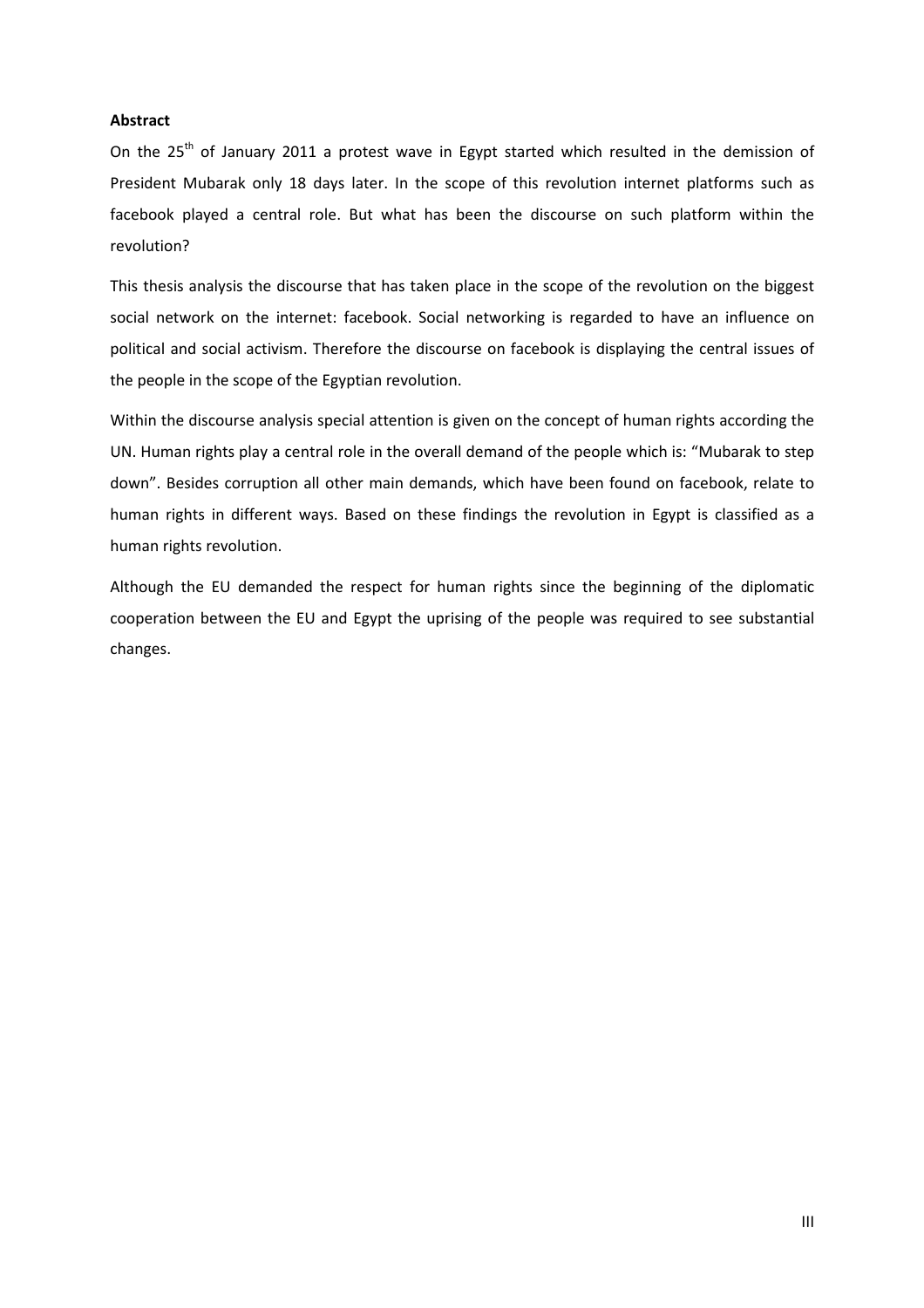# **1. Introduction**

l

On the 25<sup>th</sup> of January 2011 thousands of people in Egypt began to protest against the regime of President Mubarak who has ruled the country for over 30 years. During the demonstrations several hundred people have been killed and about a few thousand have been injured. 18 days later on the 11<sup>th</sup> of February 2011 President Mubarak declared his demission due to massive protests of the Egyptian people.

Before the demission of Mubarak the Egyptian government and the European Union (EU) established a diplomatic relationship which began in 1966. In 2004 this relationship was strengthened by an EU-Egypt Association Agreement which has been followed by a joint EU-Egypt Action Plan in 2007 (see EEAS 2010a: 3). Besides economic cooperation the EU tried to promote democratic and social reform (see EEAS 2010a: 3) in Egypt which received special attention in the latest Action Plan for the years 2011 – 2013. The three main goals of this plan have been:"I. Supporting Egypt's reforms in the areas of democracy, human rights, good governance and justice. II.Developing the competitiveness and productivity of the Egyptian economy. III.Ensuring the sustainability of the development process with effective social, economic and environmental policies and better management of natural resources." (EEAS 2010b: 5). As indicated in the main goals an important aspect of enhanced cooperation in the scope of the European Neighborhood Policy is the respect for human rights. If this played a role within the discourse on facebook in the scope of the Egyptian revolution will be analysed in this paper.

In general one can state that the internet played an integral part within the revolution. On the one hand it served as a platform for communication and for mobilisation of the Egyptian people and on the other hand it helped to inform the rest of the world of what was going on in Egypt. Even Mubarak, the former Egyptian President, feared the effects of a well organised internet communication which made him block certain pages on the  $26<sup>th</sup>$  of January 2011<sup>1</sup>. By doing this he showed that he was unable to control the effects of well organised demonstrations which go in line with the information of the rest of the world. As an example for this kind of communication facebook postings will stand at the heart of the analysis.

But what have been the discussions on facebook? Which topics did the users stress? What is the essence of these discussions and how can they be interpreted in the overall context?

In order to answer these questions the author will make use of a discourse analysis whereas discourse and its analysis are defined in the following way: " Discourse Analysis has an analytical commitment to studying discourses as texts and talks in social practices. That is, the focus is not

<sup>&</sup>lt;sup>1</sup> see for example: http://www.guardian.co.uk/world/2011/jan/26/egypt-blocks-social-media-websites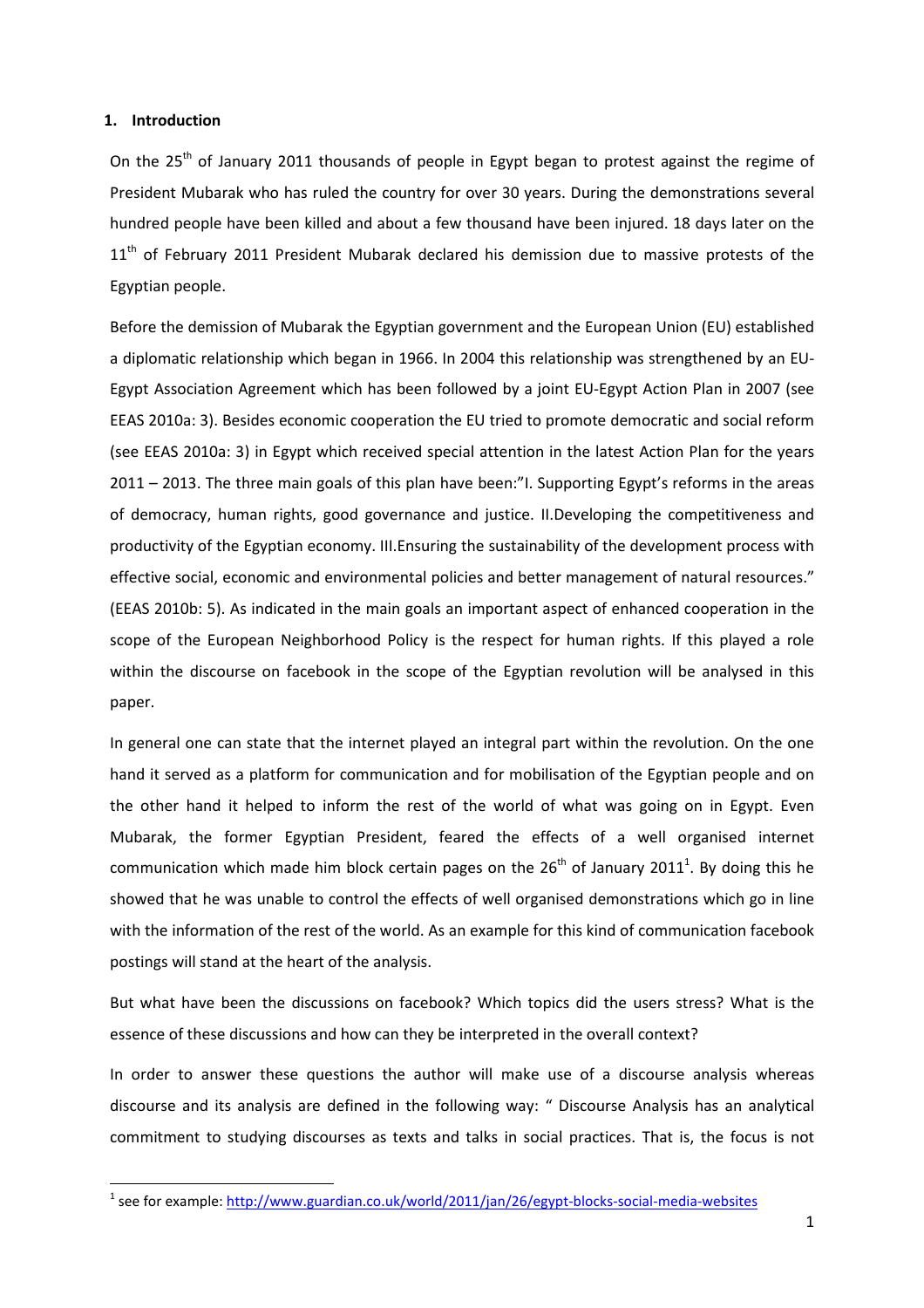language as an abstract entity such as a lexicon and set of grammatical rules (in linguistics), a system of differences (in structuralism), a set of rules for transforming statements (in Foucauldian genealogies). Instead it is the medium for interaction; analysis of discourse becomes, then, analysis of what people do" (Potter 1997: 146). Potter describes discourse as something that is reflecting the way people act and hence discourse analysis serves as an adequate basis to understand the linkage between the discussions on facebook and the protests that take place on the streets.

While analysing the discourse on facebook special emphasis will be given to the issue of human rights as the author wants to find an answer to the following research question: "To what extent is a human rights discourse perceptible within the overall discourse that has taken place on facebook about the Egyptian revolution within the time of the  $25<sup>th</sup>$  of January 2011 until the  $11<sup>th</sup>$  of February 2011?".

Based on this research question the reader will be introduced to human rights as outlined by the Universal Declaration on Human Rights in chapter three of this paper. Besides the issue of human rights the public debate about human rights that took place in Egypt before the protests started will be outlined in order to see if there are differences to the discourse on facebook.

Chapter four will then show in detail how the discourse analysis is set up and which steps will be taken during the analysis. The main part of this paper forms chapter five which will analyse the different facebook postings in the first instance with regard to which topics people refer to and in the second instance which underlying meaning they carry. The last part will then sum up the findings in order to give an answer to the overall research question.

#### **2. Research Question**

As already stated in the introduction the main focus of the thesis at hand is going to be the revolution that took place in Egypt in the spring of 2011. The core aim of the research is to answer the question "To what extent is a human rights discourse perceptible within the overall discourse that has taken place on facebook about the Egyptian revolution within the time of the 25<sup>th</sup> of January 2011 until the  $11<sup>th</sup>$  of February 2011?" which is done by analysing the case of Egypt in detail.

In order to fully understand which aspects of the discourse have something to do with human rights and what this implies for the uprising itself the following questions need to be answered:

1. Which topics do users on facebook refer to in the scope of the discourse that is taking place on facebook?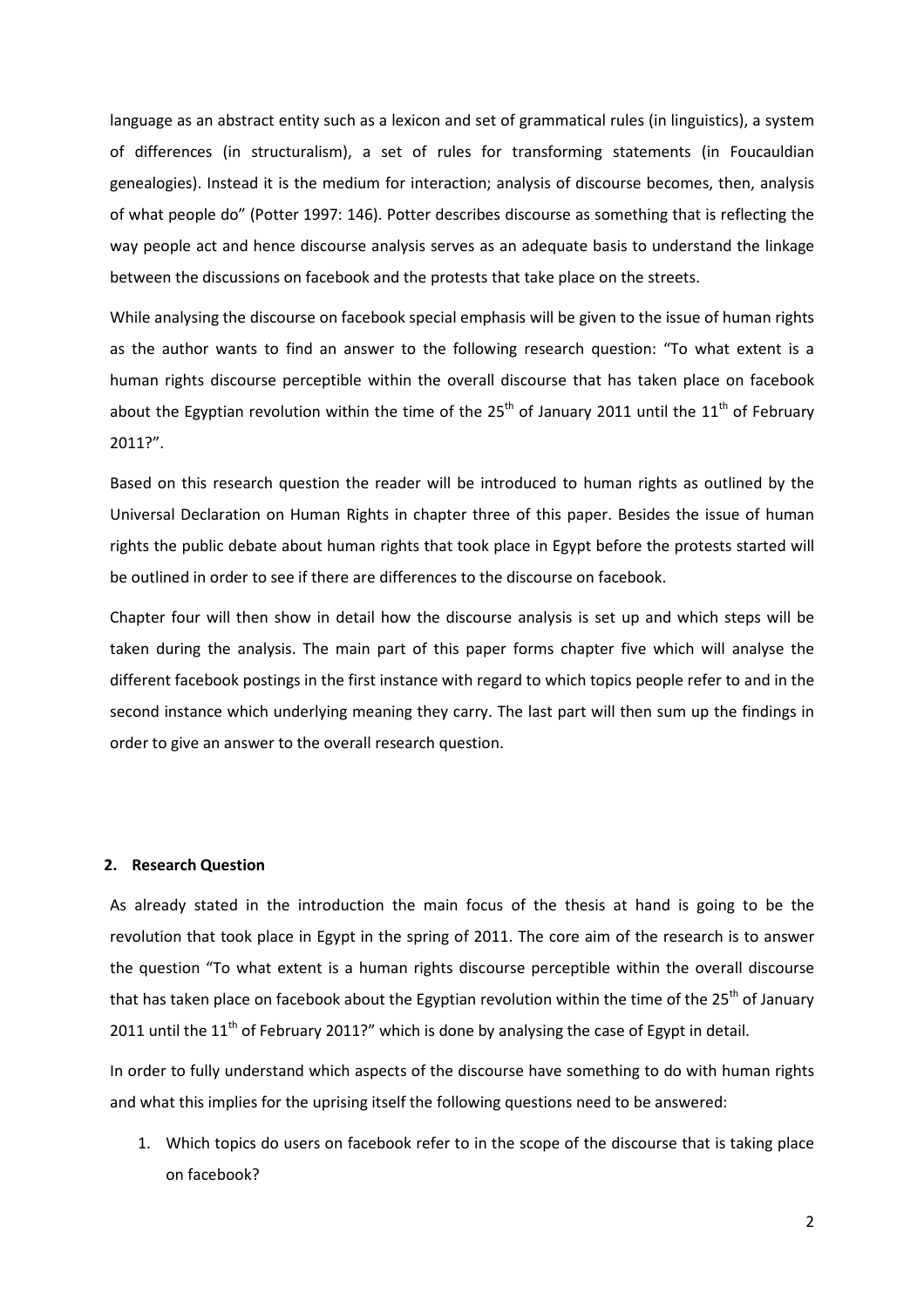- 2. What are the topics that have been referred to most frequently?
- 3. What do the postings in the different topics signify?
- 4. What is the underlying meaning of the different topics?
- 5. Where do ambivalences pop up with regard to how the people perceive the protests?
- 6. Which aspects of the discourse typify as a discourse on human rights?

These sub-questions on the one hand analysis the discourse on facebook in general and, on the other hand, look more specifically at which stages human rights played a role. By answering these questions the author seeks to reveal which aspects have been important in the scope of the discourse on facebook in order to understand if human rights played a certain role. Hence the first two questions are focussing at finding out which topics played a role in general whereas the questions three to five are searching for deeper, underlying messages in order to show if human rights played a role (question six). The answers for the questions will be found by analysing which discussions have taken place on facebook in certain groups.

This research question is of descriptive nature as it tries to explain the behaviour of the people in Egypt. Moreover it does not follow a certain hypothesis but tries to understand the underlying meaning of a real world phenomenon.

#### **3. Theory**

This part of the paper will outline what the underlying concepts and theories are that are necessary to answer the research questions.

At first the potential role of social media, in this case facebook, will be outlined in order to show where such platforms might have impact on social life and hence on the uprising in Egypt. Moreover the concept of human rights according to the United Nations (UN) will be outlined in order to show which topics classify as related to human rights.

Thirdly, the current debate on human rights in Egypt, which has taken place before the uprising, will be displayed to show which topics have been stressed in this scope.

# **3.1 The role of social media**

Social media, such as facebook and twitter, give users the opportunity to communicate (with each other), to exchange point of views and to have online relationships. In short one can say that social media offers the opportunity of social networking which already existed before the age of the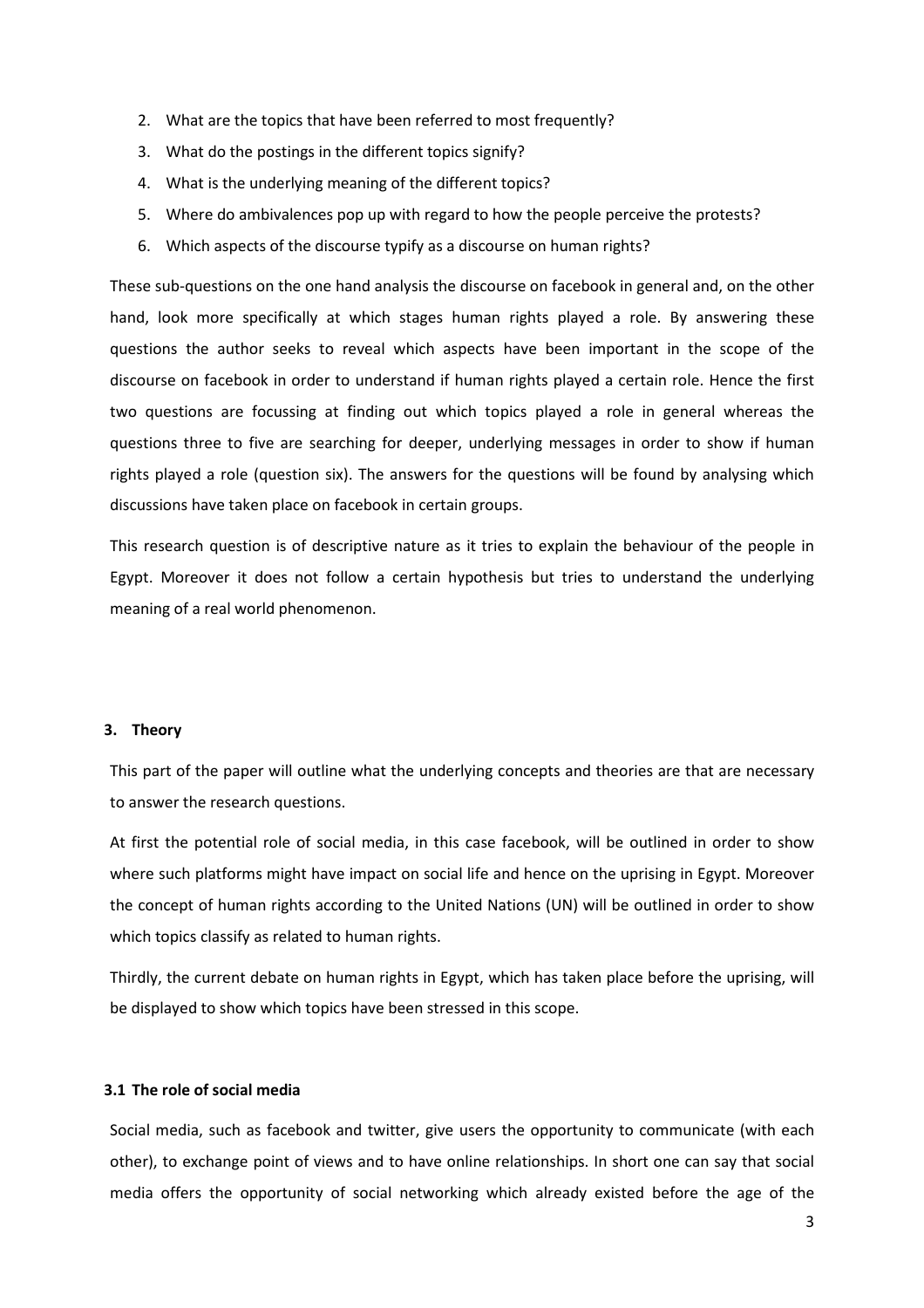internet (see Coyle & Vaugh 2008:13). In general it is to state that there is no consensus on the definition of social networking. Coyle and Vaugh describe it as "the use of a specific type of Web site focused on the creation and growth of online social networks which allows users to interact." (Coyle & Vaugh 2008: 13).

The effect of this networking for people is that interaction among people, as well as expressing one's own opinion, becomes simplified (see Attia et. al. 2011: 371) which is having an influence on social life. In the case of Egypt facebook has been the most important social media website (see Attia et. al. 2011: 370) where people expressed their opinion. In addition to expressing their opinion it became easier for the Egyptian people to interact within their relationships and to exchange points of view (see Attia et. al. 2011: 372).

This increased interaction among people may function "as a networking tool for civic participation" (Zhang et. al. 2010: 78) whereas civic participation is established by ongoing discussions in which people can freely participate. In the case of Egypt this civic participation lead to political activism (and hence had an influence on social life) (see Attia et. al. 2011: 372). Therefore it is expected that the discussions that took place on facebook had a positive influence on the uprising in Egypt and contain the issues that made the people go on the streets. Hence this paper will analyse the content of those discussions in order to reveal an important part of the people's motivation to participate in the protests.

To be able to say if human rights and their violations played a role in those discussions, and thus in the people's motivation to participate, the following part outlines the concept of human rights in order to detect them in the different postings.

#### **3.2 Human Rights**

This part of the paper will introduce the reader to the most important human rights as developed by the United Nations (UN). The idea behind this is that the analysis of the facebook postings (chapter 5) is aiming at identifying if human rights or their violations, as outlined in the following, played a role within the discourse.

The preamble of the Universal Declaration of Human Rights (UDHR) states that "[w]hereas it is essential, if man is not to be compelled to have recourse, as a last resort, to rebellion against tyranny and oppression, that human rights should be protected by the rule of law" (see preamble Universal Declaration of Human Rights). This thesis does not seek to answer the question whether the Egyptian people rested their protest upon this general statement but if facebook users referred to some or all of the rights outlined in the following.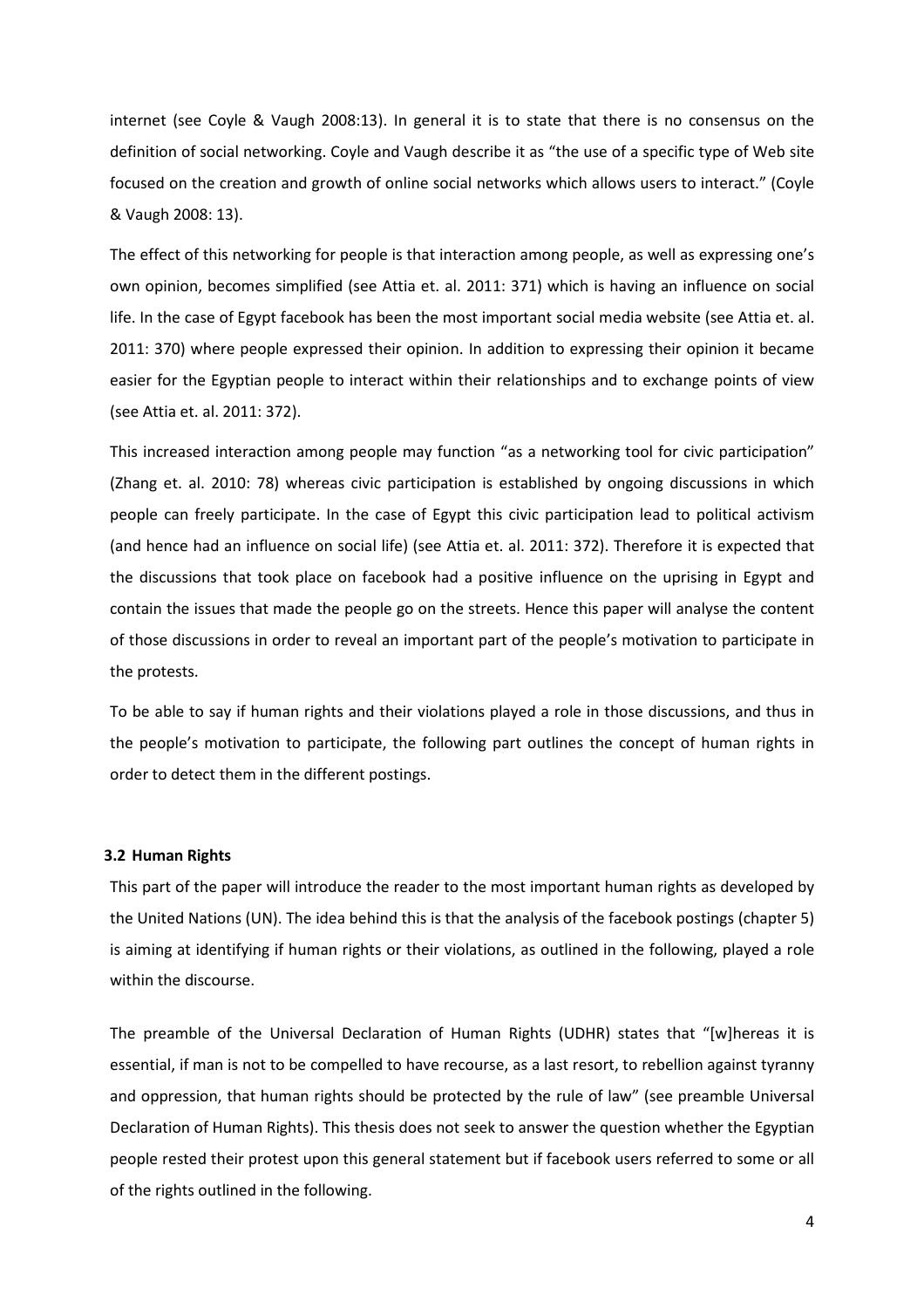Article 1 and article 2 of the Declaration of Human Rights state that by birth all human beings no matter where they have been born, which sex they are, which skin colour they have, or which religion they belong to, are entitled to these rights on an equal basis. In addition Art. 18 grants everybody the right to freedom of thought and to freely choose their religion.

Moreover the Universal Declaration of Human Righty grants "the right to life, liberty and security of person" (Art. 3 UDHR) which involves that that if a government is oppressing their citizens by the use of violence, for example through torture (which is especially mentioned in Art. 5), it is a breach of this right and hence can be seen as a human right violation. In addition to this it is necessary for every government to guarantee a public and free trial for every person (see Art. 10 UDHR) who is to be recognised as a person before the law everywhere (see Art. 6 UDHR) without any discrimination (see Art. 7 UDHR).

Furthermore Art. 19 UDHR grants everybody the right to freedom of opinion and expression whereas it may be expressed by peaceful assemblies (see Art. 20 UDHR). In addition to this every citizen may have the right to participate in the government of his country, either directly or through chosen representatives (see Art. 21 UDHR) in the form of elections (see Art.21 UDHR).

With regard to development and education the Declaration of Human Rights grants everybody the right to elementary education (see Art. 26 UDHR) and an acceptable standard of living guaranteeing the health and well-being of himself and his family (see. Art. 25 UDHR).

Although the named human rights are not the full extent of what the Declaration of Human Rights entails but the most important ones for the topic at hand have been mentioned. In the following part the public discourse on human rights that took place in Egypt before the beginning of the protests will be outlined.

#### **3.3 The Human Rights Debate in Egypt**

This part of the paper will not outline in detail if and where there are human rights violations happening in Egypt but how the human rights debate is perceived officially. The aim of this part is to describe the public discourse on human rights as it has taken place before the protests started in order to be able to see if this discourse is shaped similarly or differently within the scope of the protests on facebook.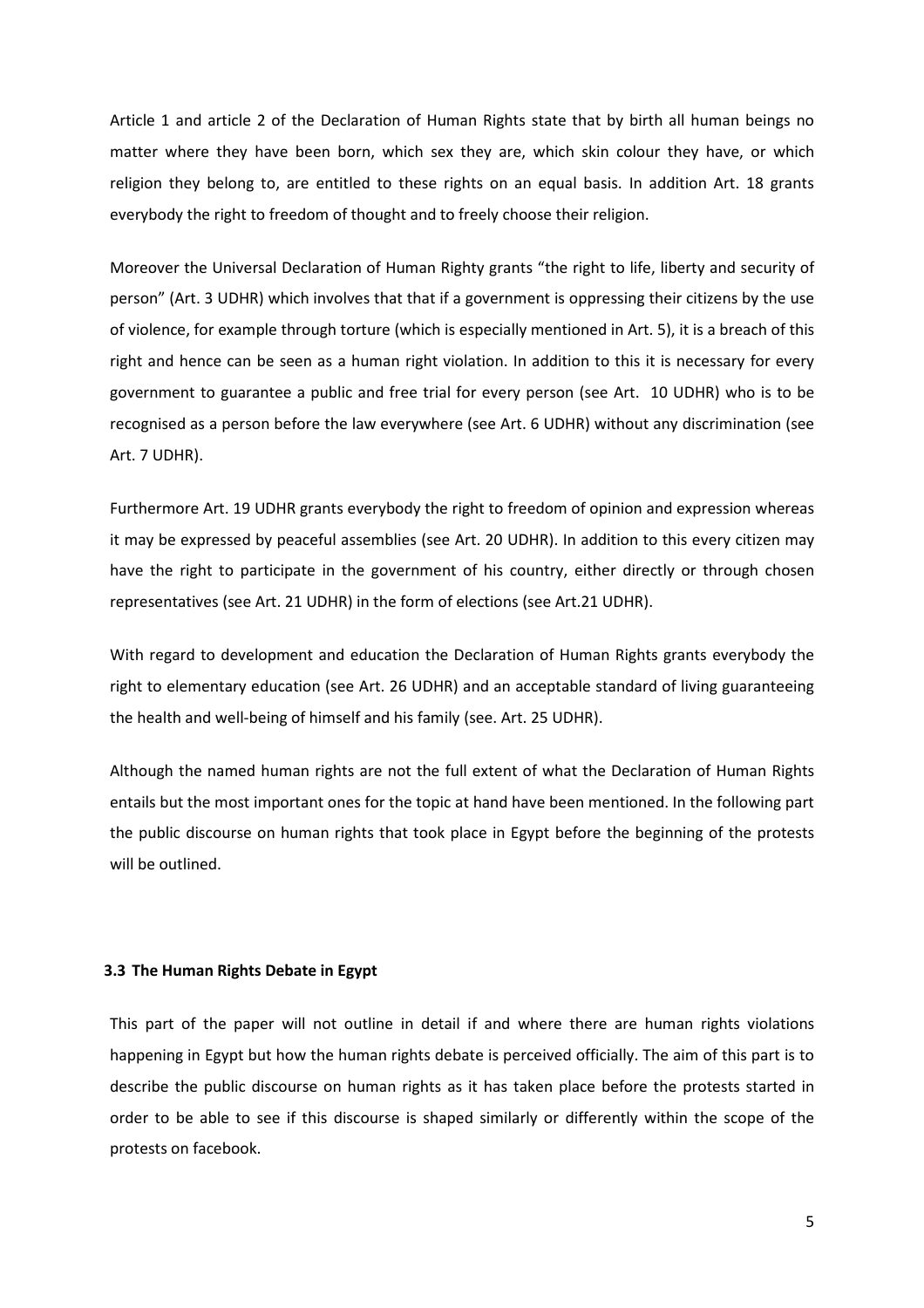As outlined by Abdelrahman (2007) the human rights debate is highly politicised in Egypt. The main argument in this sense is that the human rights debate as it is brought to Egypt by Western nations is seen as an attempt by the West to dominate the culture and politics that are prevailing in Egypt and hence is aimed at destroying the national identity (see Abdelrahman 2007: 288, 286). Nevertheless the Egyptian government signed the universal Declaration of Human Rights with the constraint that if human rights are a breach of the Sharia law they do not need to be respected (see Abdelrahman 2007: 291).

This constraint is regularly used to justify its incompliance with international human rights conventions like free elections or the equality of men and women (see Abdelrahman 2007: 291). But there has been some effort, or at least the signal to, respect human rights. This is shown by the establishment of different national conventions that deal with topics like children's rights, women's rights and political rights (see Abdelrahman 2007: 292). Abdelrahman regards these as the regime that is pretending to display itself as a human rights protector (see Abdelrahman 2007: 296).

The debate itself on human rights in Egypt is characterised by what has already been said above: human rights are seen as a tool of the West to overcome the national identity (see Abdelrahman 2007: 296). Sahid Yassin puts it a bit different in Dwyer's book "Arab Voices" (1991) when saying that the human rights debate in Egypt is characterised by "three visions of the world" (Dwyer 1991: 59). He differentiates between the liberal, the conservative and the radical point of view with regards to human rights. The liberal view is represented by the Wafd and the Nationalist parties and mainly focusing on political rights whereas the radical camp focuses on economic and social rights. Differently the conservative movement, which is represented by the Muslim groups, is highlighting what Abdelrahman already pointed at: Egypt is a Muslim society and the Muslim concept of human rights is differing to the Western concept of human rights which makes them decline the idea of adopting a Western concept of human rights. (See Dwyer 1991: 59)

 Intellectuals in Egypt support the official government position by regarding human rights and especially human rights organisations in Egypt as "part of the US strategy to dominate Egypt and the Arab world" (Abdelrahman 2007: 293).

Due to the fact that the official position of the former Egyptian government, which is supported by the Egyptian intellectuals, is contrary to what Western official see in the respect of human rights this paper seeks to analyse the discourse about human rights with regard to Egypt that is taking place on facebook. The aim is to see if the debate on human rights on facebook is closer to the concept of human rights as outlined by the UN or is in line with the public discourse that took place in Egypt.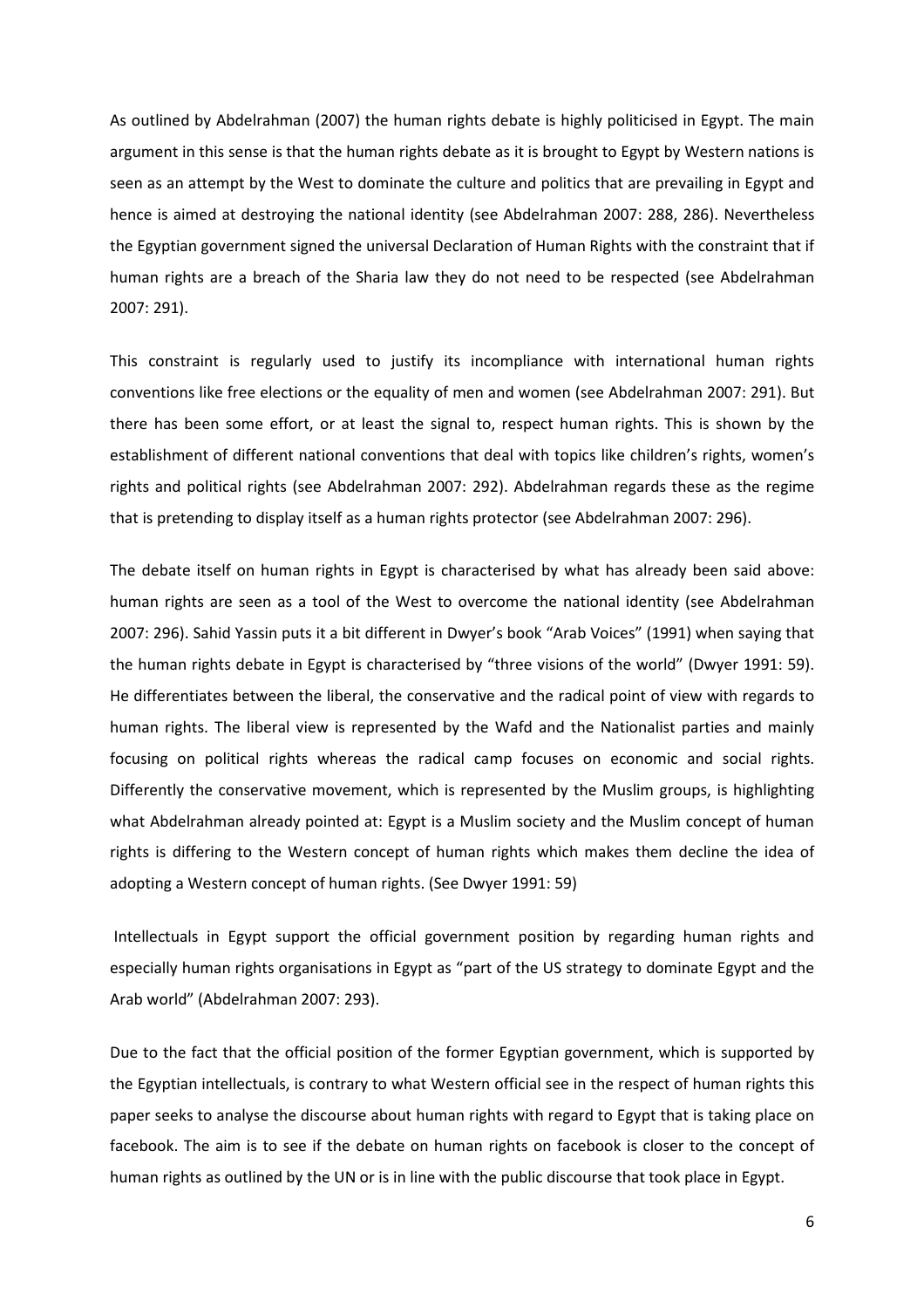After showing in which sense the interaction on facebook influenced the revolution in Egypt on a theoretical basis the following chapters will analyse what has been the content of such interactions. As a conclusion for this chapter one can say that, due to the fact that the interactions on facebook have an impact on social life (as outlined in part 3.1), they somehow display the people's motivation to participate in the protests. By adding the concept of human rights (as outlined in part 3.2) the author seeks to find an answer to the question if human rights or their violations played a role within the discourse. If human rights played a central role in the discourse on facebook their violations are expected to have motivated the people to go on the streets. If this is the case one can speak of a human rights revolution<sup>2</sup>.

The following chapter will outline which methodology will be used to understand the discourse that is going on.

# **4. Methodology**

This chapter outlines how the author sees a discourse analysis and why this methodology is appropriate for the study at hand. Moreover emphasize is given on which steps characterize the analysis in chapter 5 and how they are going to be taken.

#### **4.1 Research Design**

l

A discourse analysis stands at the heart of the study. A discourse analysis involves the analysis and interpretation of certain forms of communication (e.g. texts, essays, scientific articles, newspaper articles, pictures, movies, etc.) whereas the discourse that is to be analysed is communicated by certain media (see Keller 2011: 71).

In this case the media that is the platform of communication is the internet. Discourse analysis is in general of a qualitative nature whereas it may be enhanced by adding quantitative aspects which is especially important when having large amounts of texts (see Keller 2011: 78) which is the reason for doing a quantitative analysis as the first phase of the whole analysis.

 $^2$  Due to the limited size of this paper and the fact that the concept of revolution is among the most discussed in political and social science as well as among historians the following definition will be used: A revolution describes a "rapid, fundamental transformations of a society's socio-economic and political structures" (Liebmann 1992: 1672). For more information on this please see for example: Kramnick 1972: "Reflections on Revolutions: Definition and Explanation in recent Scholarship" or Stone 1966 "Theories of Revolution".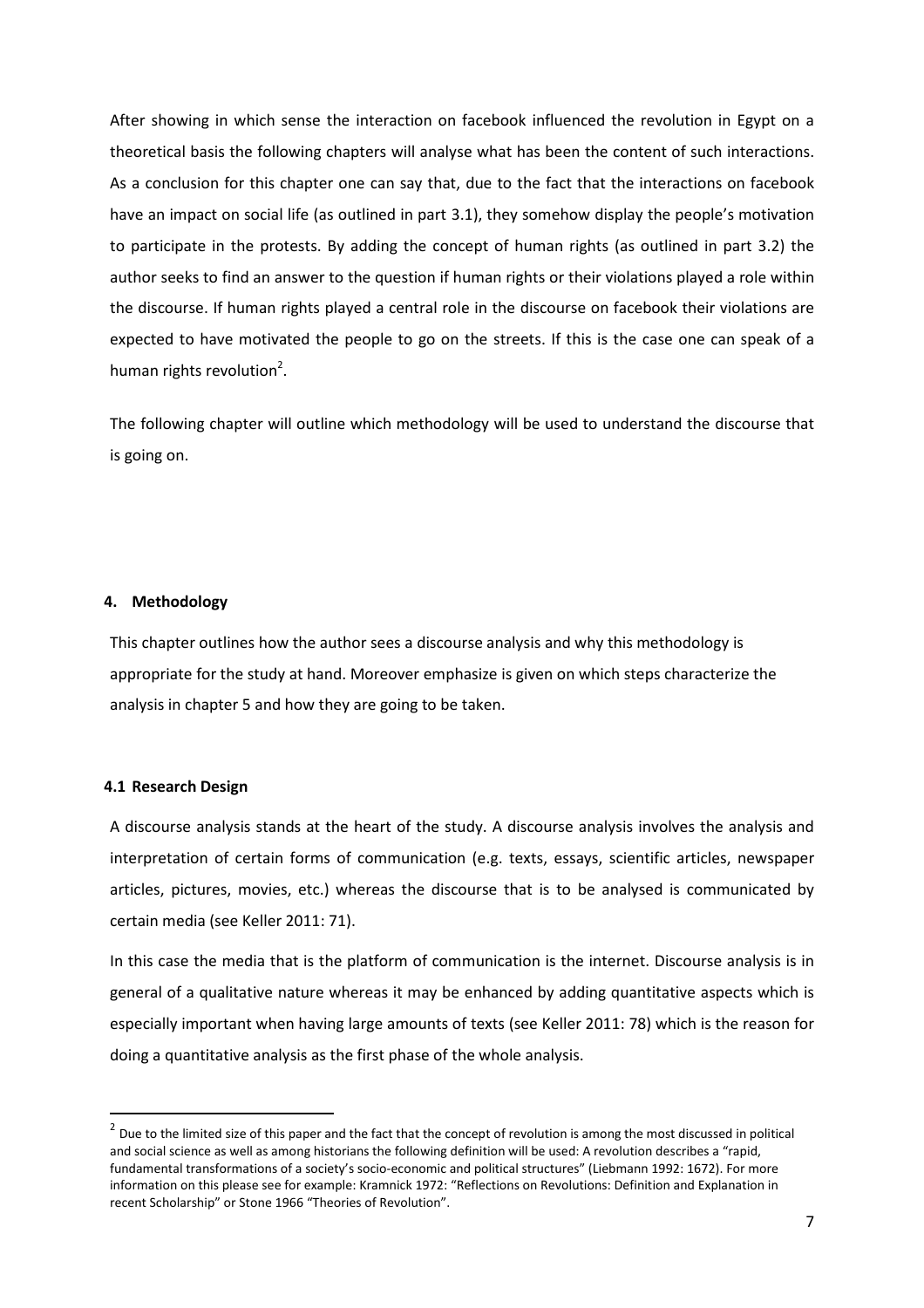The units of observation with regard to the thesis at hand are certain messages that have been posted on facebook. How these are going to be selected is outlined in the following sections. In general a discourse analysis is not dealing with one single text or movie but with several single documents (see Keller 2011: 87) whose meanings need to be seen in relation to each other (see Keller 2011: 78). Therefore, in order to have a substantial basis for the analysis itself, it is necessary to pick the units of observation as heterogeneous as possible (see Keller 2011: 88). In this case the analysis wants to say something about the discourse of the Egyptian revolution on facebook. Therefore the author has decided to use two different groups on the platform in question.

Facebook is a social network whereas the communication within groups is at the heart and the messages are normally relatively short. Due to the fact that the considered discourse is shaped by regular internet users' opinions, posted newspapers articles, scientific writings, interviews and the like are not going to be taken into account.

In the following parts it will be outlined which groups have been chosen and why. Moreover it will describe how the postings have been selected and how they are going to be analysed in chapter 5 of this paper.

# **4.2 Facebook groups as a source for texts**

Facebook is the biggest social network on the internet. During the revolution in Egypt it served as a platform for mobilising people and for communication among the participants. There are two big facebook groups that will serve as a source for messages that are going to be analysed in the scope of the discourse analysis. These groups are named: "Egypt revolution" and "We are all Khaled Said". The author found the first named group by searching facebook for: "Egypt revolution". It has been chosen due to the fact that it is the group the most people "liked<sup>3</sup>" with regard to the Egyptian revolution and therefore is able to reach a lot of people which means that it is having a significant influence on the discourse about the revolution. The second group has been found by searching facebook for "Khaled Said". Khaled Said is a social activist who has been killed by policemen in Egypt and therefore has become a martyr and a sign for supporting the protests. Moreover this group is available in English and Arabic which makes it represent a lot of opinions on the discourse and therefore serves the concept of a heterogeneous sample. Moreover only English speaking comments will be respected which is due to two reasons: Firstly, it is expected that Egyptian people that

 $3$  It is important to note that the use of the word "like" is referring to a special functionality of facebook. It is possible to click the "lick" button which shall show other users that one is supporting or has visited or just wants to spread the message of the group. Hence "like" does not wants to say something about feelings in this case.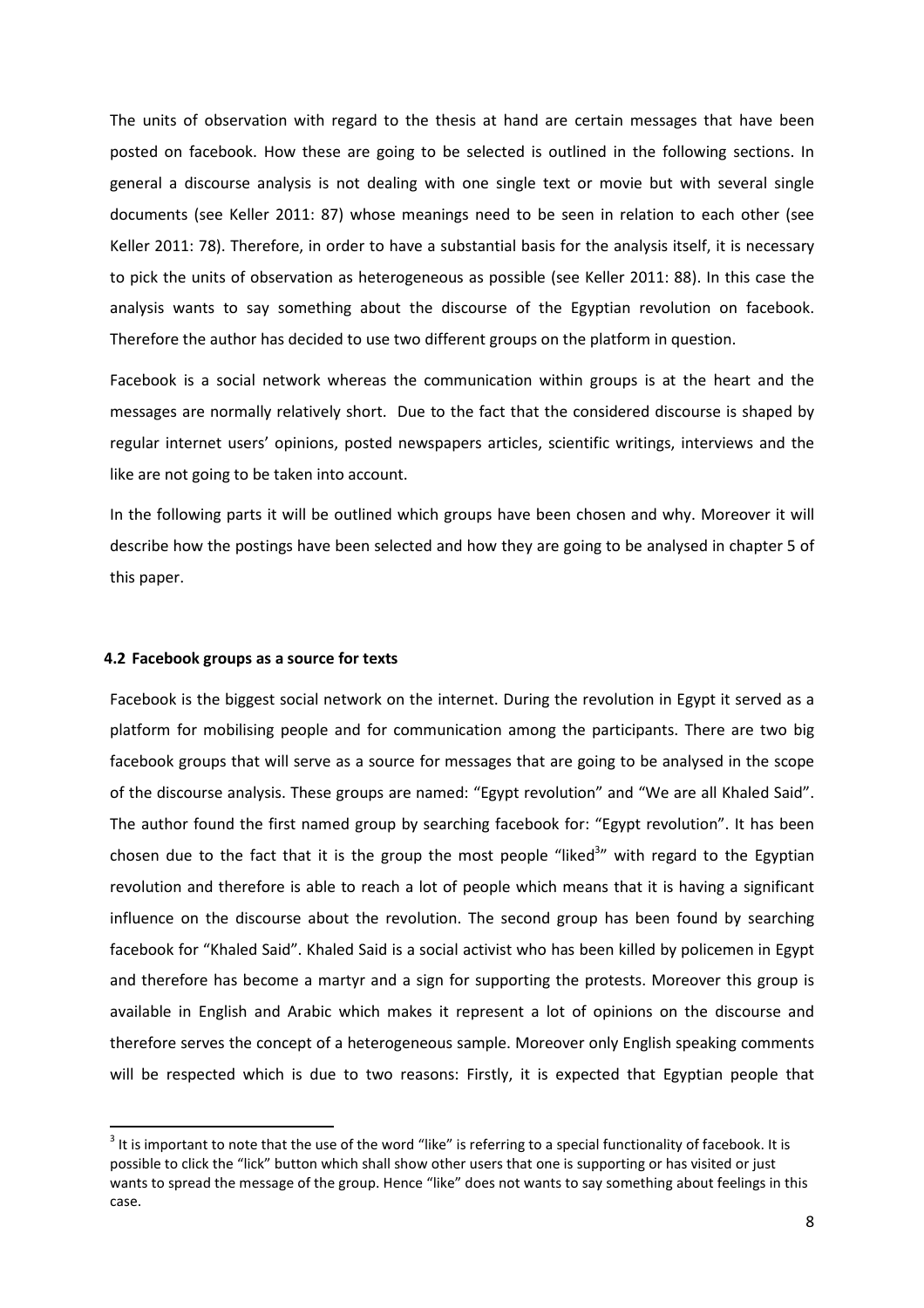searched to inform the rest of the world did write their comments in English. Secondly, it is due to the fact that the author of this text does not speak Arabic.

With regard to the groups itself a few important aspects have to be noted: The size of both groups varies significantly. With regard to the amount of postings this means that the much bigger group "we are all Khaled Said" will receive more attention than the group "Egypt Revolution" which is due to the fact that all postings are weighted equally no matter within which group they have been posted.

# **4.3 Sampling**

The analysis of the messages posted on the named groups will be done according to a certain method which will be delineated in this part. In general all postings that have been done in the groups may be part of the analysis whereas it has to be mentioned that both groups will analysed individually.

But as the authors wants to say something about the discourse on the internet that is shaped by the Egyptian users the first selection process is leaving out all messages that obviously have been posted by users from outside of Egypt. The author is aware of the fact that one cannot be absolutely sure if the user is really coming from Egypt but it is impossible to overcome this problem when working with internet publications.

Moreover messages will be left out which are solely for the purpose of organizing demonstrations. Whereas it is necessary to note that messages which include a deeper meaning while communicating important information for the protesters itself will be included.

After collecting all the other messages they will be further limited by the introduction of a coding system due to the fact that the amount of postings to be analysed would still be too high. The coding system was developed while doing the research in order to make sure not to exclude possibly important messages from the beginning on as well as to reduce the threat of researcher's expectancies.

The idea of the coding system is to assign certain categories to the postings whereas one posting can be represented in several categories. The categories emerge from the topics the internet users are referring to. When for example a posting is referring to the emergency law which has been present in Egypt for nearly 30 years this posting will be coded with the category "emergency law". But when the same post is for example referring to human rights violations as well it is represented in the category "human rights" too. Which categories there are depends on the postings and is not done in advance and hence may change during the analysis.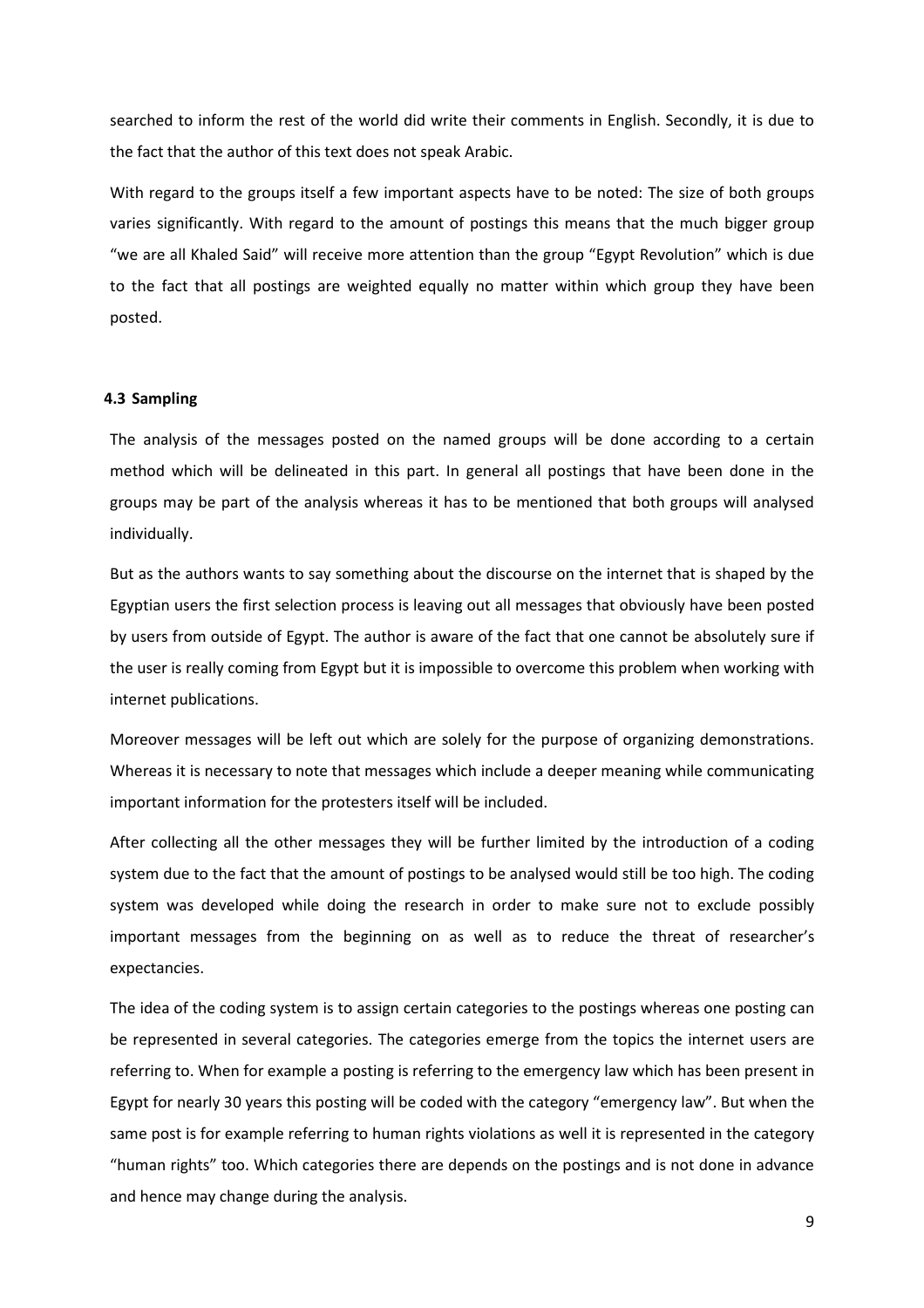# **4.4 Analytical steps**

After reading all posts and assigning them to categories the quantitative, first phase of the analysis starts. This involves the identification of the most important discourses that go on facebook. It is expected that different topics play a major role which are seen as smaller discourses within the broader discourse. These smaller discourses will be identified by looking at how frequently topics have been mentioned. The topics that have been mentioned most often will be analysed further by an analysis of the particular discourse with regard to the topic identified. This analysis is an in depth analysis of what the discourse is about and how this can be interpreted within the framework where it is taking place. Within this scope it is possible that postings occur in different discourses at the same time. Hence these postings are seen within different frameworks which is seen as enhancing the reliability of the analysis (see Wood &Kroger 2001: 107). In order to be able to conduct these steps the computer program MAXQDA 10 will be used to code the postings.

Based on this the following steps will be taken to do the analysis:

- **1.** A quantitative analysis of the topics that take place in both groups separately
- **2.** A qualitative in-depth analysis of the postings within the different topics that have been identified according to step one
- **3.** The conclusion will summarise the main findings of the second step and answer the overall research question

The following part will be the analysis and is starting with the identification of the most important topics as described above. It is followed by an analysis of the smaller discourses.

#### **5. Analysis**

This part of the paper is structured according to the different groups in the first place. At first an analysis will be done of the group "We are all Khaled Said" followed by an analysis of the group "Egypt Revolution". The subparagraphs are structured according to the analysis. The first subparagraph of each group's analysis will outline the identification of the most important topics as described in part four. This part is mainly aiming at giving answers to the following sub-researchquestions:

1. Which topics do users on facebook refer to in the scope of the discourse that is taking place on facebook?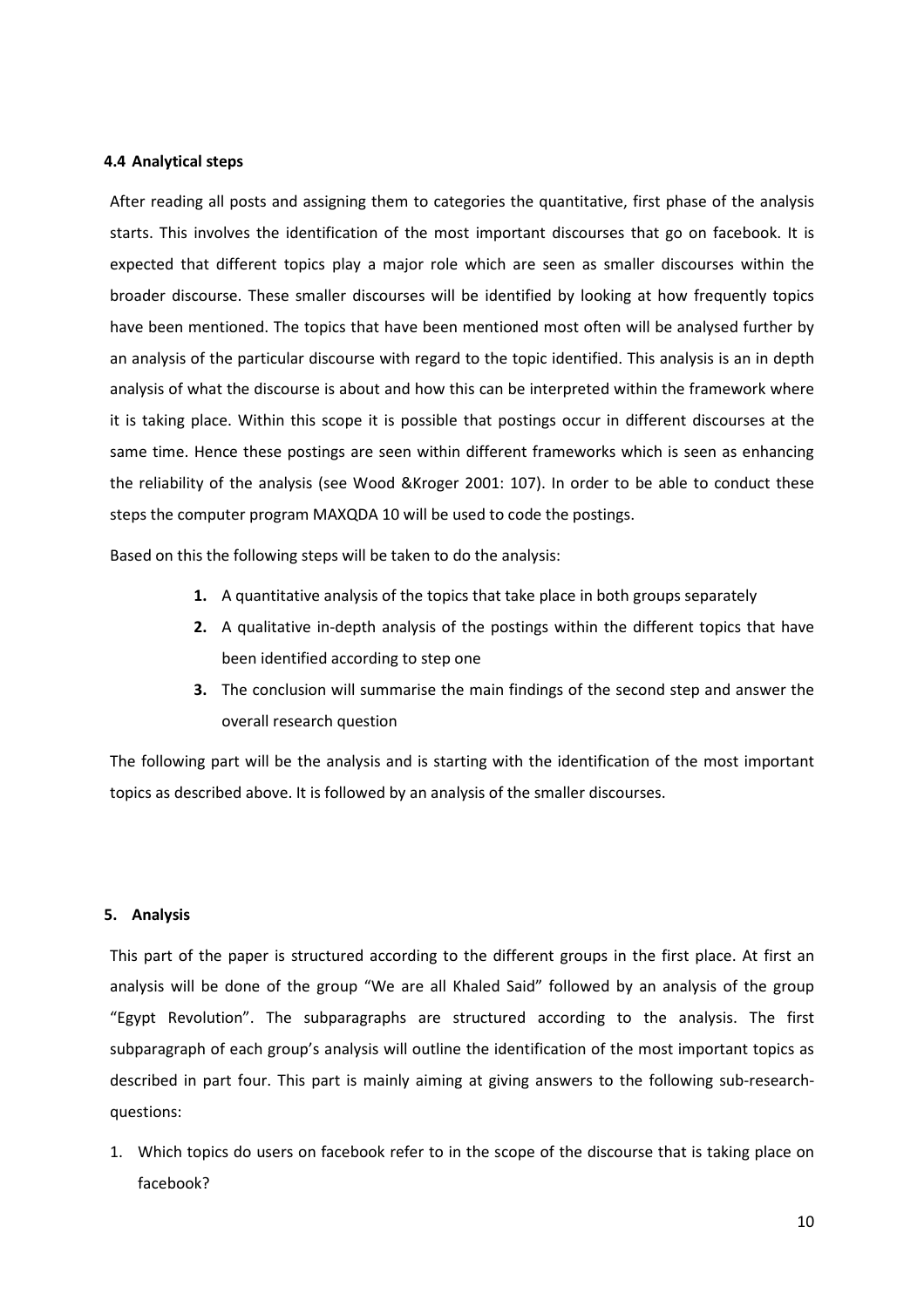- 2. What are the topics that have been referred to most frequently?
- 3. What do the postings in the different topics signify?

 These parts will be followed by an in-depth analysis of the most important discourses that are going on within the broader discourse whereas the second analysing step focuses on giving answers to the following questions:

- 1. What is the underlying meaning of the different topics?
- 2. Where do ambivalences pop up with regard to how the people perceive the protests?
- 3. Which aspects of the discourse typify as a discourse on human rights?

# **5.1 Analysis "We are all Khaled Said"**

# **5.1.1 "We are all Khaled Said" – Quantitative analysis**

This part of the paper is basically addressing the sub-research questions "Which topics do users on facebook refer to in the scope of the discourse that is taking place on facebook?" and "what are the topics that have been referred to most frequently?".

 At first it is to be said that in total 703 postings of the facebook group "We are all Khaled Said" have been taken into account after identifying those that are relevant for the first phase of this analysis (how these have been selected is described in part 4.3).

The topics people are referring to in their postings represent the categories which are assigned to the postings. The following categories emerge out of this: democracy, Egyptian government, human rights, freedom, religion, movement/ protests, justice, economic prosperity, USA, Europe, discussion about Mubarak replacement, poverty".

These topics have been derived from reading all relevant posts several times whereas it is important to note that the named categories partly consist of sub-categories. All categories have been developed due to obvious mentioning of certain topics like: "We want freedom" (Anonymous 1 2011) which is referring to the category freedom. After coding all postings with certain topics the researcher merged categories together which are strongly interrelated to each other. Table 5.1 displays an overview of the topics that people referred to most frequently.

In the first place the researcher ruled out the following topics for further analysis (which does not mean that postings represented in one of these categories are totally left out in the analysis as they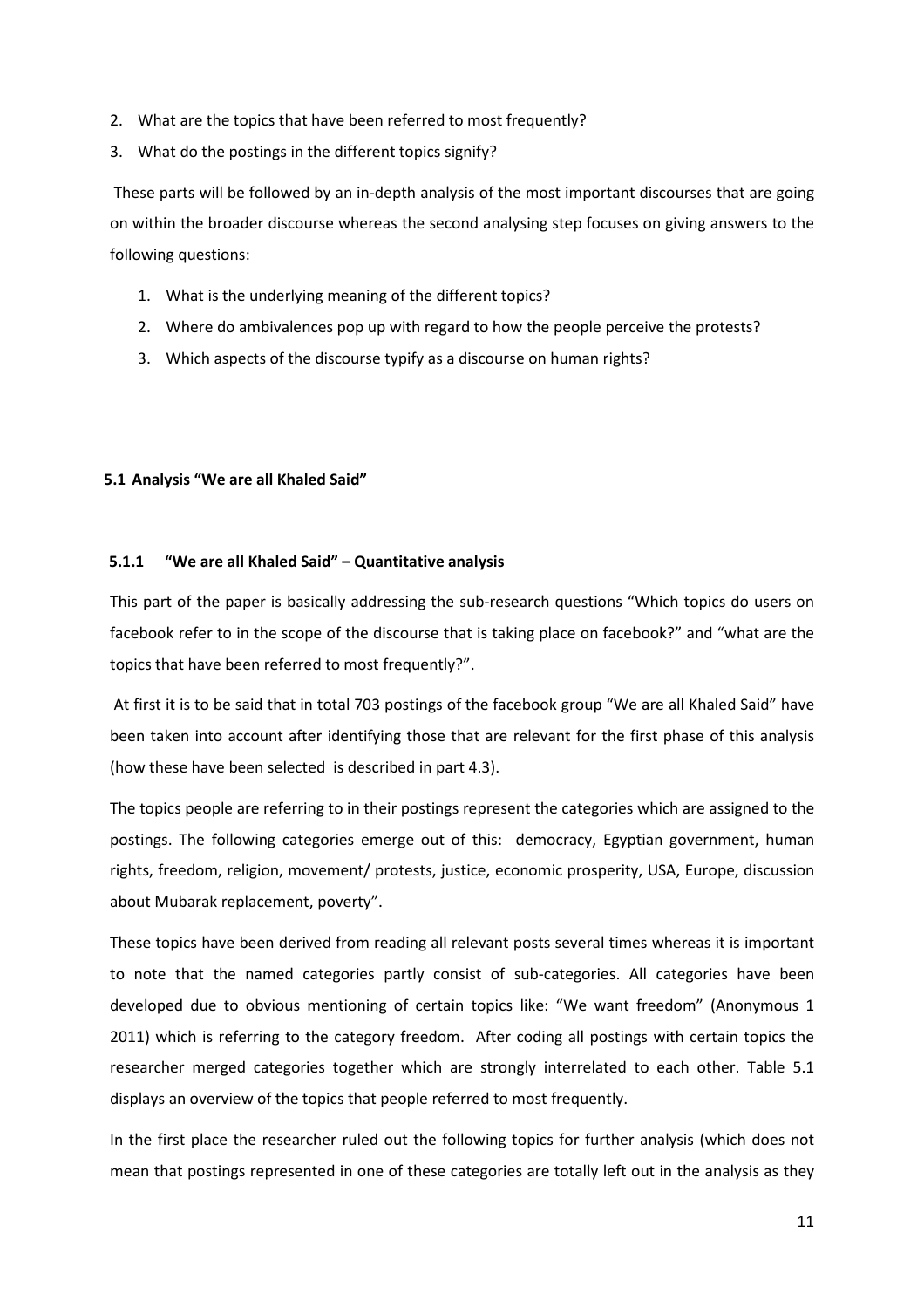may appear in other categories as well): "economic prosperity, discussion about Mubarak replacement, religion, USA, Europe and poverty". They have been ruled out due to the fact that these topics have been addressed more rarely compared to the other topics. "Religion" and "economic prosperity" has been referred to only once, whereas "poverty" has been referred to seven times. Discussions about a possible Mubarak replacement have achieved little attention as well with only 17 mentions in total. The USA has been referred to in 19 posts whereas the European nations have been named 14 times.

| <b>Overall Category</b>    | Sub-category 1                 | <b>Sub-category 2</b>          |
|----------------------------|--------------------------------|--------------------------------|
|                            |                                | Mubarak to step down           |
|                            |                                | Mubarak to get killed          |
|                            | Mubarak                        | Mubarak to be brought to court |
|                            |                                | Mubarak stealing from the      |
|                            |                                | Egyptian people                |
|                            | Whole regime to step down      |                                |
|                            | Police Violence                |                                |
|                            | Corruption                     |                                |
| <b>Egyptian Government</b> | <b>Emergency Law</b>           |                                |
|                            |                                | Accusing the government of     |
|                            |                                | oppressing the protests        |
|                            |                                | Government manipulating the    |
|                            | <b>Government Actions</b>      | media                          |
|                            |                                | Europe                         |
|                            |                                | <b>USA and Europe</b>          |
|                            |                                | Europe                         |
|                            |                                | <b>USA and Europe</b>          |
| Freedom                    |                                |                                |
|                            | Against the protests           |                                |
|                            | Violent protests               |                                |
| Protest                    | Peaceful protests              |                                |
|                            | Motivating the people to go on |                                |
|                            | protesting                     |                                |
|                            | Torture                        |                                |
|                            | Imprisonment without trial     |                                |
|                            | Freedom of speech              |                                |
| Human rights               | Freedom of press               |                                |
|                            | Human rights in general        |                                |
|                            | Freedom of press               |                                |
|                            | Democracy directly mentioned   |                                |
| Democracy                  | Free and fair elections        |                                |
| Justice                    |                                |                                |

**Table 5. 1 Displaying categories and associated sub-categories** 

Differently to the topics that have been ruled out other categories have been given much more attention in the scope of the discourse. The biggest topic in terms of numbers represents the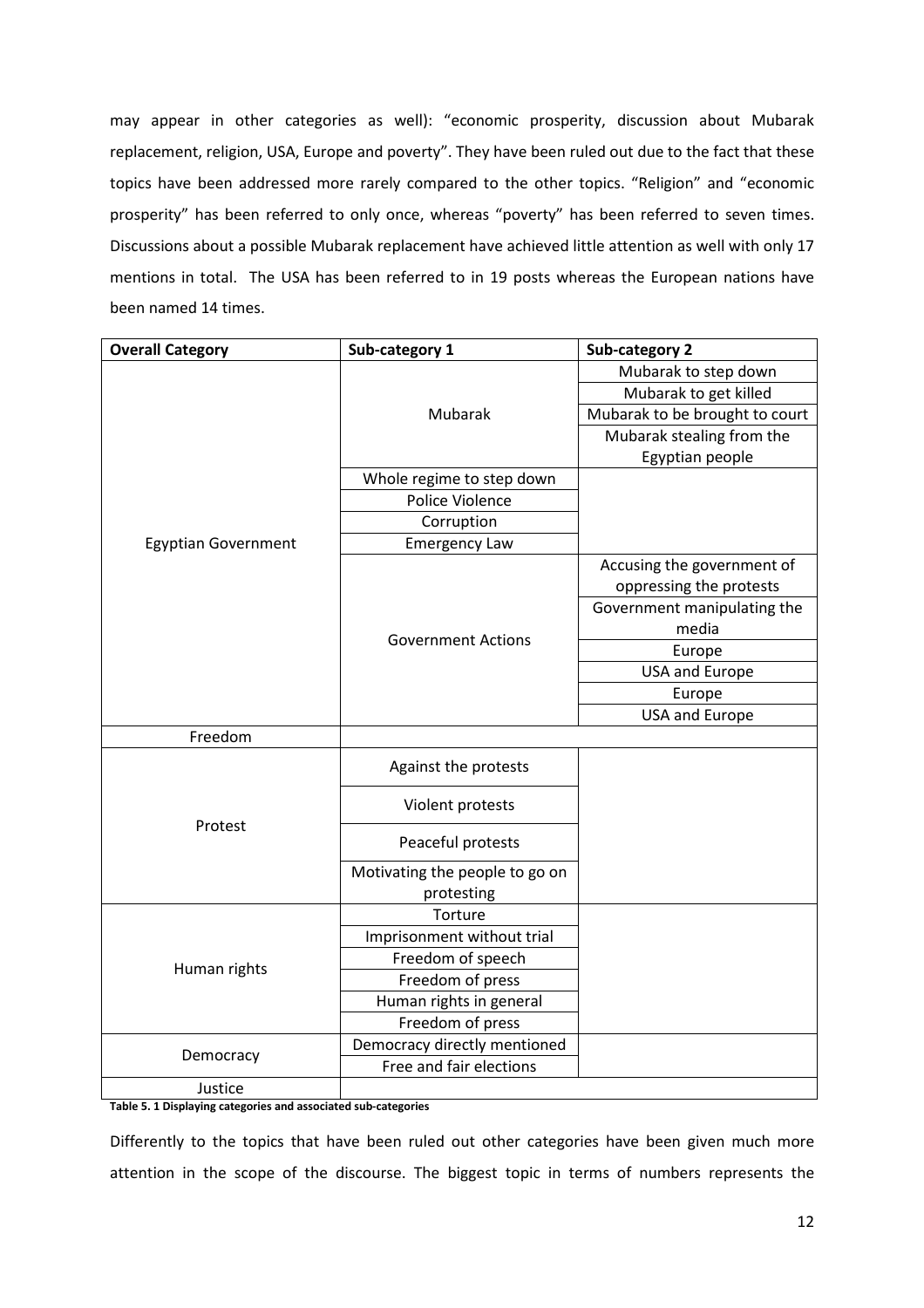nominations of the Egyptian government or topics that are closely related to the government or the actions they are tacking. As it can be seen in Table 5.1 this category has several sub-categories. Namely these are: "Mubarak, Whole regime to step down, Police Violence, Corruption, Emergency Law and Government Actions." They have been included into this category as they all represent either demands of the users to the present government (i.e. the regime to step down or Mubarak to leave) or actions that the government is taking (i.e. corruption or the instalment of the emergency law). A further division is made for the nomination of topics regarding "Mubarak" and "Government Actions" because different things have been mentioned in the discourse with regard to these two.

As one can see in table 5.2 the code government has been assigned 298 times to the different postings. Whereas issues regarding the President Mubarak are the most frequent ones with 135 entries. Although the other categories have not been mentioned as often they are regarded as playing an important role in the discourse as the actions taken by the Egyptian government or Mubarak seem to be crucial issues for the Egyptian internet users on facebook.

| <b>Overall Category</b> | <b>Mentions</b> | Sub-category 1        | <b>Mentions</b> | Sub-category 2                                  | <b>Mentions</b> |
|-------------------------|-----------------|-----------------------|-----------------|-------------------------------------------------|-----------------|
|                         | 298             | Mubarak               | 135             | Mubarak to step<br>down                         | 82              |
|                         |                 |                       |                 | Mubarak to get<br>killed                        | 8               |
|                         |                 |                       |                 | Mubarak to be                                   | 20              |
|                         |                 |                       |                 | brought to court                                |                 |
|                         |                 |                       |                 | Mubarak stealing<br>from the Egyptian<br>people | 8               |
|                         |                 |                       |                 | Mubarak seen as                                 | 17              |
|                         |                 |                       |                 | dictator                                        |                 |
| Egyptian                |                 | Whole regime to       | 24              |                                                 |                 |
| Government              |                 | step down             |                 |                                                 |                 |
|                         |                 | Police Violence       | 43              |                                                 |                 |
|                         |                 | Corruption            | 13              |                                                 |                 |
|                         |                 | <b>Emergency Law</b>  | 20              |                                                 |                 |
|                         |                 | Government<br>Actions | 63              | Killings by the                                 | 12              |
|                         |                 |                       |                 | government                                      |                 |
|                         |                 |                       |                 | Accusing the                                    |                 |
|                         |                 |                       |                 | government of                                   | 45              |
|                         |                 |                       |                 | oppressing the                                  |                 |
|                         |                 |                       |                 | protests                                        |                 |
|                         |                 |                       |                 | Government                                      |                 |
|                         |                 |                       |                 | manipulating the                                | 6               |
|                         |                 |                       |                 | media                                           |                 |

**Table 5. 2 Displaying amount of mentions of the category "Egyptian Government"**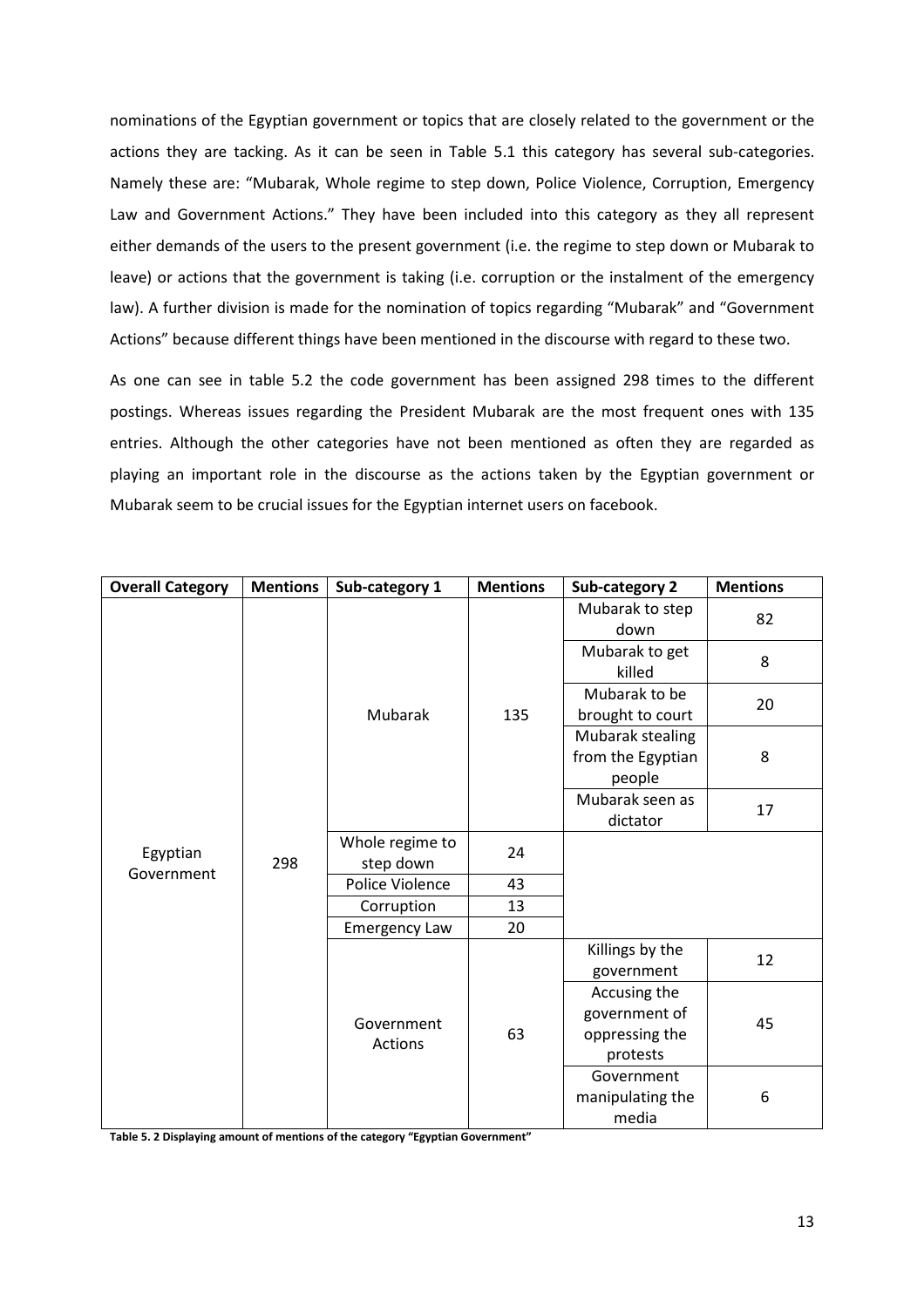Another topic that has received a lot of attention is the topic of human rights. The subcategories to this are: "torture, imprisonment without trial, freedom of speech, freedom of press and human rights in general". The most frequently mentioned one here is "torture" with 48 mentions followed by the notion of "human rights in general" which have been addressed 32 times. Table 5.3 displays all mentions with regard to this topic as well as an answer to the firstly mentioned sub-researchquestion of which topics have been referred to most frequently. Although "freedom of press" and "freedom of speech" have only received little attention they form a part of the bigger topic of human rights which legitimates these posts to be subject for further analysis which will be done in part 5.1.2.7 of this paper.

| Category     | <b>Mentions</b>                      | Sub-category                  | <b>Mentions</b> |
|--------------|--------------------------------------|-------------------------------|-----------------|
|              | 105<br>$\sim$ $\sim$ $\sim$<br>--- - | Torture                       | 48              |
|              |                                      | Imprisonment without<br>trial | 18              |
| Human rights |                                      | Freedom of speech             |                 |
|              |                                      |                               |                 |
|              |                                      | Human rights in general       | 32              |

**Table 5. 3 Displaying amount of mentions of the category "Human Rights"** 

The third most frequently mentioned category is "freedom" with being addressed 95 times in total. There are no sub-categories to this category as the posts do all directly refer to freedom. What this entails in detail will be analysed in section 5.1.2.10 of this paper.

Moreover the subject of democracy has been raised several times, in numbers 50 times, in the discourse of the group "We are all Khaled Said". One subcategory here is "democracy directly mentioned" representing postings that directly refer to democracy like "I never tasted freedom and democracy" (Anonymous 2 2011). Although this posting refers to freedom as well it will be represented in this category because it is possible that postings occur in different categories when they refer to more than one issue. In total the category "direct democracy" could have been identified 24 times whereas "free and fair elections" received 26 mentions. The category of "free and fair elections" has been included as this is an essential aspect of a democratic system.

Another discourse that was going on within the broader discourse is about the protests itself. This is represented by the category "protest" and has been mentioned in 48 posts in total. The subcategories to this code are: "Against the protests, Violent protests, peaceful protests and motivating the people to go on protesting". These highly differing categories represent the different views that different users have on the ongoing protests. The sub-category "motivating people to go on" can be seen in 21 postings whereas mentions of "peaceful protest" took place 14 times. Blaming the protests to be violent happened four times and the appeal to stop the protests in total could be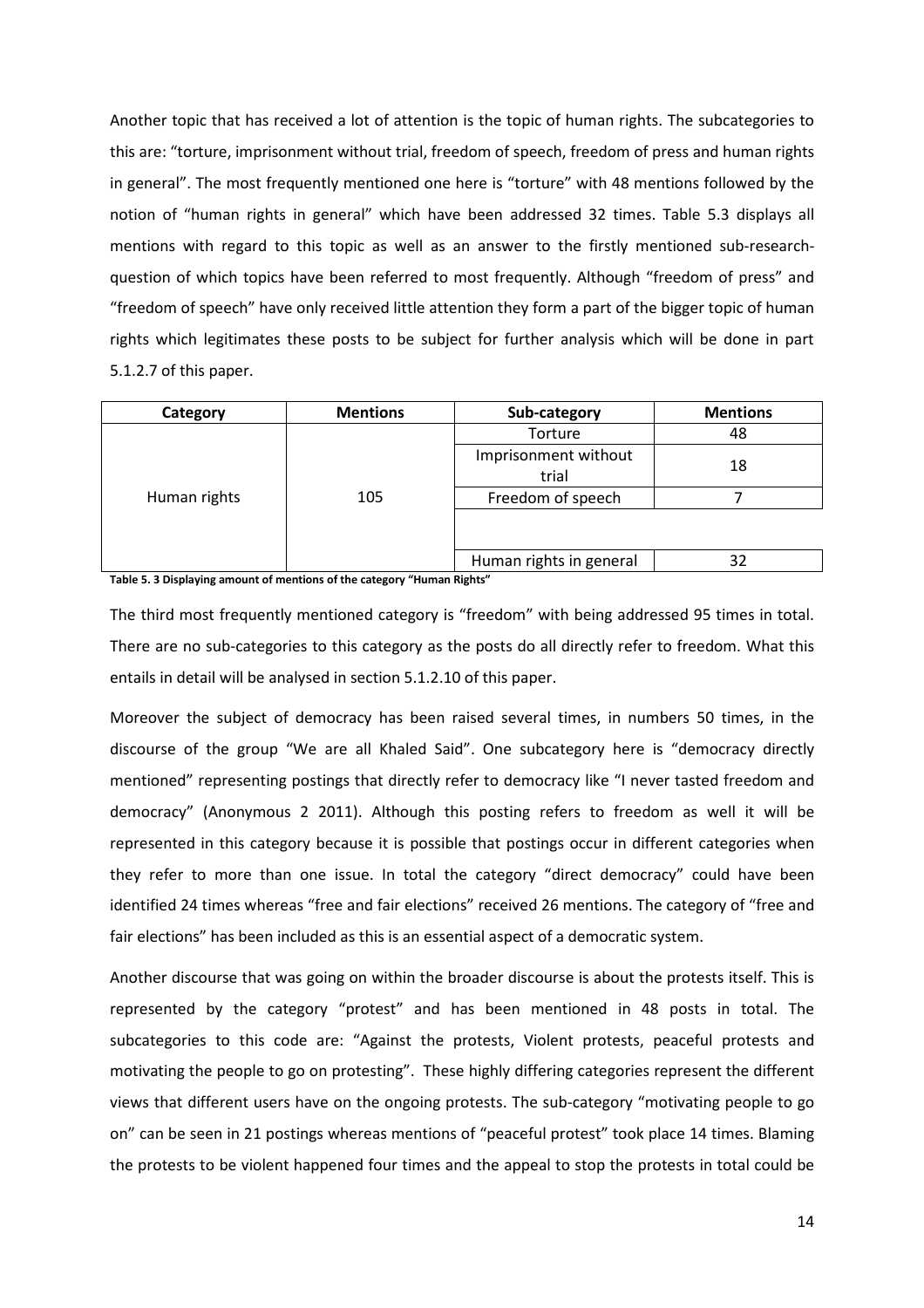seen in nine times. What this discourse is about and what the arguments of the different positions are will be analysed in part 5.1.2.11 of this paper.

The last topic that is going to be part of further analysis is the issue of "justice". Postings in this category reflect notions of justice like: " FREEDOM AND JUSTICE FOR EGYPT" (Anonymous 3 2011). In total this subject has been raised 30 times with regard to all postings.

The following parts of the paper will in detail analyse what the postings in the different categories are about and how the discourse is shaped.

# **5.1.2 Qualitative analysis "we are all Khaled Said"**

After analysing in how many posts a certain topic has been reflected this part of the paper seeks to find an answer to the following sub-research-questions:

- 1. What is the underlying meaning of the different topics?
- 2. Where do ambivalences pop up with regard to how the people perceive the protests?
- 3. Which aspects of the discourse typify as a discourse on human rights?

This is done by an in-depth analysis of the most important postings in the different categories that have been identified in the first step of the analysis.

#### **5.1.2.1 Discourse on the change of government**

The majority of postings in the category "Mubarak to step down" are solely stating that the Egyptian people want Mubarak to get out of office. Examples postings are: "EGYPT is BETTER without MUBARAK" (Anonymous 4 2011) or "DOWN Mubarak DOWN" (Anonymous 5 2011). Due to the fact that these mentions are directly referring, and mostly only, to the fact that the people want Mubarak to step down there is no deeper interpretation necessary.

Nevertheless one can see differences among the postings that solely state that Mubarak needs to resign. On the one hand people are using harsh language like "MOBARK GO TO HELL" (Anonymous 6 2011) which shows some degree aggressiveness and the potential to become violent when demanding Mubarak to step down in reality. On the other hand there are postings using no aggressive language like "We want him [Mubarak] to leave with dignity as we do not trust him" (Anonymous 1a). This posting mentions as well that the user wants to see Mubarak resign from his position but it is more a friendly demand rather than an aggressive request. This difference in the use of language displays the different feelings people are having when dealing with their situation whereas these feelings influence the way people are acting. Hence one can say that these postings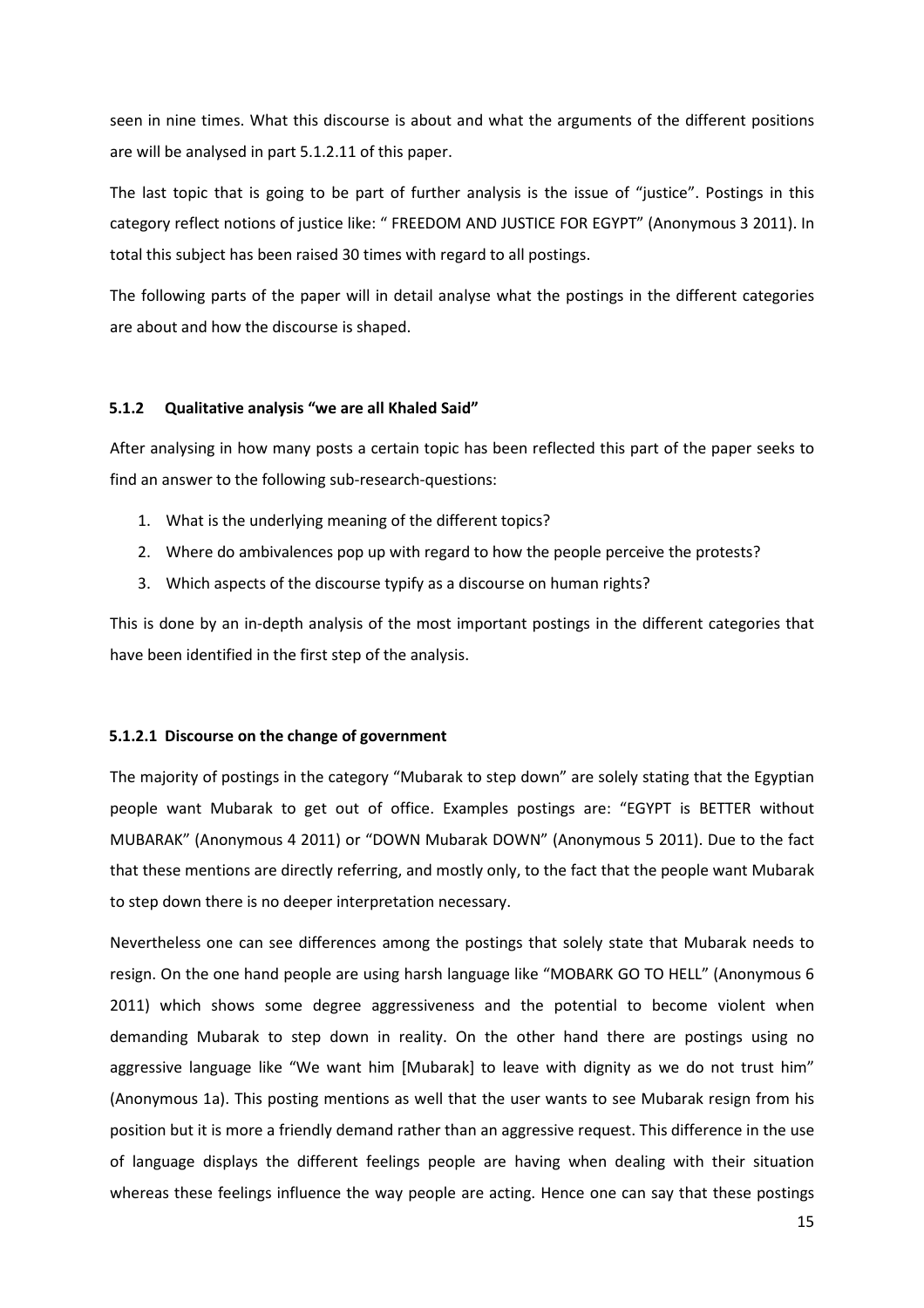reflect on the one hand the potential of the protests to become violent and aggressive and on the other hand the more peaceful way of participating in the revolution.

Besides the differences in the use of language there are differences with regard to the content. As already mentioned there are certain postings that only state that the people want Mubarak to resign whereas other postings seem to be aimed at motivating the protesters to go on. An example of such a posting is:"We did not stop when they were shooting at us, we will not stop when we're stronger than ever, no to Mubarak and his entourage to the bitter end!" (Anonymous 7 2011). There can be found more posting which do motivate the people to go on protesting in a similar manner. This shows that people are seeking and giving each other the support they need to unify the people in Egypt to step up against the government in order to have a successful revolution.

Besides the issue of motivating people to go on this posting shows another important aspect of the overall discourse. In general one can state that the prevailing issue is that the people want a change of government because, as already mentioned above it is the topic most of the people are referring to, and it is the topic that always pops up again within the scope of every other bigger topic that is playing a role (this will be outlined in detail in the following parts). But there are differences with regard to whom the people are referring. On the one hand there is always the issue that people want to see Mubarak out of office. On the other hand, as one can see in the lastly stated posting, it is not solely Mubarak who is being referred but the whole regime that has ruled Egypt for over 30 years.

Hence one can see that President Mubarak is often seen as the source of the evil but many people are aware of the fact that it is not one single person that is producing that many problems but a whole government. Therefore it is to question if people are solely referring to Mubarak when blaming him or are referring to the whole government but are aiming their critics at Mubarak due to the fact that he is the most public and representative figure of the whole government.

Besides these postings that are in general referring to Mubarak, 24 postings could have been identified in the category "government" that are demanding the whole regime to step down. Besides this general demand which is often articulated in forms of "Regime change" (Anonymous 1b 2011) or "People. Want. Regime Fall" (Anonymous 8 2011) more specific demands have been identified that make a distinction between the whole government and Mubarak.

out of the 24 postings do not only demand either Mubarak or the regime to step down but refer to both. "[I]t is about this man and his regime go out" (Anonymous 9 2011) is an example for such a posting. Hence the above mentioned hypothesis, that people are referring to the whole regime while only mentioning Mubarak, is to be questioned as a clear distinction is made within other postings. Moreover there are two postings stating that "our demands are not just Mubarak to step down remember we want the whole regime down the whole NDP down[.] Mubarak is just one man after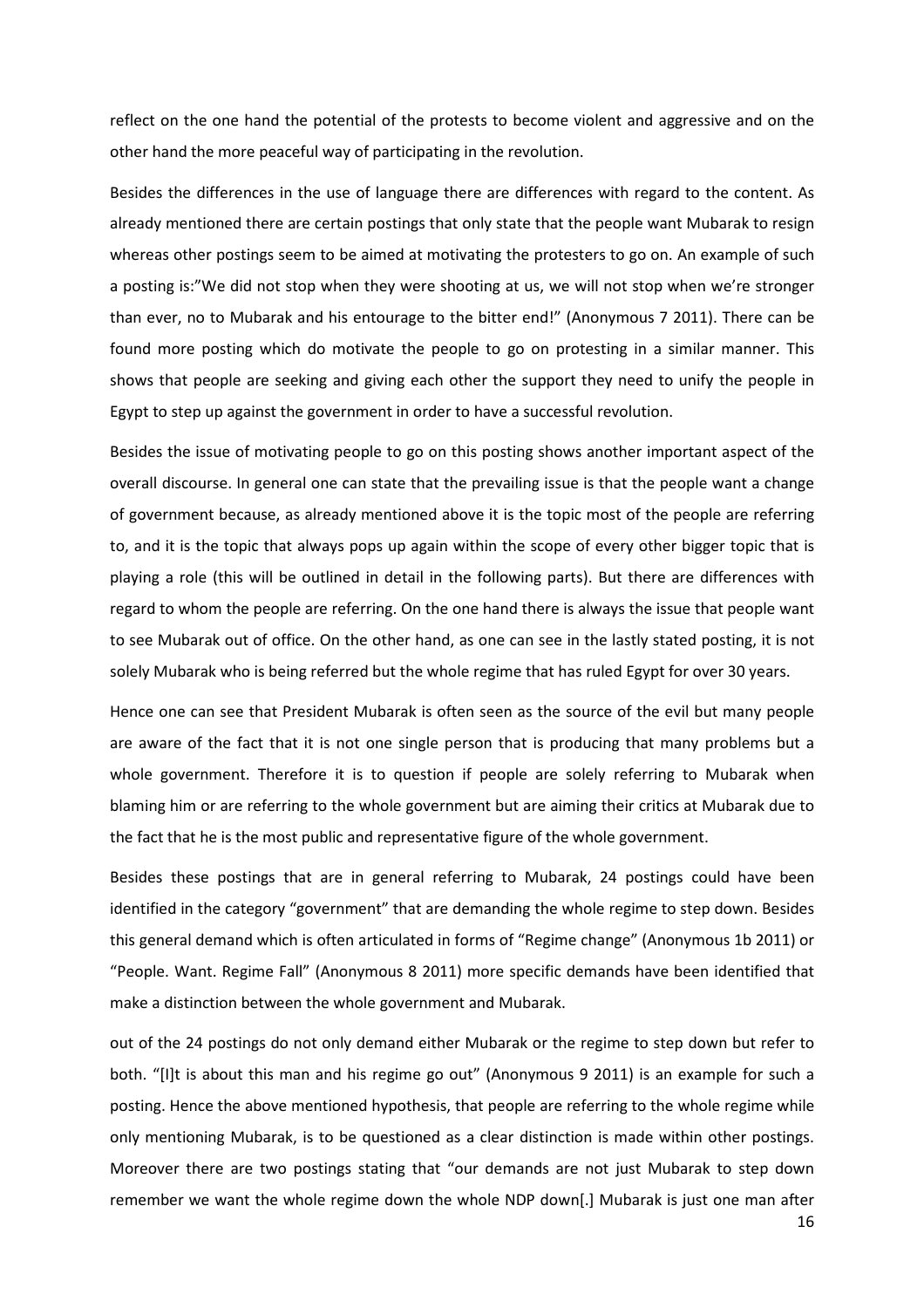all" (Anonymous 10 2011). Hence on can say that there is enough evidence to reject the hypothesis that Mubarak is used as a synonym for the whole regime.

With regard to the topic of human rights it is to be noted that no clear mentions of the rights that have been referred to in chapter 3 have been found. Hence one can say that the discussions about the change of government are not directly shaped by the topic of human rights.

# **5.1.2.2 Discourse on Mubarak**

Besides those postings that directly referred to a change of government several postings made statements with regard to Mubarak. Mubarak played a central part within the discourse on facebook. Therefore several categories have been identified that somehow relate to him.

The category "Mubarak to get killed" has been identified 8 times. The mentions in this category are straightforward and in general seem more aggressive than most of the other postings. Reaching from "DEATH TO MUBARAK" (Anonymous 11 2011) and going to "Kill them all, Egypt must do like China, kill any corrupted person starting by Mubarak and his family, ahmed ezz and company, kill them all, and nationalized their companies. WE MUST KILL THEM" (Anonymous 12 2011). The first posting is already using a very clear and direct language to what the user thinks is the best way of going on with the protests. Whereas the second posting is more aggressive and really emphasizing the need to kill the people in charge. Besides this rough language the posting is carrying two other important aspects. Firstly, there is again the difference that the first one is referring solely to Mubarak whereas the other one is referring to the whole regime. This observation will be made several times again during this analysis and hence shows an important aspect of who is to be blamed for the social problems that exist in Egypt.

Secondly, this posting can be regarded as carrying a certain degree of communism which can be derived from two aspects. On the one hand the user refers to the Chinese Revolution, which is seen as a positive example in this scope, when saying that "Egypt must do it like China" (Anonymous 12 2011). On the other hand he is in favour of nationalizing all the companies which is another important aspect of the economy in a communist country. Hence one can say that this posting is special in the sense that it is not only referring to the collapse of the current regime but to the demand of a total system change.

Besides the demands to kill Mubarak 20 postings have been identified that request Mubarak to be punished for what he has done to the Egyptian people. Hence these postings request Mubarak to be brought to court.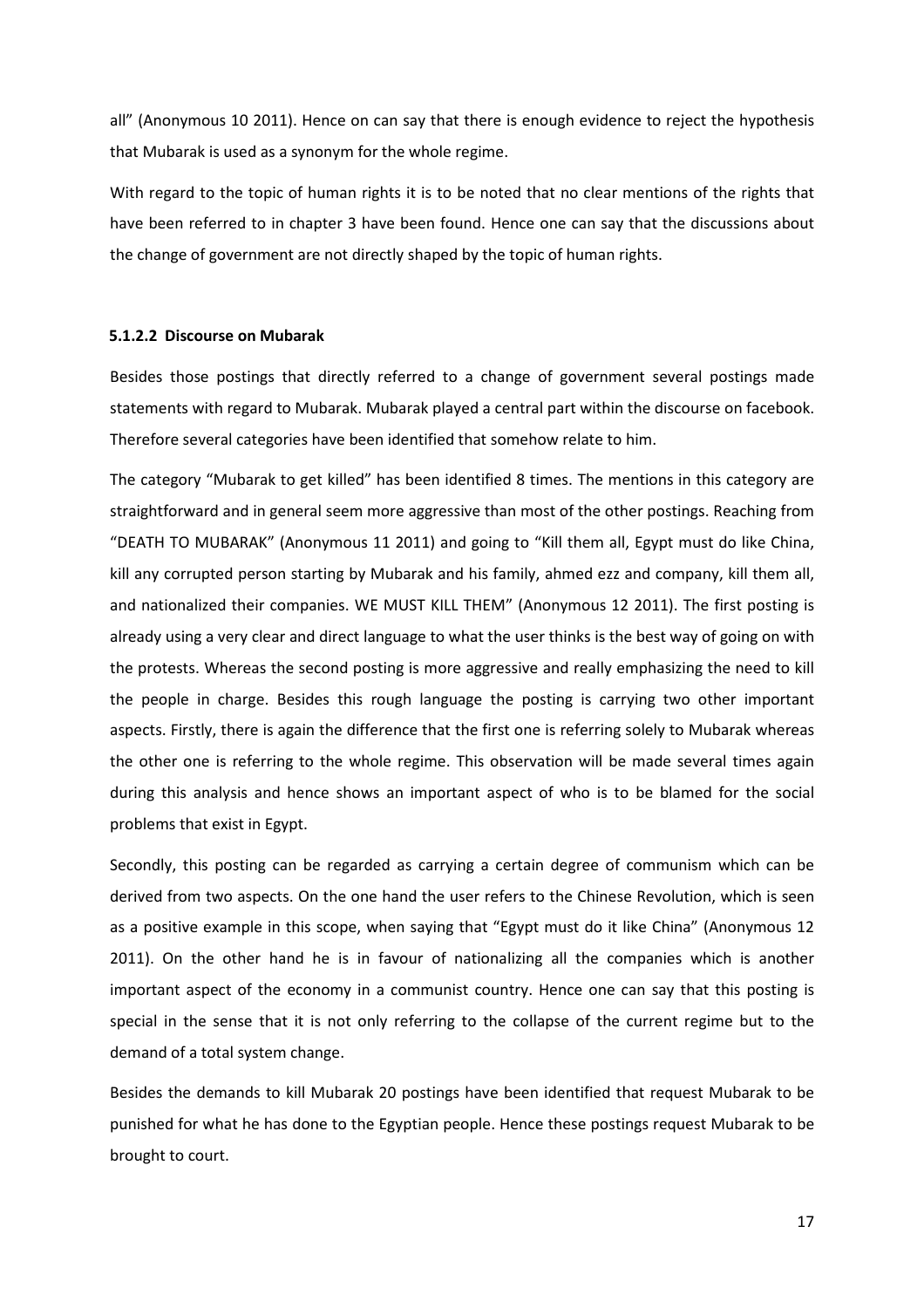Two bigger groups within this discourse have been identified. On the one hand there are people stating that Mubarak needs to be arrested and brought to court. This group represents the general demand, without referring to special crimes or reason why these people want to see him in a trial. An example of such a post is: "NOW TIME TO GET him Arrested & stand on trial, THIS IS OUR DEMAND" (Anonymous 13 2011). Although these people are not clearly stating which crimes Mubarak committed the regular mentioning of this shows that the people participating in this discourse see Mubarak as having committed certain crimes which results in distrust and denegation of the President which is a potential source of a revolution.

On the other hand there is another broader topic within this scope that has been identified where people clearly state that Mubarak has committed crimes against humanity. This is the first time that the issue of Human Rights is playing a role in the sense that certain violations of those rights, as outlined in chapter three of this paper, need to take place in order to accuse somebody of committing crimes against humanity, although the majority of the postings in this category do not mention human rights violations directly. Nevertheless there is one posting that is clearly aiming at human rights violations stating that: "Mubarak now is arresting the human rights activists the united nations should prevent that he is still committing crimes against huminity everyday every moment in Egypt" (Anonymous 14 2011). This user is clearly stating that the human rights violations are playing a major role for him while it has to be stated that it is again only Mubarak that is blamed in this scope for committing these crimes. Differently there is another posting stating: "[…] I am with to sue Mubarak not just him all his regime they committed crimes against humanity they to be punished for what they did" (Anonymous 15 2011). Again one can see that there is an ambivalence among the users who is to be blamed. But this time, this post is clearly aiming at the difference between punishing Mubarak only or the whole regime by saying "not just him" (Anonymous 15 2011) which is another indicator for rejecting the above mentioned hypothesis.

Another thing that could be observed regularly within postings that are referring to Mubarak is that he is taking money from the Egyptian people. In the scope of the revolution it has become public that the Mubarak family's financial assets are estimated at about 40\$ billion. Due to this fact the facebook users are blaming Mubarak for stealing from the Egyptian people. But besides blaming him for stealing from the people it is the huge difference in access to financial assets that has played its part in putting the revolution forward. "Mubarak's family has \$40 billion, billions more by his corrupt businessmen & government officials elite, while 40% of Egyptians live on \$2 dollars a day" (Anonymous 16 2011). Although this posting might not be referring to the exact numbers it clearly outlines the potential of conflict and revolution in Egypt by highlighting the huge differences among the rich and the poor. Although, if counted in numbers, this topic did not receive as much attention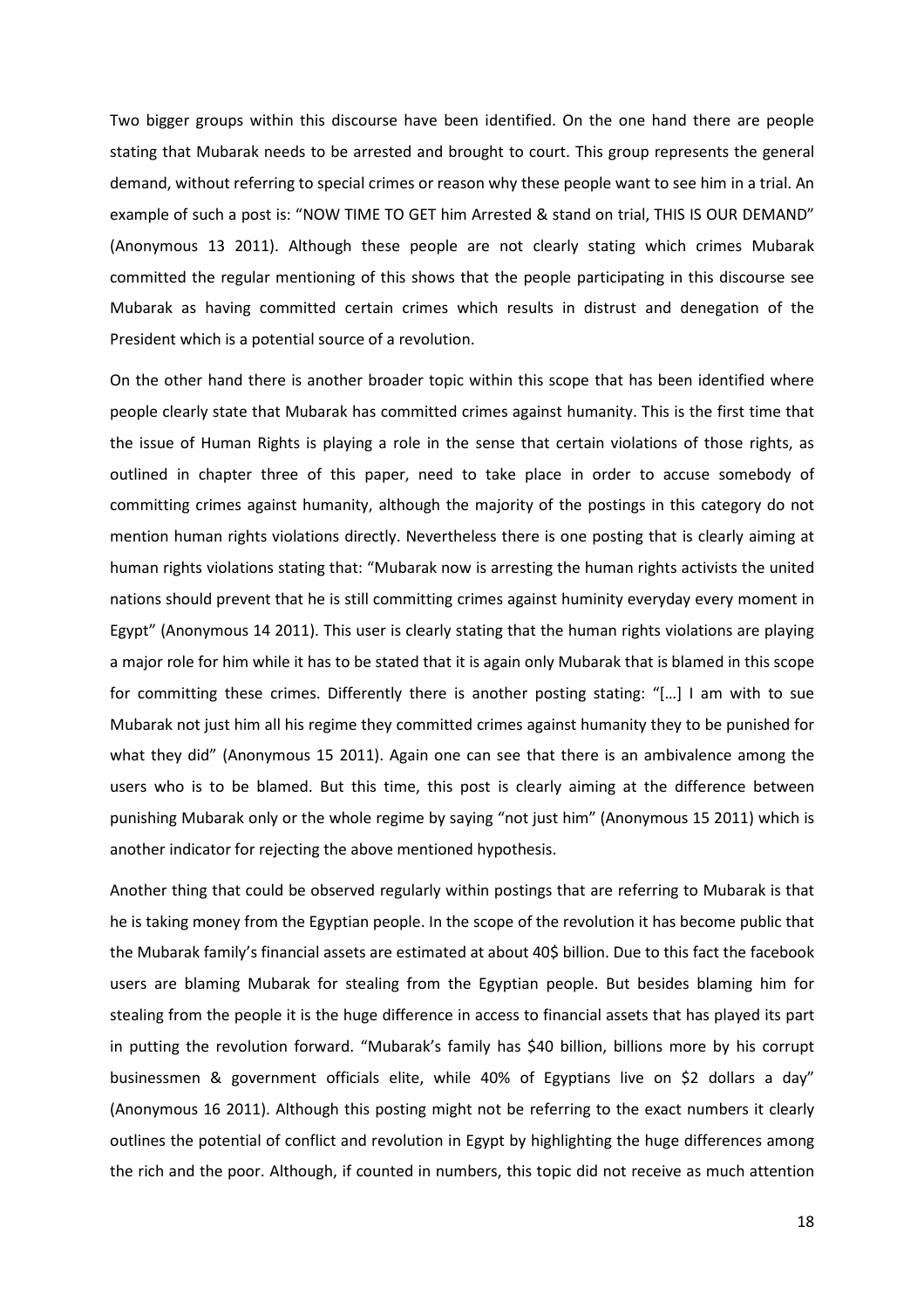as other topics did it is regarded as having an influence on the revolution. This huge difference in assets people have access to is regarded to produce displeasure among the people especially when it comes to the leaders of a country which is regarded to make a revolution more likely. Therefore, although it is not directly referred to in the above mentioned posting, the differences among the rich and the poor in Egypt did play a role in the discourse and hence is regarded to have influenced the protests.

Moreover this group again contains postings dealing with either Mubarak or the regime whereas it has to be said that the dimension of Mubarak's family has entered the discourse. It will become obvious that Mubarak's family is only mentioned explicitly in this scope which may be due to the fact that they are among the direct beneficiaries of Mubarak's money. But it is not possible to proof this hypothesis. With regard to what people are referring to there is again a more clear distinction among postings that refer to Mubarak only or the regime as it could be observed within the discourse about Mubarak's trial. Hence there is another evidence to neglect the hypothesis that people are in general saying something about the whole regime when saying something about Mubarak.

With regard to the topic of human rights it is similar to what has been found in the discourse on the change of government. There are no postings that directly refer to human rights or human right violations.

Concluding one can state that there is distrust and misunderstanding among the Egyptian facebook users when looking at the discourse about Mubarak. Not a single positive mentioning of him could be found within the timeframe of the protests. Moreover one can see that people are united when looking at the issue of a change of government. Nevertheless there are some discrepancies among the users. On the one hand there is the overall issue of blaming only one person or a whole regime which cannot be clarified in detail at this moment of the analysis. On the other hand there is totally missing a discussion about where Egypt is heading. The discourse is aiming at the need to get Mubarak out of office and making him suffer for what he has done to the Egyptian people but not at what the people want for their future. Due to the fact that the overall issue is the demand of the people to change the government the following discourses, which all aim at certain living circumstances or governmental behaviour, are seen as a discourse about why people want to have a change of government.

#### **5.1.2.3 Discourse on government actions**

Within the discourse on facebook in the scope of the Egyptian revolution government actions played an important role as well. In general the following topics have been referred with regard to the

19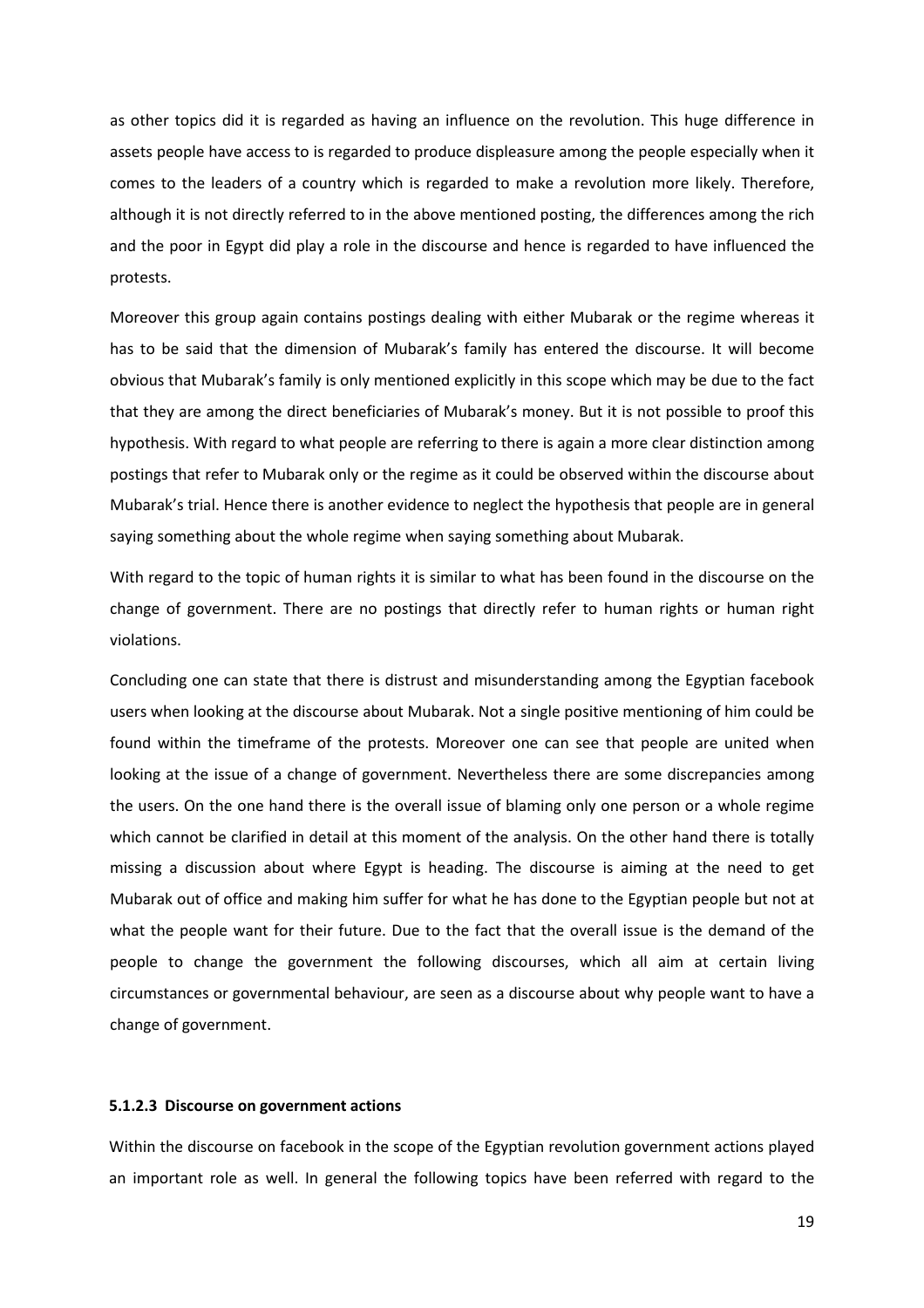actions of the government: killings by the government, government manipulating the media and government oppressing the protests.

When looking at the discourse on the killings by the government one can distinguish between two groups. Firstly, there are postings relating to killings within the scope of the protests and secondly, there are postings that refer to killings before the protests have started.

When looking at those postings referring to killings outside the scope of the protests it stands out that the users want to see those people that have been killed to be kept in mind. "[W]e must remember all those who died and were tortured before all of this started" (Anonymous 19 2011) is an example for such a posting. Moreover it shows that killings are not the only thing people are connecting to the government when blaming their actions. This case accuses the government not only of killing people but of torturing them as well which can be found in four other postings the like. Besides the issue of torture the issues of injustice, corruption and rigged elections pop up within these postings the like. This fact shows that, although killings are among the most crucial crimes, other topics seem equally important in the discourse on facebook. Hence those governmental killings are as well seen as another motivation for the people to step up against their government and stop them from ruling the country, which seems to be the overall issue of the whole discourse.

With regard to those postings corresponding to killings in the scope of the protests it is important to note that the majority of the postings are mainly aiming at informing other people of what is happening and how the government is reacting to the protests. Nevertheless these postings form a part of the discourse in the sense that it is again the issue of Mubarak that is popping up. "After all these murders, torture & humiliation by Mubarak & his thugs, he still wants to stay president for 8 more months. He has to leave NOW" (Anonymous 20 2011) is a posting representing the general essence of most of the other postings within this category. It is corresponding to Mubarak, and his thugs which is very likely referring to the rest of the government. But besides this posting there are as well other postings that solely relate to Mubarak but not to his government which again shows the main ambivalence in the discourse which is: people are either blaming Mubarak and, or the whole government for their bad living circumstances.

By denunciating these killings one can for the first time observe the dimension of human rights in the broader sense. As outlined in chapter 3 of this paper Art.3 of the UDHR grants everybody the right to life and security of person. Although the postings do not directly mention the UDHR directly or Art.3 one can see that the people are demanding to stop such killings as they want to live in security. Hence without mentioning their right directly people are demanding to stop violations of their rights in the form of denunciating the killings of people by the government.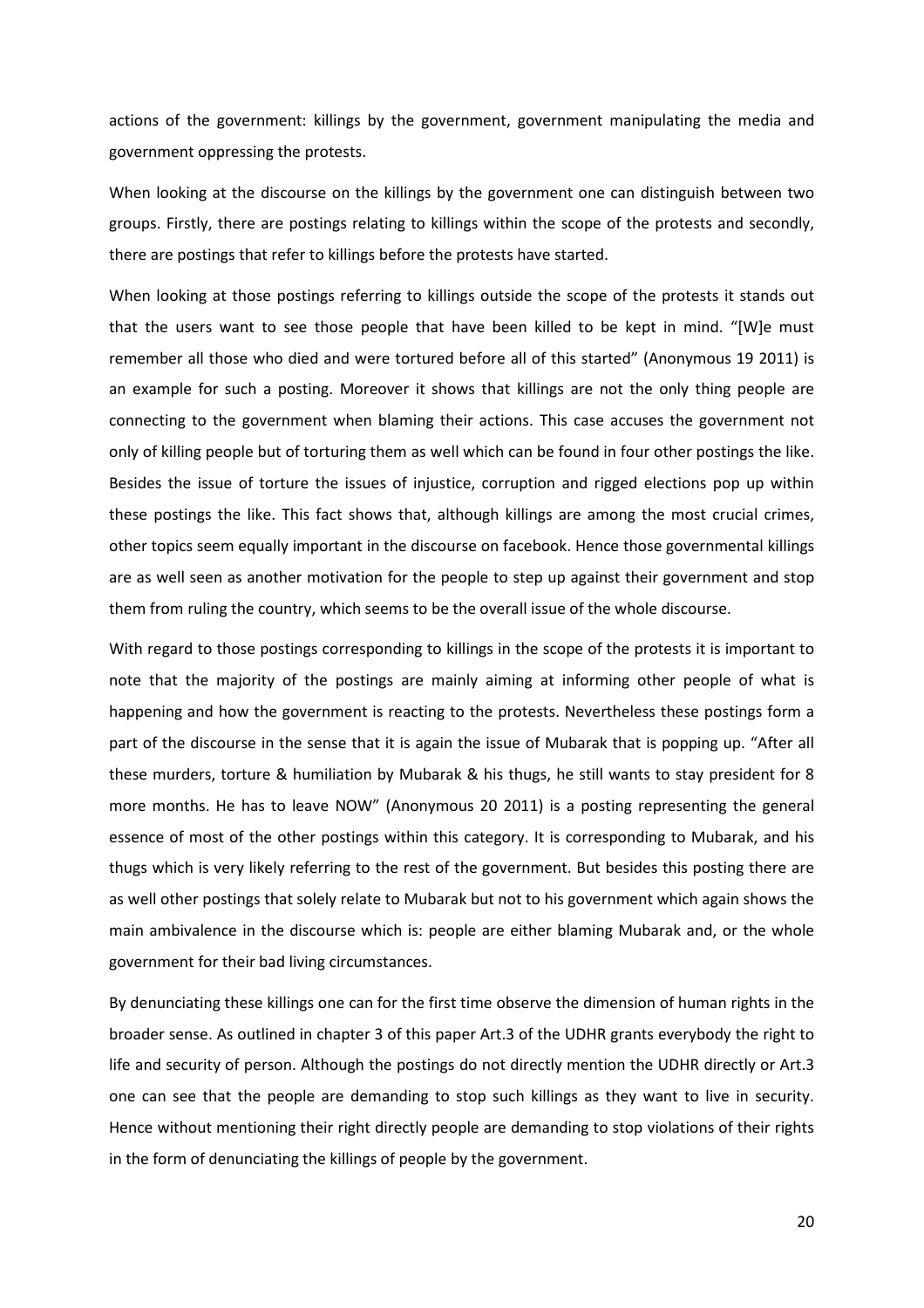The category "government manipulating the media" is represented in six postings and is dealing with the accusation to the government of controlling what the media, in this case the Television, is broadcasting. "Egyptian state TV is the biggest lying bastards on earth how to they stomach all these lies" (Anonymous 16 2011) is one posting in this group which shows, by the use of the aggressive language, that there is a certain degree of anger with regard to the information via the television. Besides this harsh posting there are other postings that want to reveal in which way the government is manipulating the media. An example for such a posting is: "The girl who went on National TV and claimed that all leaders of protesters were trained in USA, Israel & Qatar has admitted that she fabricated the whole thing."(Anonymous 1e 2011). This posting is referring to a girl who said on national TV that she has the information that the protests in Egypt were made up by foreign countries. By attaching an Al-Jazeera article to this posting the user wants to enhance the reliability of this posting. Although it cannot be clarified if these postings tell the truth they reveal the demand of the people to have a state independent media that is providing the people with uncensored information. Again this is seen as another proof that the people do not just want another person as a President but what to see substantial changes on how politics are made in Egypt.

The last category that received a lot of attention with respect to the government actions is the issue of how the government reacted to the protests. Similarly to the postings in the category "killings by the government", that are referring to killings in the scope of the protests, nearly all postings are aimed at informing the people of how the government is reacting to the protests. The majority of the postings in this category are dealing with accusing the government of paying people to attack the protesters. These paid people are regularly named "thugs". "Welcome to Mubarak's transition period: Moments after Mubarak finished his speech. Hundreds of government thugs carrying knives & weapons are attacking protesters in Cairo, Alexandira and Portsaid so far" (Anonymous 22 2011) is an example posting from this category that matches with most of the other postings. The language people use is not as harsh as in other categories although one can again find a few postings that use harsh language and hence display the frustration people need to deal with when participating in the protests.

Keeping this in mind, and taking into account that the majority of people want to protest peacefully (this will be further discussed in part 5.1.2.11), one can again see a human right violation that is denunciated by the people. Art. 20 grants everybody the right to peaceful assembly. But by oppressing and reacting to demonstrations in such a way the government is somehow denying this right to their people. Hence, simply by referring to it so regularly, one can observe the demand of the people to be able to protests which can be interpreted as the demand for the respect of another human right to be respected.

21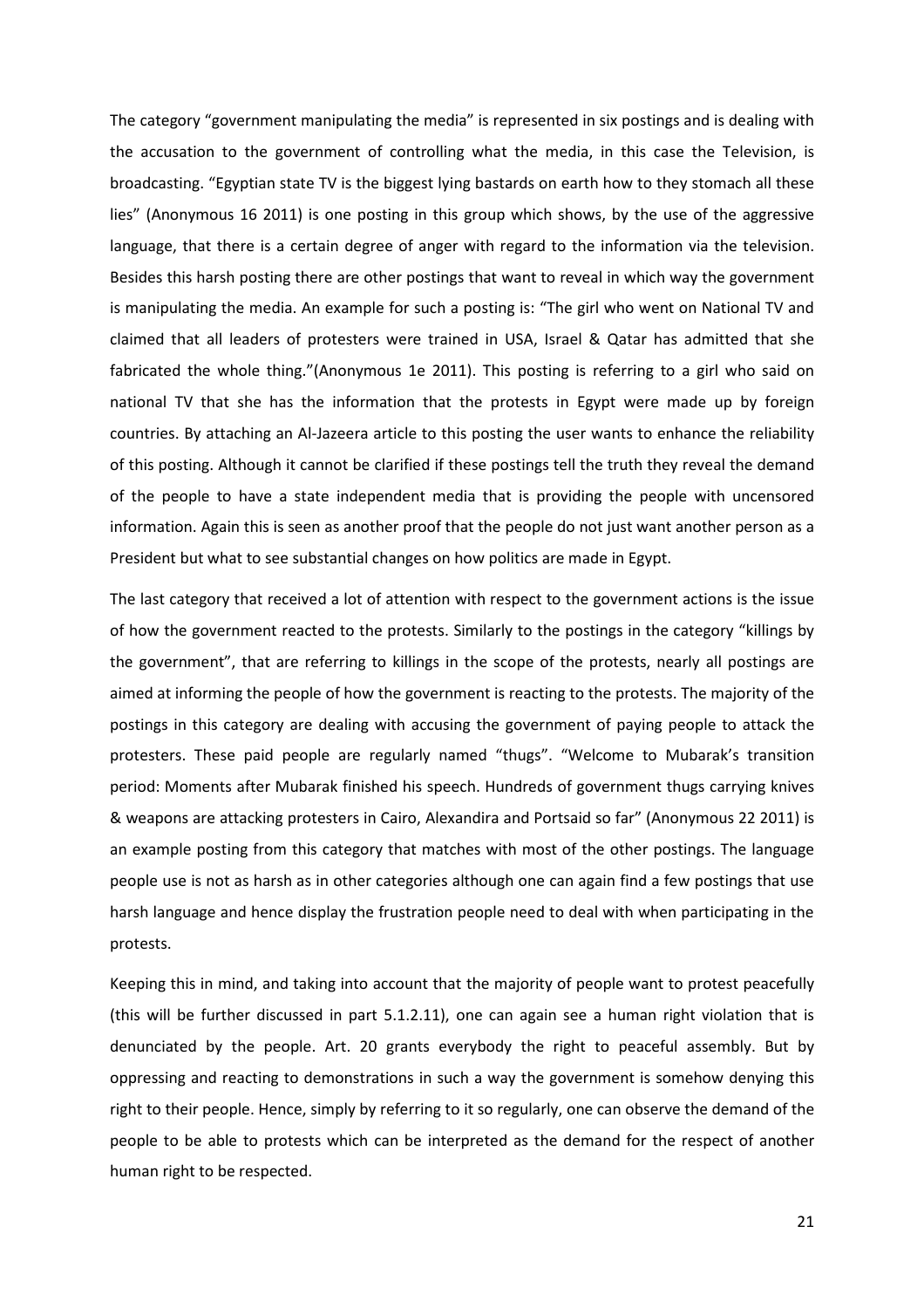# **5.1.2.4 Discourse on Corruption**

Besides the already named issues corruption played a role in the discourse as well. In general on can state that people are blaming the government for being corrupt which has an effect on the above mentioned difference between the rich and the poor in Egypt in the sense that it is contributing to increasing the gap between these two groups. Moreover this fact seems to contribute to the overall demand to the government to step down as there is not a single post that is solely referring to corruption but to other things like torture and the emergency law as well. Hence this category rather forms arguments or motivations for the people to ask the government to resign from their positions rather than forming a discourse that can be seen on its own.

Moreover it is again the case that people are either referring to the whole regime by saying "the only thing I knew Mubarak's regime with is Corruption, torture, Dictatorship […]" (Anonymous 17 2011) or solely to Mubarak (see Anonymous 1c 2011). What becomes obvious from these two example postings, and is represented in other postings as well, is the fact that people are not solely blaming Mubarak for being corrupt but seeing him as the main engine behind the corrupt system people want to end. Hence there is again the emphasis on Mubarak rather than on the whole regime.

With regard to human rights it is to be stated that no special attention has been given to topics that relate to them or their violations. Hence the discourse on corruption seems not to aim at human rights either directly or indirectly.

Additionally it seems as if corruption is playing only a minor part in the people's motivation to protests against the regime because it is not mentioned solely in one post but every time goes in line with other demands.

#### **5.1.2.5 Discourse on Emergency law**

Besides the issue of corruption the 30year lasting emergency law that has been in charge in Egypt could have been observed as being an issue in the scope of the discourse on facebook. In total 20 posts could have been identified that are referring to this topic.

Within this discourse two major groups can be identified. Firstly, there are the postings relating to the effects of the emergency law and secondly there are the postings demanding the end of the emergency law.

When speaking about the effects of the emergency law one can see a relation to human rights violations again which is due to the fact what people are blaming when talking about it. There are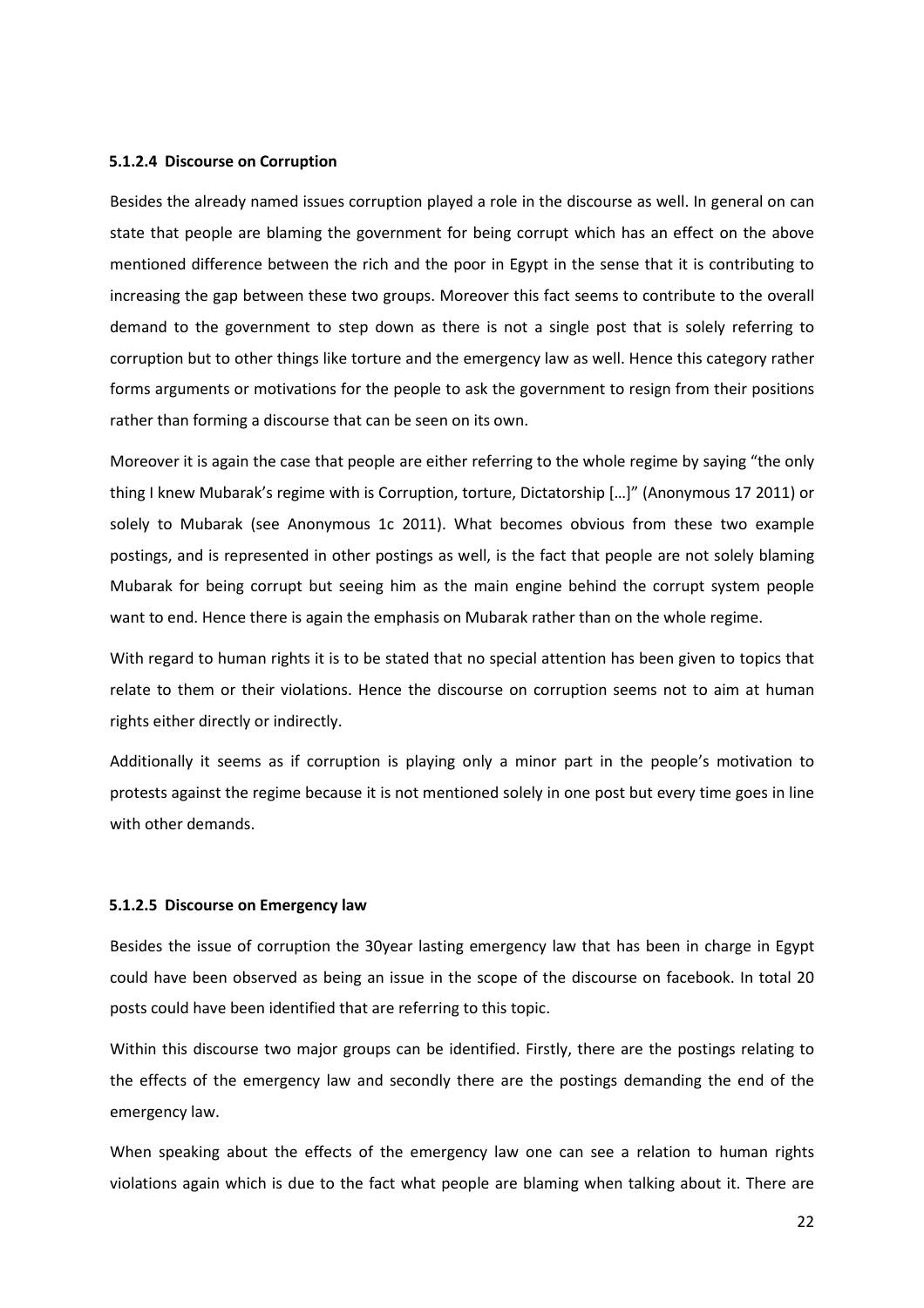postings referring to (systematic) torture (see Anonymous 18 2011) and the imprisonment of people without trial (see Anonymous 1d 2011) which are seen as violations of human rights as such actions are prohibited according to Art. 5 and Art. 6 of the declaration of Human Rights. Hence, although these postings do not directly mention human rights violations as their concern, they are seen to refer to human rights violations as the blamed actions satisfy as such.

Besides the issue of the effects of the emergency law people are demanding the end of it. Similarly to the topic of corruption there are only two postings that solely demand the end of the emergency law and are not demanding other things as well. Hence the demand of the end of the emergency law is seen more as an argument to overthrow the government rather than a central concern of the protesters.

This is supported by the fact that there are again four postings that directly refer to Mubarak as well while denunciating the effects of the emergency law. Moreover it is solely Mubarak that is referred to at this point which shows that the people are linking the emergency law directly to him as a single person rather than to a whole governmental system.

Thus one can see that human rights violations do play a role in the discourse at several stages whereas it is to be said that the dominating topic is the demand of a change of government.

## **5.1.2.6 Discourse on Police Violence**

The discourse on police violence has been incorporated into the overall discourse on the government as the police is seen as acting in the name of the government. Similarly as in the other discourses one can further group the postings within this category in two different groups which are: police violence within the protests and police violence out of the scope of the protests.

The firstly mentioned group represents far more posts than the other group and is again shaped by the information character. Users want to make public that the police is attacking the protesters with tear gas, live ammunition and water cannons (see Anonymous 23 2011 & Anonymous 24 2011). In general the discourse on such actions is shaped by people that are complaining about how aggressive and violent the police is reacting to their protests.

Moreover one can again observe that the users are blaming Mubarak and the regime for the actions of the government. "30 years of killings, torture and abuse by the Egyptian police under direct orders from Mubarak the dictator and the dictatorship to protest his regime" (Anonymous 25 2011). This example posting shows different things. Firstly, the actions of the police are directly related to Mubarak and his regime. But by clearly saying that it is Mubarak, the dictator, and his regime it becomes obvious that the user is blaming Mubarak in the first place for what is happening in Egypt

23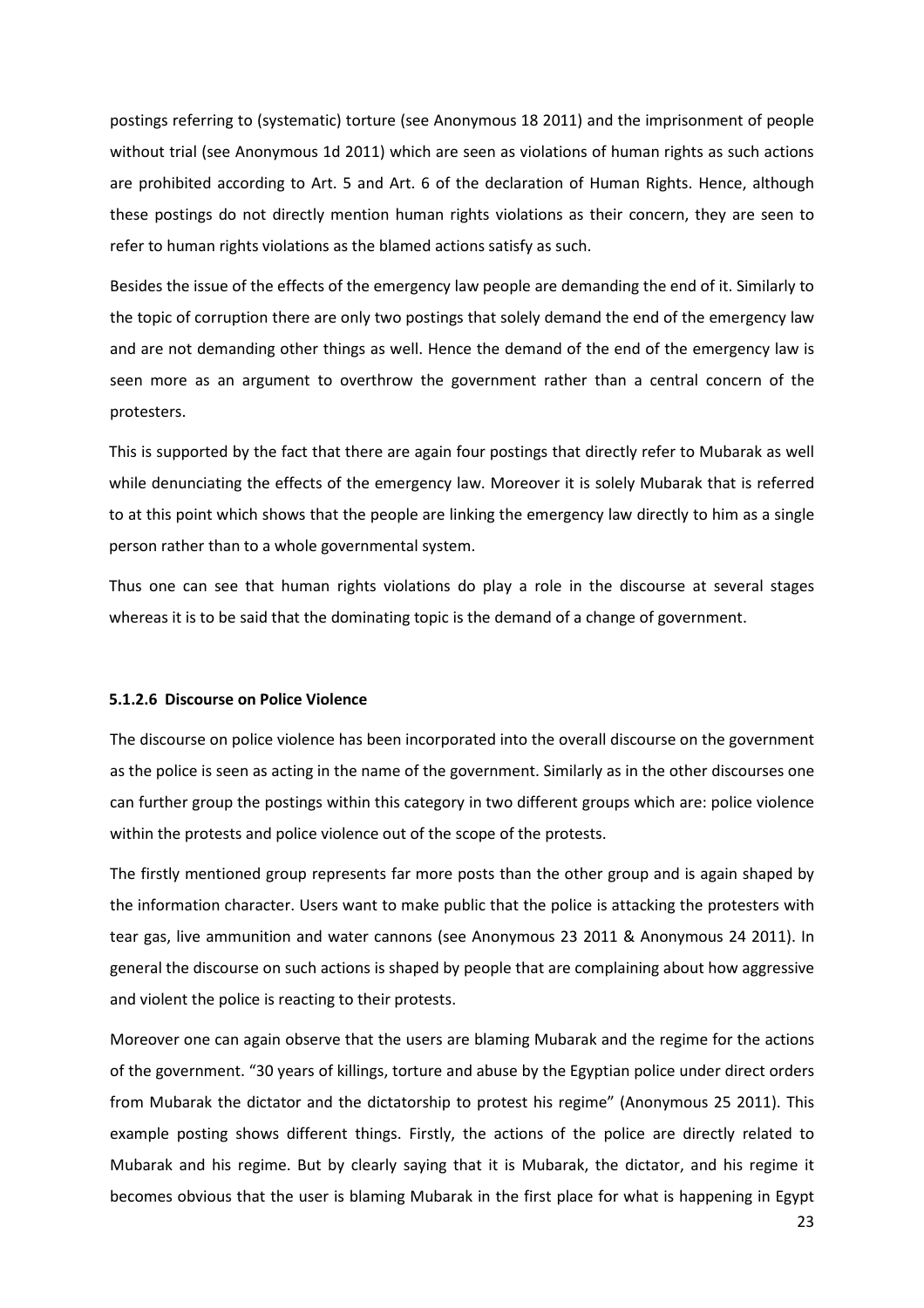although he is aware of the fact that not a single person is to be blamed for everything. Besides this posting that is referring to Mubarak and his regime some others postings have been identified that on the one hand blame the police for their brutality and on the other hand say that they are acting under Mubarak's command (without mentioning the rest of the regime). Hence one can see again that all issue relate to Mubarak and, or the government whereas some users solely blame Mubarak for what is happening while others do criticize the whole regime which is led by Mubarak.

In addition these postings that all relate to police actions during the protests a few postings have been identified that refer to occurrences that took place before the protests have started. Within this group two different topics can be identified. Firstly, torture is playing a role and secondly, imprisonment without trial.

Torture is in general an issue in the scope of the discourse which is represented in the category human rights due to the fact that the declaration of human rights is prohibiting the use of torture as outlined in chapter 3 of this paper. Nevertheless these postings are represented in this category as well as the police is directly blamed for torturing people. Due to the fact that more postings about torture are represented in the human rights category their underlying meaning will be analysed in part 5.3.7 of this paper.

Besides the issue of torture another human rights related issue comes up in the discourse about the police. Imprisonment without trial is prohibited by Art. 11 of the Universal Declaration of Human Rights. Due to the fact that this issue is playing a bigger role in the scope of the discourse on human rights they will be in detail analysed in part 5.1.2.7 Nevertheless one can see that by blaming the police while directly referring to human rights issue the people are demanding their human rights to be respected and protected by the police. Moreover it shows that the people are blaming the political system and their acts (in this case in form of the police) for the disrespect of their rights.

After analysing all government related issues one can conclude that the overall and prevailing issue is who is to be blamed for the living circumstances, the social problems, the disrespect of human rights and the misbehaviour of the police. The main difference here is that some postings are blaming solely Mubarak while others blame Mubarak and the rest of the people in charge.

Besides the issue of who is to be blamed in the first place all other issues somehow relate to the overall demand. They relate to Mubarak and the government in the way that everything that is talked about is seen as being initiated or influenced by the state and hence makes the people feel oppressed by their government.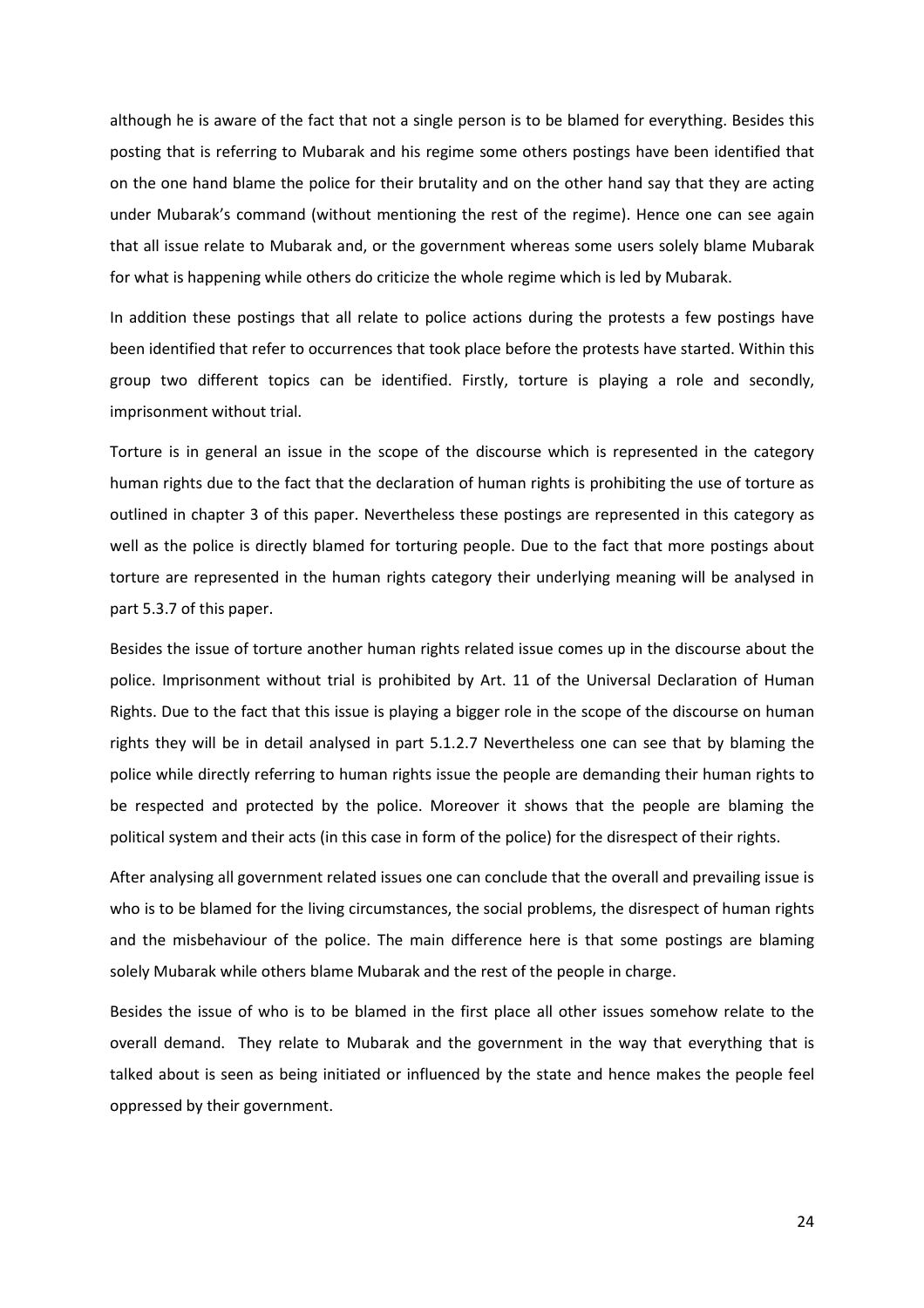#### **5.1.2.7 Discourse on Human Rights**

The discourse that is going on about human rights contains several categories. Besides the issue of torture postings have been identified that refer to imprisonment without a trial, freedom of speech freedom of expression and human rights issues in general.

The issue that received most attention is the issue of torture. In total 48 postings have been identified dealing with this topic which is entitled to the discourse about human rights as Art.5 of the UDHR is prohibiting such actions as outlined in chapter 2 . A few postings within this category solely correspond to the demand of ending torture by saying: "No more TORTURE" (Anonymous 1e 2011). These postings have the specialty that they deal only with the demand of ending torture which shows that this is a major concern within the discourse. Other demands, as already said above, have mostly been put forward while referring to several topics but the fact that we can see the single demand of ending torture in several postings shows the emphasize on this topic. Nevertheless there are as well postings that do not solely deal with torture but with torture and other topics. These postings refer to torture and the emergency law, corruption, faked elections, poverty and injustice (see Anonymous 26 2011 & Anonymous 27 2011).

When looking at the aspect of injustice in this scope it is important to note that the feeling of injustice is related to human rights as well. The idea of human rights contains that these rights apply to everyone and hence try to treat every human being with justice. Therefore when demanding the end of torture or other human rights while demanding justice shows that the discourse is stressing the need that these rights apply to everyone without limitations. This hypothesis is support by another posting in the category torture which says: "Even if you are right and it was actually Mubarak thugs who were being tortured by electrocution, this is not acceptable. NO ONE should be tortured even if they were killers. I know for a fact that Mubarak thugs killed many of the peaceful protesters, but still I would not accept them being tortured but taken to a fair trial." (Anonymous 28 2011). This posting shows that the idea that human rights apply to everyone is supported in the scope of the discourse on facebook.

Besides these mentions several posting within the category torture refer to Mubarak and the regime as well. This fact shows that the discourse is blaming the government as being responsible for all the things people criticize and hence is regarded as the most important aspect of the discourse.

Besides the issue of torture human rights in general play a role in the discourse that is going on. Within this category several issues can be identified. In the first instance people are demanding their rights to be respected while directly referring to the issue of human rights. The most outstanding posting in this scope says that: "30 years running emergency law in Egypt allowed the president and the ruling "National (Un)Democratic Party" to prevent Egyptians from standing up peacefully for their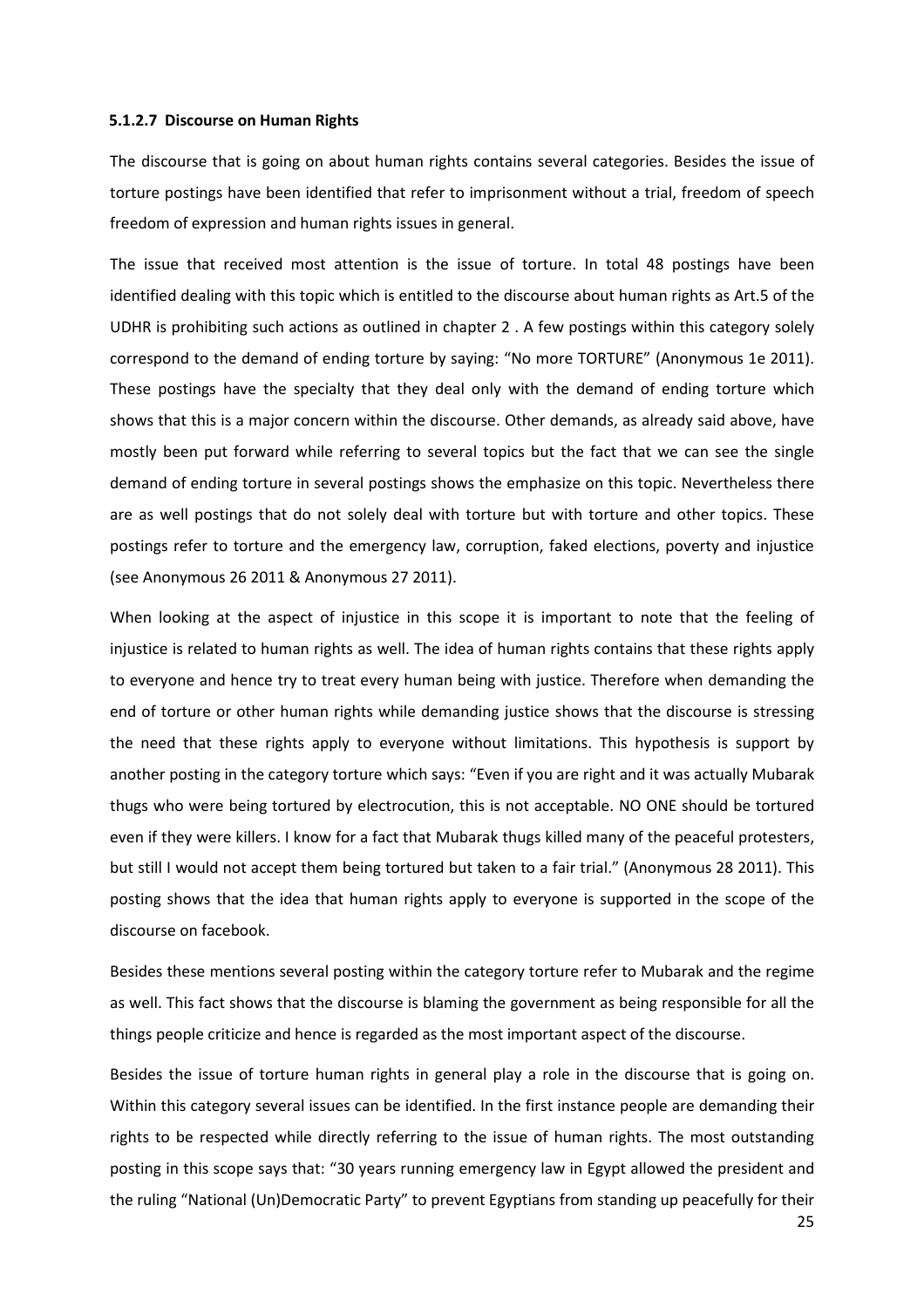basic human rights." (Anonymous 29 2011). This posting reflects on the one hand all the other postings in the sense that people are demanding their basic human rights to be respected. On the other hand it shows that the user is blaming the emergency law for making it possible that human rights violations have been taken place in Egypt. It is one of the rare postings that is not directly blaming Mubarak or the regime for the living circumstances but the emergency law which has been hold up by the government. Moreover this posting reveals another demand and accusation. By entitling the "National Democratic Party" as the undemocratic party he shows that on the one hand he does not regard the party in charge as a democratic party for reasons that cannot be derived from this posting. But on the other hand he is demanding democracy and the respect of basic human rights for Egyptians in the sense that he is criticizing the non-existence of democracy.

Besides demanding the respect for human rights 8 postings have been identified that denunciate human right violations in Egypt. Besides concrete mentions of for example "10 thousand imprisoned without charge in jails" (Anonymous 30 2011) some other postings do relate to human rights in general e.g. by saying: "that there is no human rights in Egypt" (Anonymous 31 2011). This denunciations show that people want to see their rights respected. But who is to be entailed to these rights and where are the restrictions?

These questions can be answered by looking at the other postings of this category. Similarly to the example posting from the category of torture which already shows that the respect of human rights needs to apply for everybody several other postings can be found that support this demand. "Security, justice, equal rights, transparency in telling facts, our minds respects are common rights to every human "(Anonymous 32 2011) is one example displaying the demand that rights need to apply to everybody on the one hand but on the other hand that the demand for the respect of human rights is not the sole demand people in Egypt have. Besides this posting there are three other postings that claim the respect for human rights for everyone as well while highlighting the need that these rights need to apply to women as well. The most important of these postings is demanding several things. Besides the claim for freedom of speech, freedom of assembly, and the right to strike he is demanding "Equal Rights for women" (Anonymous 33 2011) while demanding the Mubarak regime to step down. Although none of these postings refers to the rights of homosexuals or the freedom to choose one's own religion the postings within this category show a high degree of solidarity and the need for general rights that apply to everybody. Moreover one can again observe that Mubarak and the regime are being blamed for the disrespect of human rights although it is more a focus on the regime in this scope rather than on Mubarak.

Imprisonment without trial is another human right violation according to the UDHR that is claimed by the users on facebook. With regard to this group of postings it is to say that the majority of the

26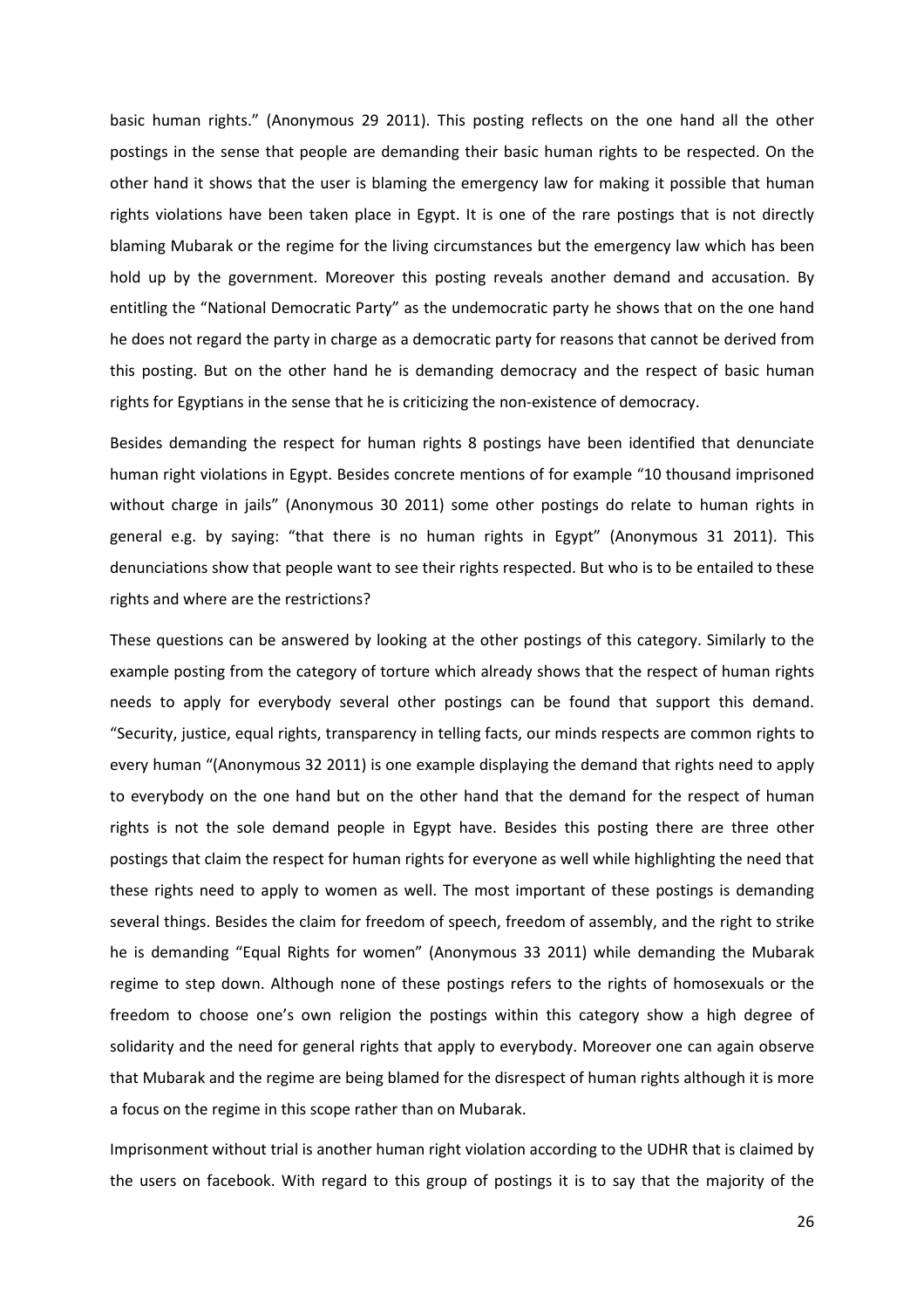postings refer to imprisonments within the scope of the protests. These postings are characterized by informing others by stating things like: "240 protesters have been arrested last night are jammed in AlSalam Military Prison" (Anonymous 34 2011). Like this posting most of the others that classify for this group are neutral in their tone and mainly aiming at informing others. Nevertheless due to the fact that people want to inform other Egyptians and the rest of the world one can see that they are interested in making aware of such human rights violations that take place in Egypt. Hence this issue is important to them and they want to set an end to it.

Besides these postings there are three other postings that deal with the topic of imprisonments without trial outside the scope of the protests. "We have been living in this nightmare for 30 years under emergency law with many of us born into Mubarak's dictatorship & never saw any president other than him ruling Egypt. Being thrown into jail for 4 or 5 years without a trial destroys your life & many of your family members lives "(Anonymous 35 2011). This posting represents the essence of the other three postings as well. Mubarak is being blamed for making such human rights violations possible while the people are trying to express what such violations of basic rights bring to you. In this case the author refers to the fact that these violations do not only effect the person in question but the family as well which destabilizes the overall solidarity among society and may lead to helplessness to change things or the potential to rise up against a system making things like this possible.

Another issue in the scope of the discourse on human rights is the issue of freedom of speech which has been mentioned 9 times. People directly refer to it by for example demanding the "freedom of speach & Democracy for all" (Anonymous 27b 2011). This posting shows, like four others in this category, that people do not only want freedom of speech but directly connect this concern to democracy showing that people demand to have a word in the political debate. Moreover this posting reveals that people do not feel like they have been living in a democratic system although the government claimed to have a democratic character.

The other postings in this category are characterized by denunciating the disrespect of freedom of speech in Egypt. Besides other things one user refers to "clamp down on freedoms, clamp down on freedom of speech and injustice" (Anonymous 36 2011). Again one can see the denunciation of existing injustice in Egypt which can be seen as a demand for justice as well. As already said above justice in this sense may imply that the people want these rights to be equitably respected which may entail that they apply to everybody.

The last category that accounts to the topic of human rights is freedom of expression. This topic has only been mentioned twice but due to the fact that both postings use the language of human rights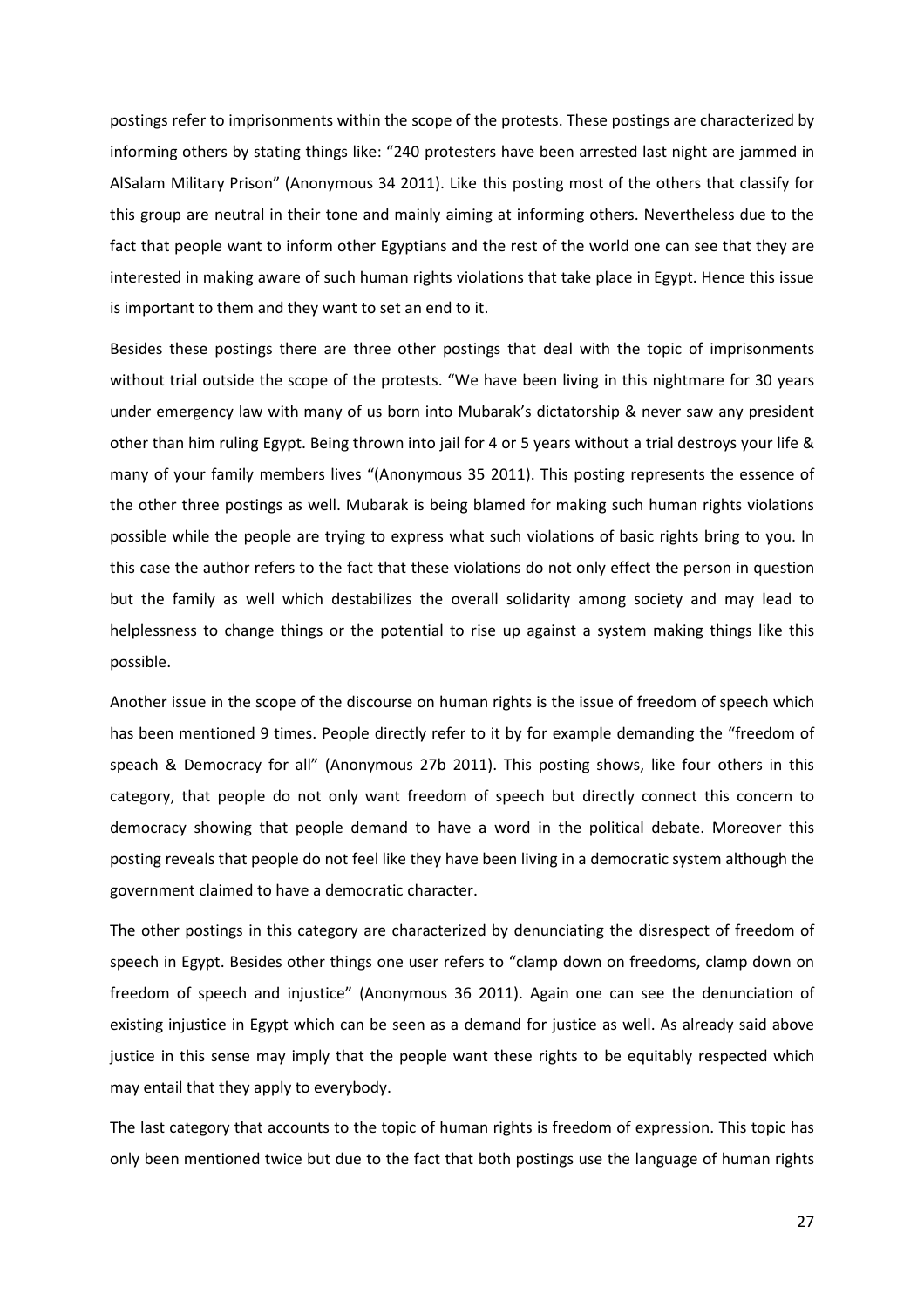by referring to the term "freedom of expression" it is expected that these people directly refer to the human rights as outlined by the United Nations.

When looking at the overall discourse about human rights several things become obvious. Firstly, there is again the issue that Mubarak and or his regime are seen to be responsible for human right violations in Egypt and hence are blamed for this. Secondly, it is interesting to note that by using terms like "equal rights" (Anonymous 32 2011) and "everyone shall be included" (Anonymous 37 2011) while referring to justice it seems as if people want these rights to apply for everybody. This, and the fact that people are using the language of the United Nations, is an indication that the Egyptian users on facebook want human rights according to the UDHR to be respected in their country although the public debate in Egypt (as outlined in chapter 3.2) blamed these rights to have an imperialistic character on Egypt.

# **5.1.2.8 Discourse on Justice**

The issue of justice already played a role in the discourse on human rights but received even more attention in the overall discourse. When looking at this discourse it is peculiar that 16 out of the overall 30 postings refer to justice and freedom. The majority of these postings are using the words freedom and justice as their demand by stating things like: "very distressing video showing Mubarak thugs yesterday attacking peaceful protesters who call for freedom & justice" (Anonymous 1g 2011) without indicating in detail what these two terms mean. Due to the fact that the issue of freedom is in general playing a role in the discourse a deeper analysis will be coming up in part 5.3.9 of this paper.

With regard to the mentions of justice in this scope it is worth mentioning that there is not a single post that solely refers to justice. This fact shows that people are on the one hand connecting this demand to other demands and on the other hand that it is not the major concern. Besides these other demands which are: the respect for human rights, the end of the emergency law and the end of torture and the issue of Mubarak played a role as well. A posting that is referring to all of these things sums up well what the other postings in this category represent: "30years of Mubarak's dictatorship running the country under emergency law. We were tortured, humiliated & lived in injustice & poverty for 30 years despite our enormous resources. Nothing justifies the continuation of this dictator."(Anonymous 38 2011).

This posting reveals several things with regard to the deeper meaning of justice within this discourse. By referring to Mubarak and the emergency law the author is giving reasons for the denunciations he is making. He blames Mubarak and his use of the emergency during the last 30 years as being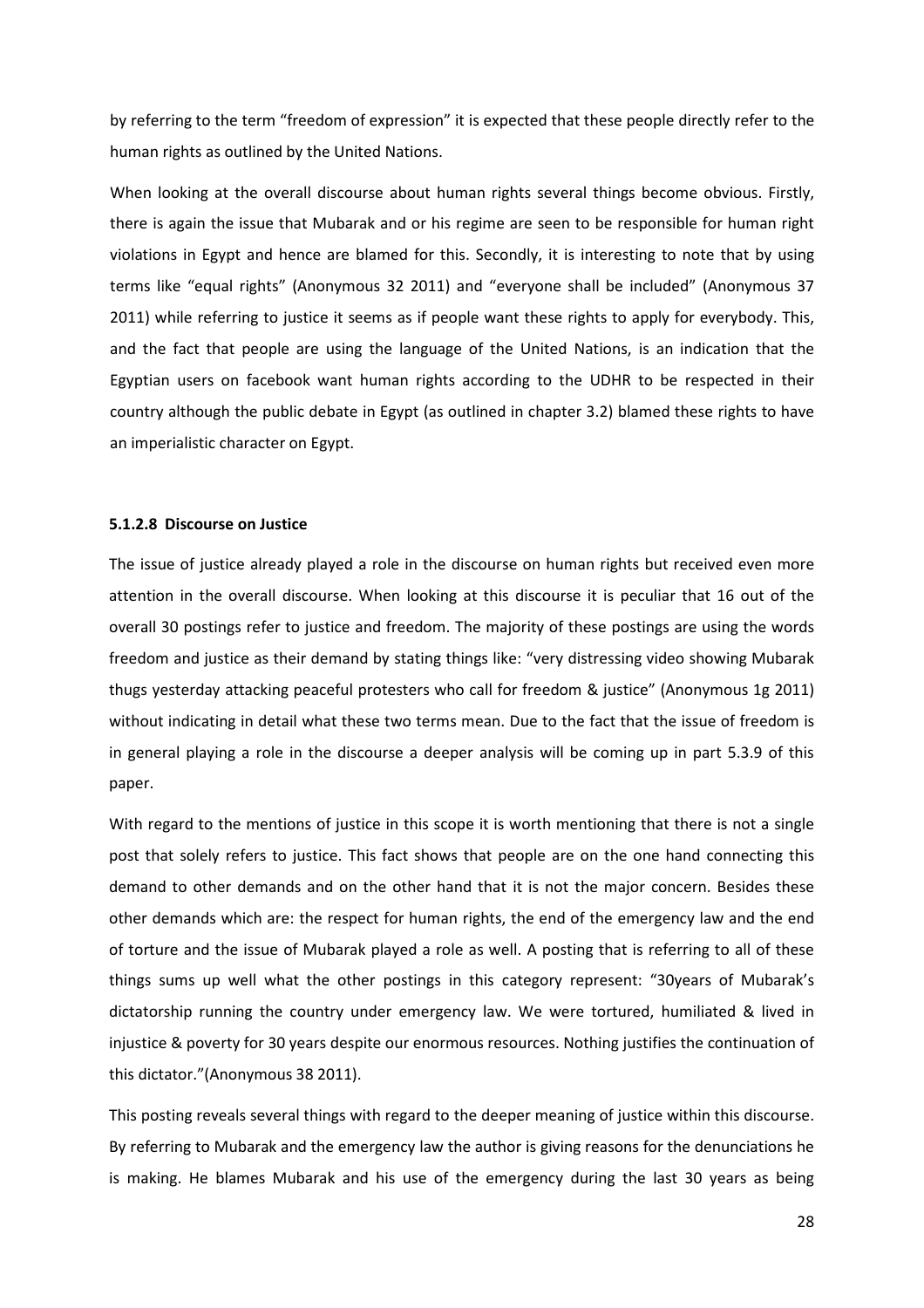responsible for torturing, humiliation, injustice and poverty. Moreover one can see by the use of justice in relation to the other terms that the user is feeling oppressed by his government. This oppression seems to come from the government actions, in this case the torturing, which leads to feelings such as humiliation.

Moreover the idea of justice is playing an important role with regard to human rights in the sense that the preamble states justice as an essential aspect and necessity of every system that is respecting human rights. Hence, by demanding justice for the Egyptian people the people are again referring to an important aspect of human rights when formulating their demands.

#### **5.1.2.9 Discourse on Democracy**

The discourse on democracy is shaped by the general topic of democracy and the demand of free and fair elections which has been included in this topic as free and fair elections are a central part of a democratic system.

Besides other topics that played a role in the overall discourse this issue is very straightforward and clear. When looking at postings that refer to democracy in general the essence of all postings is that people demand democracy for Egypt. "Mubarak's regime are obviously standing firm against change to freedom and democracy" (Anonymous 43 2011). When looking at this posting in more detail one can see that it is again referring to Mubarak and his regime who are seen to be denying the Egyptians their demand to live in a democratic system. As already mentioned above it shows that although the Egyptian government officially stated that a democratic system is in charge the people do not experience it as such. Moreover it shows that the people want to have a word in the political debate in Egypt.

Hence one can see that people are stressing their demand for Egypt to become a truly democratic country as they want to have their voice in politics. In a way this demand is referring to human rights as well. Art. 21 of the UDHR outlines that everybody can participate in politics either directly or indirectly which is the essence of democratic system. But, due to the fact that the people are demanding a democratic system, such a system is not in charge in Egypt as the people cannot influence their representatives. Therefore this discussion shows an aspect of human rights issues.

When looking at the topic of elections two major groups of posting can be distinguished. On the one hand there are postings that blame the government for rigging elections in the past and on the other hand postings that are demanding free and fair elections for the future.

When looking at the postings that denounce rigged elections in the past the issue of Mubarak is playing a central role. The main claim in this scope is to "dissolve the current fake parliament"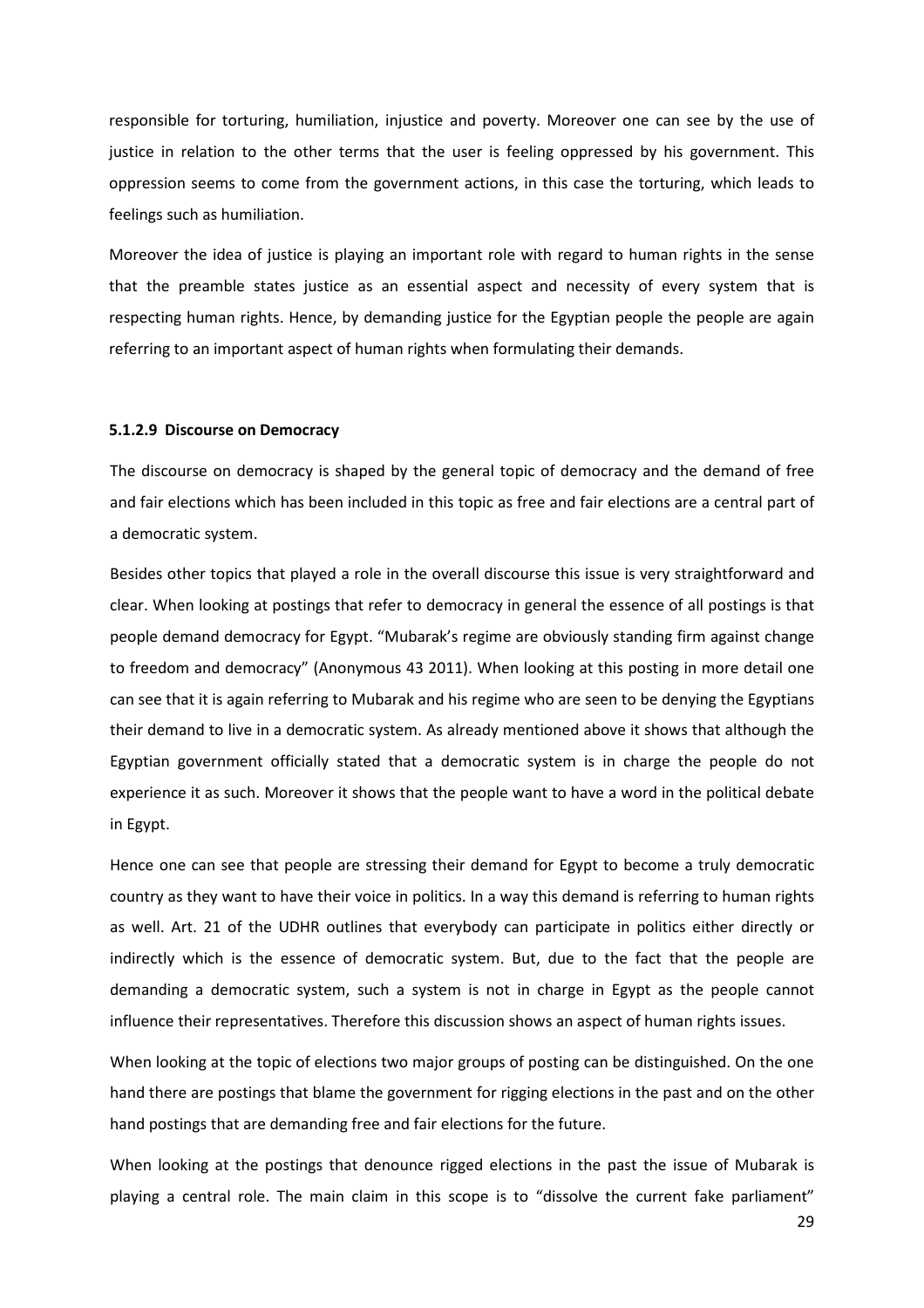(Anonymous 2011) indicating that the users do not see the people in charge as being elected by the people and hence have no legitimacy to rule the country. This fact makes the people classify Mubarak as "a dictator [who] wasn't elected" (Anonymous 20a 2011). This again shows the demand of the people to have a word in politics on the one hand and on the other hand that they feel betrayed by the government due to the fact that they have gone to the polls but had no real influence on the outcome of the elections. The conclusion from this fact is similar to the other discourses that have taken place: "The parliament that came via rigged elections must be resolved" (Anonymous 45 2011).

With regard to the postings that demand free and fair elections for the future a similar observation can be made. "Remove all your damn puppets in the Cabinet and WE will elect all of you" (Anonymous 46 2011). This posting shows that the main concern of the people is to really have a government that is supporting and working for the Egyptian people.

In general one can say that there is no underlying meaning with regard to the discourse about democracy as the postings of the users are straightforward and all aim at the same direction: they do not regard the current regime as a legitimate government but want to have a voice when electing their president. Again this aspect shows that all aspects of the discourse on democracy relate to human rights violations or the demand for respect for human rights according to Art.21 UDHR. Hence one can say that although the discussions on facebook do not directly refer to the UDHR several aspects of this declaration play a major role during the discourses.

# **5.1.2.10 Discourse on freedom**

 The term freedom is a frequently used term in the scope of the discourse on facebook. What is special with regard to this term is that it may have a lot of meanings. Moreover a specialty in this discourse is that nearly all postings in this category either say "We want freedom" (Anonymous 39 2011) or just "Freedom" (Anonymous 40 2011) which increases the difficulty of understanding the deeper meaning. Besides these postings there are several postings that demand freedom too but other things like: human rights, justice, the end of torturing and democracy.

Although these demands do not reveal what the term freedom in this case refers to one need to see it in the light of the broader discourse. When looking at all the other issues that popped during the discourse the regime and Mubarak always played a central role. The main demand here was to get rid of Mubarak, although one can observe ambivalence between blaming Mubarak or the whole regime. Nevertheless the people seem to be unified when demanding a change of government.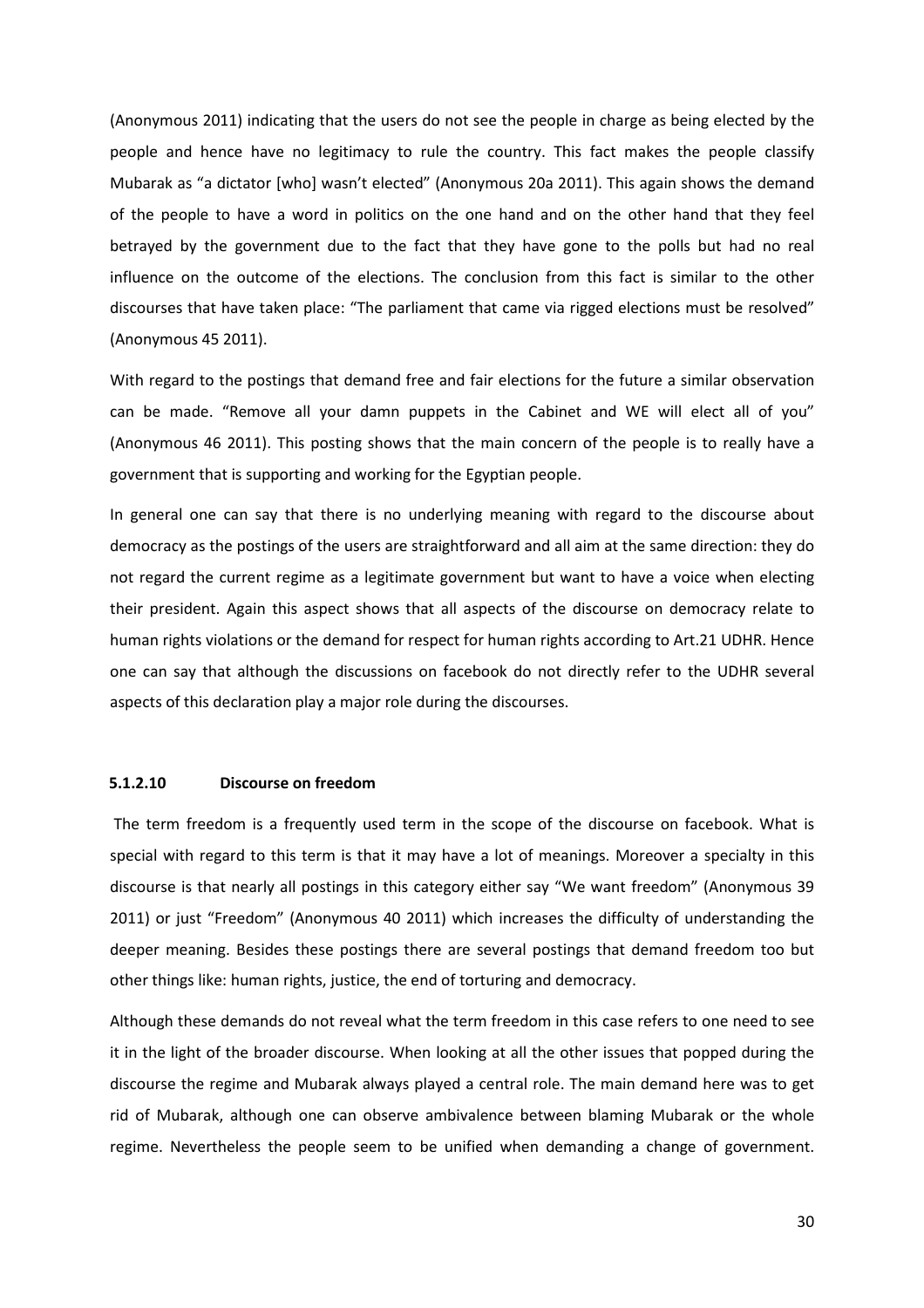Hence one could assume that freedom articulates the demand of the people for this change. This hypothesis is supported by several indications.

Firstly, there are several postings in the category freedom that state "fight for freedom" (Anonymous 40 2011) or in another way articulate the need to fight for freedom. This fact shows that the protests (the fight) is for the cause of freedom and due to the analysis of the other discourses it has become obvious that the overall aim of the people is to get rid of their government.

Secondly, there are 8 postings in this category that have come online immediately after Mubarak declared his resign that all state the same thing in a different way. The most concrete one in this scope is: "FINALLY FREEDOM" (Anonymous 41 2011). Similarly to the postings stating the need to fight for freedom these postings show that people feel as if they achieved the freedom they were looking for by getting rid of Mubarak.

Thirdly, there is one posting which is very short but having a central influence to the use of the word freedom. "The freedom movement must continue" (Anonymous 42 2011) is stated by one user which shows again that the cause of the protests (the movement) is freedom and hence, based on the rest of the analysis, represents the demand to get rid of the current regime.

Due to these indications one can say that the term freedom within this discourse is in general referring to the demand of the people to get rid of the government. But what does this mean for the dimension of human rights?

The preamble of the UDHR states freedom as being as important as justice for human rights to be respected. This can be interpreted as the necessity for the inhabitants of a country not to feel oppressed by their government which is the case in Egypt. Hence by putting the freedom of Mubarak as the highest aim one can say that the people in Egypt demand the freedom that is referred to in the preamble of the UDHR.

#### **5.1.2.11 Discourse on Protests**

With regard to the discourse on the protests itself four groups are prevailing. These groups are: stopping the protest, motivating people to go on, protests to be peaceful and protests to become violent. As it already can be seen by these groups there are two pairs stating contradictory meanings.

To start with the analysis of those postings that demand the protests to stop and those postings that demand the people to go on protesting the first thing to say is that only 9 postings refer to stopping the protests whereas 21 postings motivate the people to go on. In the category of stopping the protests an important example is the following: "the demonstrations should be stop!!! Enough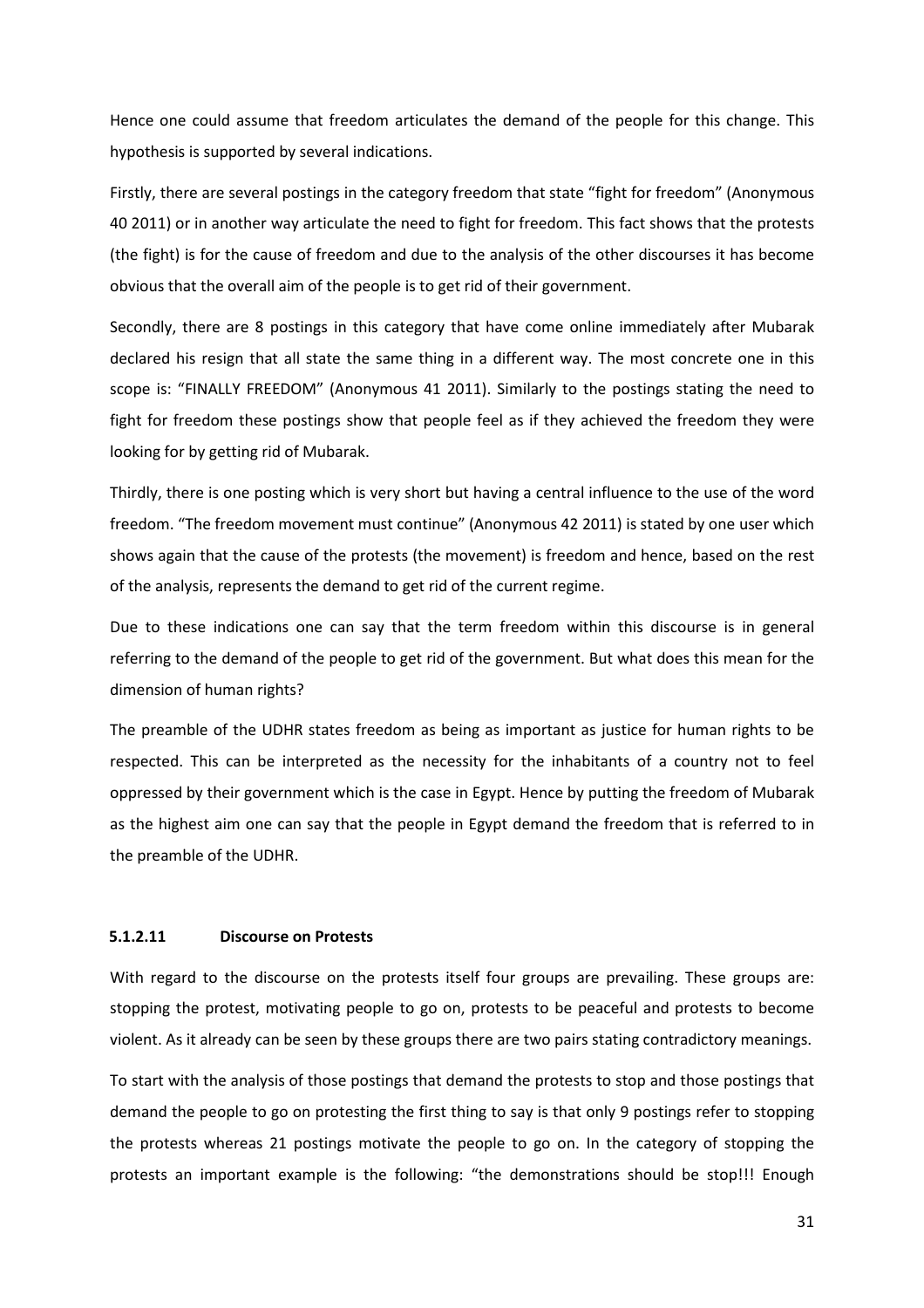enough!! So many Egyptians are dying. Egypt is under fire. Stop destroying our country. Now people have guns. There s no security more in Egypt" (Anonymous 47 2011). As one can see from this posting the user is begging the people to stop the protests but not because he wants the regime to stay in power but because he is afraid of the damage that may be dealt to the whole of Egypt. Moreover it shows the fear the people have of their government. This assumption is supported by another posting that classify for this category which states: "we can stop the protesting for only one day! They will kill the protesters one after another!! We have to prevent more deaths" (Anonymous 48 2011). Similarly to the firstly stated posting this user is afraid that the government will become even more violent against the protesters which is seen as another sign for the distrust of the people to the government.

The essence of the other postings in this category is very similar to those two that have been stated but there is one posting which is heading to another direction:"Do you know what will happen if you didn't stop now? do you think that Mubarak is really ready not fulfil what he promised? Do you know any road way exit for the current situation? Do you know any practical proposal if Mubarak left immediately? … start the countdown for the civil war" (Anonymous 49 2011). Besides the other postings that demanded the people to stop protesting because of the fear of heavy violence this user is emphasizing the non-existence of a plan what comes after Mubarak has left. Moreover he is strengthening the risk of a civil war which might lead to more severe living circumstances compared to those under Mubarak. Nevertheless the user seems not to be in favour of Mubarak which shows that although these people want to see an end of the protests they are not asking for Mubarak to stay in office.

When looking at the postings that aim at motivating the people to go on another point of view comes up. In general it is to say that all postings have a similar character whereas one is outstanding among the others: "We once had a dream of free country. A country we own since Jan 25 this dream step by step is becoming true yeah many have died many have fallen but now we are so close we are that close viva liberty" (Anonymous 50 2011). This posting shows that the user is aware of the fact that the demonstrations are dangerous but nevertheless he is demanding everybody to go on. By using the introduction Martin Luther King once used in his famous speech he further shows that this risk needs to be taken similarly to the movement of the black people that took that risk during their movement in the USA. Another user goes a step further by giving "a tribute to every freedom martyr that has fallen to prove that there is still goodness in this country to prove that tomorrow will be better" (Anonymous 20b 2011). By praising the people that died during the protests as martyrs he indicates that he is in the point of view that their deaths are worth the price for a free Egypt. But this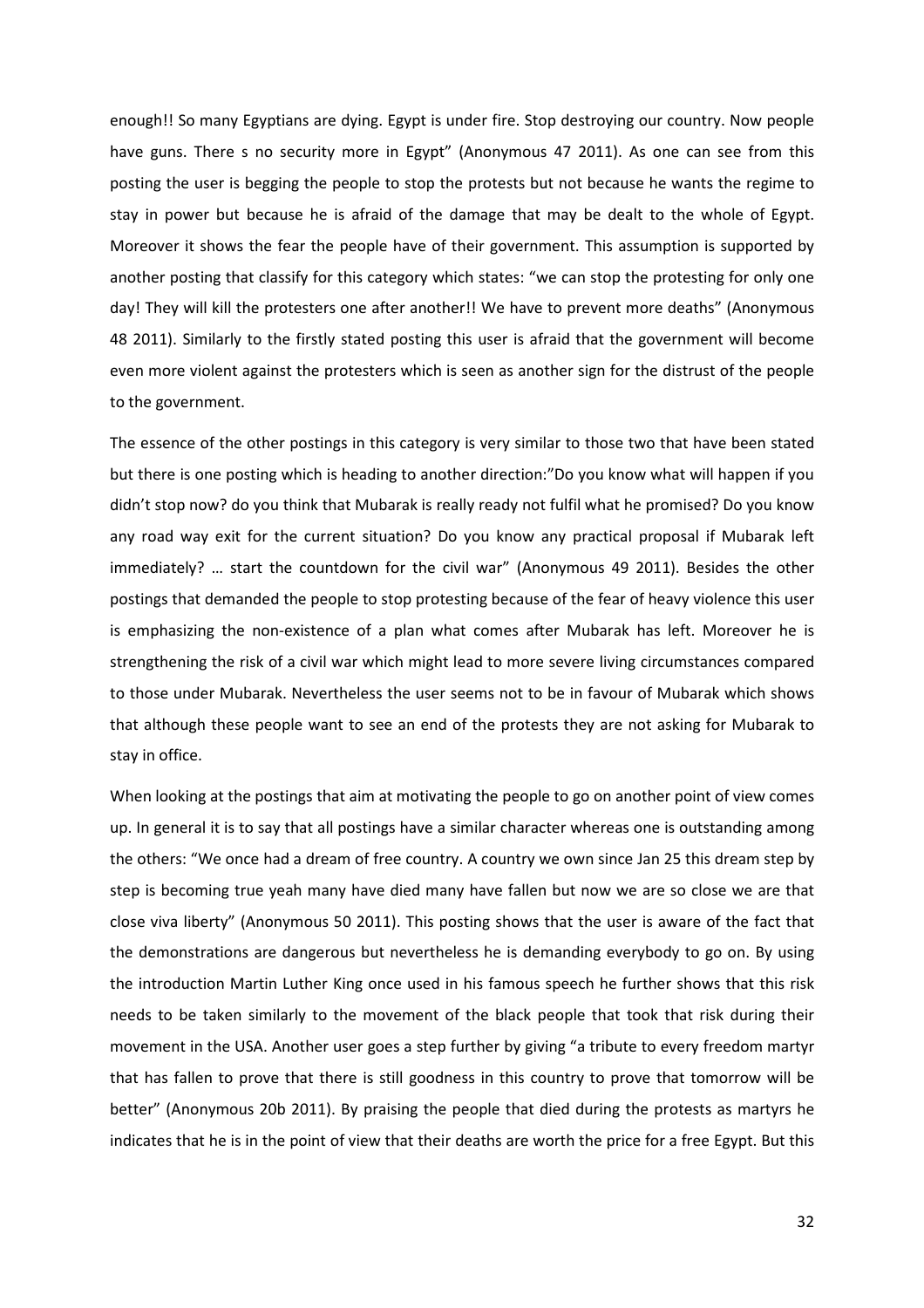is not the single post that is referring to the dead people as martyrs. It can be observed in four other postings as well.

Hence one can see a clear difference in how people see the protests. On the one hand there is a group of people that are afraid of more killings from the government side and on the other hand there is a group of people that are willing to pay that price. But what is important to note is that both groups, although they have contradictory opinions, stand together in their demand for a change of government.

When looking at the other two groups within this category another ambivalence pops up. Certain postings have been identified that are again showing the potential for the protests to become violent. A very clear statement in this regard which is similar to the other ones is the following: "if there is no violence against the regime he will not feel any threat and he will continue to stay. Throughout history blood has always been the price for freedom" (Anonymous 51 2011). It shows that the people are willing on the one hand to kill and on the other hand to die for their sake.

 Differently to these postings there are 14 postings that refer to the need for the protests to stay peacefully. "Freedom & Justice via peaceful means" (Anonymous 52 2011) is the most direct one in this regard whereas other users emphasize the fact that they like to see the protests staying peaceful but say that: "I pray for peacful change indeed while deep inside me I now it wont be peaceful at all a regime like mubarak's spent 30 years to be built will never fall by peace" (Anonymous 53 2011). This posting shows, similarly to the postings in the category "protests to become violent", that there is the potential that the Egyptian people fight violently for their sake. These two posting reflect the general discourse that is going on about the peaceful means of the protests as they highlight the contradiction that many people want a peaceful change while being aware of the potential for the protests to become violent.

Within the whole discourse on the protests human rights issues have not be observed either directly or indirectly.

Concluding one can say that simply by the number of postings within the group of peaceful protest that clearly exceeds the amount of postings of the group for the postings to become violent that the majority of the Egyptian facebook users favour a change via peaceful means. Nevertheless there has been a clear potential for violence which could not only have been observed within this category but within other categories as well.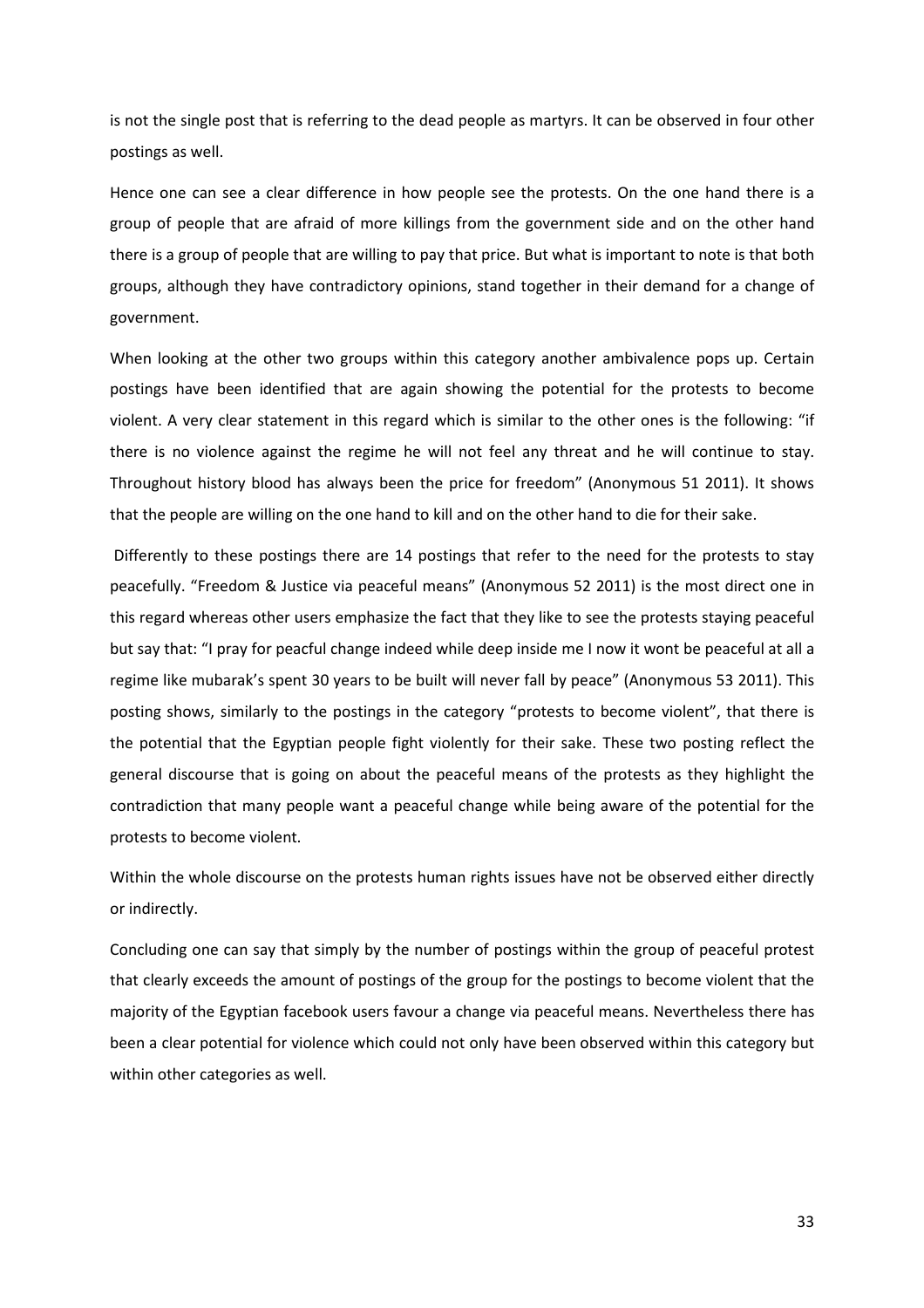# **5.2** "**Egypt Revolution"**

# **5.2.1** "**Egypt Revolution" - Quantitative Analysis**

After analysing and further cutting down the amount of postings with regard to the group "We are all Khaled Said" this part will quantify and code the postings of the group "Egypt Revolution". In the first place it is to note that the group "Egypt revolution" is different to the other group. This is due to the fact that it has been established on the  $1<sup>st</sup>$  of February 2011 while the protests have already been taken place. This has several effects. On the one hand the amount of postings is fewer compared to the group "We are all Khaled Said". On the other hand it may attract people easier by including the words "Revolution" and "Egypt" in the group name. Therefore, although the postings are fewer, the group is regarded as relevant. Moreover it contributes to the heterogeneity of the units of analysis as it has different characteristics than the other group.

In total 49 postings are regarded as relevant for the analysis. Due to the fact that this is a small amount it is not necessary to exclude topics that have not been mentioned as frequently as others. Nevertheless one should take a look at the topics that have been addressed by the users in order to be able to compare this outcome to the outcome of the other group.

The following categories have been identified during the analysis: "Mubarak, freedom, religion, patriotism, rights, democracy, protest, corruption, Egyptian government, economic prosperity and constitutional changes.

| Category                   | <b>Mentions</b> |
|----------------------------|-----------------|
| Mubarak                    | 20              |
| Freedom                    | 18              |
| Religion                   | 7               |
| Protest                    | 5               |
| Patriotism                 | 4               |
| Rights                     | 3               |
| Democracy                  | 3               |
| <b>Egyptian Government</b> | 3               |
| Corruption                 | 2               |

**Table 5. 4 Displaying categories and amount of mentions** 

Table 5.4 gives an overview of these topics and displays the amount of mentions. The code "Mubarak" has been assigned to 20 different postings and hence is the issue that has been referred to most frequently in the group "Egypt revolution". Postings that are included correspond to different things with regard to Mubarak like: "step down Mubarak" (Anonymous 54 2011) or "he kills people for himself" (Anonymous 55 2011). Nevertheless all posts directly mention Mubarak or his actions.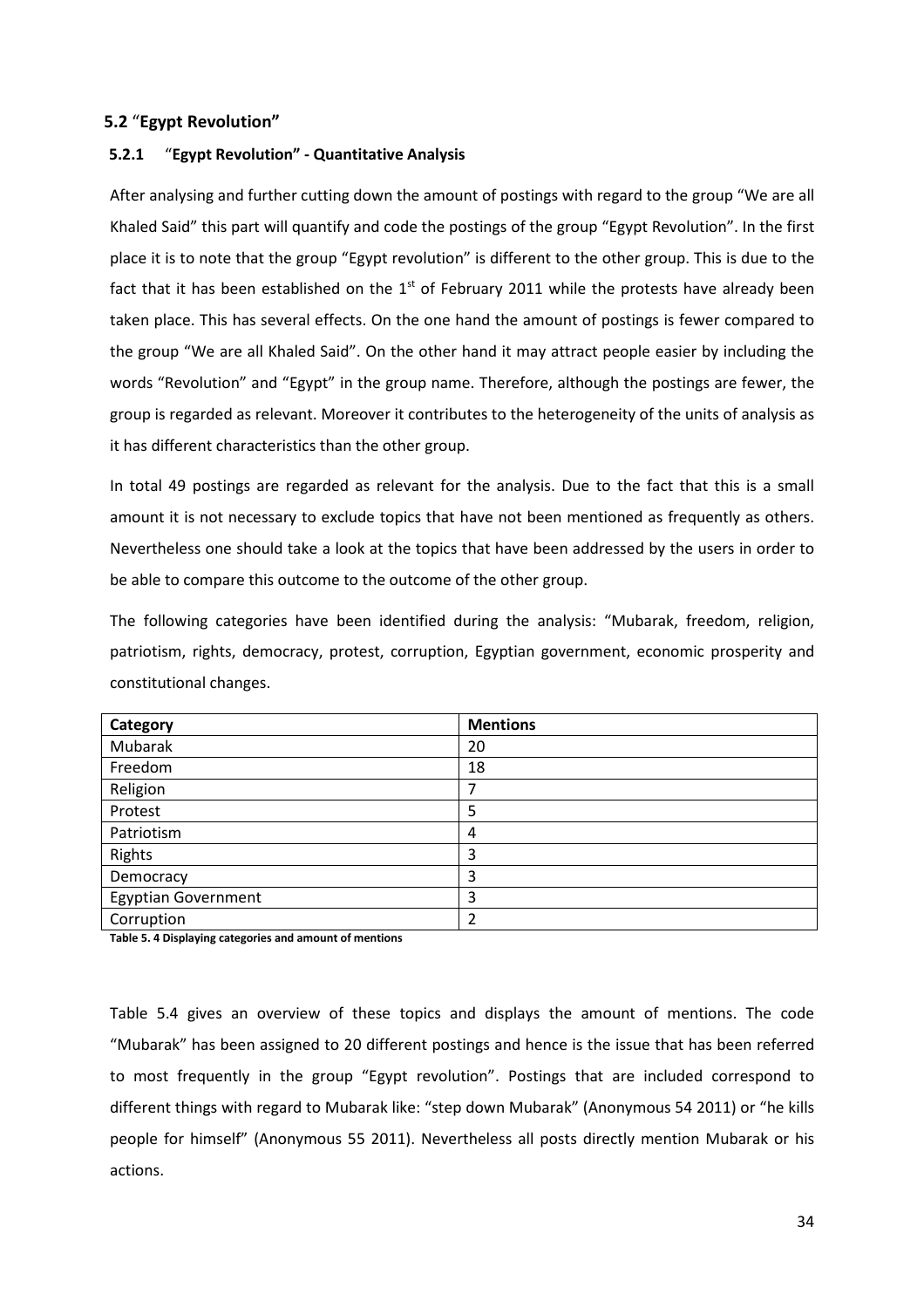The second most frequently referred topic is "freedom". It is represented in 18 postings and relates to direct mentions of freedom. Besides these two broader topics the issue of "religion" has been raised 7 times. This code includes postings that contain naming of God or other topics that are inevitably related to religion like Christianity or Islam.

"Patriotism" has received attention in four postings in the sense that users said that they are "very proud of my country" (Anonymous 56 2011) or "put Egypt first" (Anonymous 57 2011). The protests itself have been mentioned in five postings whereas this category includes postings that encourage people to go on protesting as well as postings that demand people to stop protesting. Which underlying reasoning and meanings this includes will be analysed in part 5.4 of this paper.

Direct mentions of "democracy" could be identified three times while it is important to note that this category includes a posting that is referring to free and fair elections. The category "Rights" is represented in three posts as well but it is not clear which rights the people are referring to and hence will be clarified in further analysis in part 5.4.

The category "Egyptian government" is assigned to postings that refer to government actions or government critics and has been identified in three different postings. "Corruption" is closely linked to this category and has been identified in two postings in total. In the following a deeper, qualitative analysis of all relevant postings will be done in order to frame the whole discourse.

## **5.2.2 "Egypt Revolution" - Qualitative Analysis**

This part of the paper will analyse the postings of the group "Egypt Revolution". In general it is to state that the issue that received the most attention is the same as in the other group: Mubarak. But what is different to the other group is the fact that only one posting is referring to the regime whereas the other 20 postings of this category solely refer to Mubarak.

The general demand of postings that deal with Mubarak is that he needs to step down. Besides this general demand that is reflected in all postings one can see differences with regard to the use of language. Some postings do use very harsh language by saying "fuck you Mubarak" (Anonymous 58 2011) whereas others seem more cooperative by stating: "Mubarak please step down for freedom sake. Please for the good of your people" (Anonymous 59 2011). Although the people are unified in their demand that Mubarak needs to step down the different use of language shows that some people tend to be more aggressive. This is represented in the use of language as it is expected that somebody who uses violent language is more likely to use force in his doings.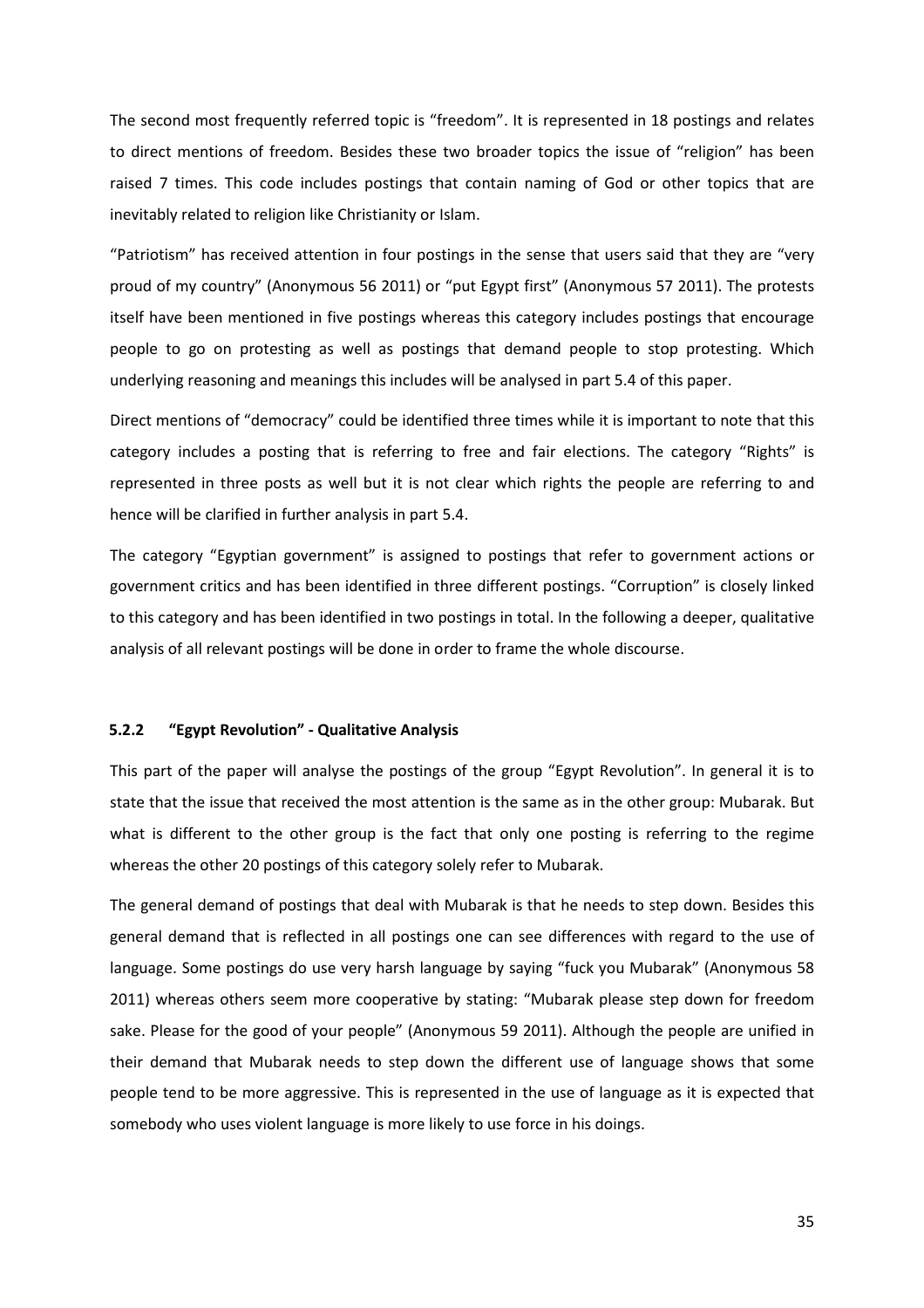Another aspect that can be derived from the secondly mentioned posting is that the user is equalizing the resignation of Mubarak with gaining freedom by saying that Mubarak needs to step down for the freedom sake.

Additionally to this posting there are 17 other postings that in a way refer to freedom. Similarly to the postings in the group "We are all Khaled Said" the word freedom is used frequently and mentioned as something worth fighting for. A posting representing this is: "the Egyptian people chant, "Freedom is in our hands" Egyptians: never give up, for freedom begins internally." (Anonymous 60 2011). In addition to this posting other postings demand freedom for Egypt by saying: "Freedom to Egypt and bright future" (Anonymous 61 2011). It is hard to say what the term freedom in this scope refers to but as already mentioned the most important issue is that the people want to see Mubarak resign. Moreover there are three postings that similarly as the firstly mentioned posting equalize the resignation of Mubarak with freedom. Hence freedom is seen to refer to the demand of the people to free themselves from Mubarak. This assumption is supported by another posting that has been made after the resignation of Mubarak which says: "Today is the First day of Freedom in Egypt" (Anonymous 62 2011).

Akin to the use of freedom within the discourse of the group "we are all khaled said", freedom in this scope refers to human rights as well. As mentioned in the preamble of the UDHR freedom is regarded as a goal for which the respect of human rights is composing a basis.

Besides this issue of Mubarak three other postings have been identified that criticize the whole government rather than only Mubarak while referring to "Poverty – Oppression – Autocracy – Persecution – Dictatorship – Forgery of elections – Ignorance . Isolation from the World – Corruption – Mix between money and power" (Anonymous 62 2011). This posting reflects the content of the other postings as well but what is remarkable that although all these postings pose a lot of critics on the regime they do not directly refer to the need of a change of government.

Other issues that have played a role within the discourse of this group are corruption, human rights, democracy, religion and patriotism. With regard to corruption one can observe that people demand an end of corruption by saying: "Many thanks for all countries which supported us to get rid of corruption" (Anonymous 63 2011). This posting reflects again a more moderate way to express this demand whereas other users are using a harsher language by saying: "Fuck the money and corruption" (Anonymous 64 2011). Again one can see a difference in the use of language displaying different attitudes towards this topic in the sense that the secondly mentioned posting is more aggressive in its tone.

Differently to the discourse in the facebook group "We are all Khaled Said" mentions of patriotism have been observed. By saying "put Egypt first" (Anonymous 57 2011) or "Egypt for the Egyptians"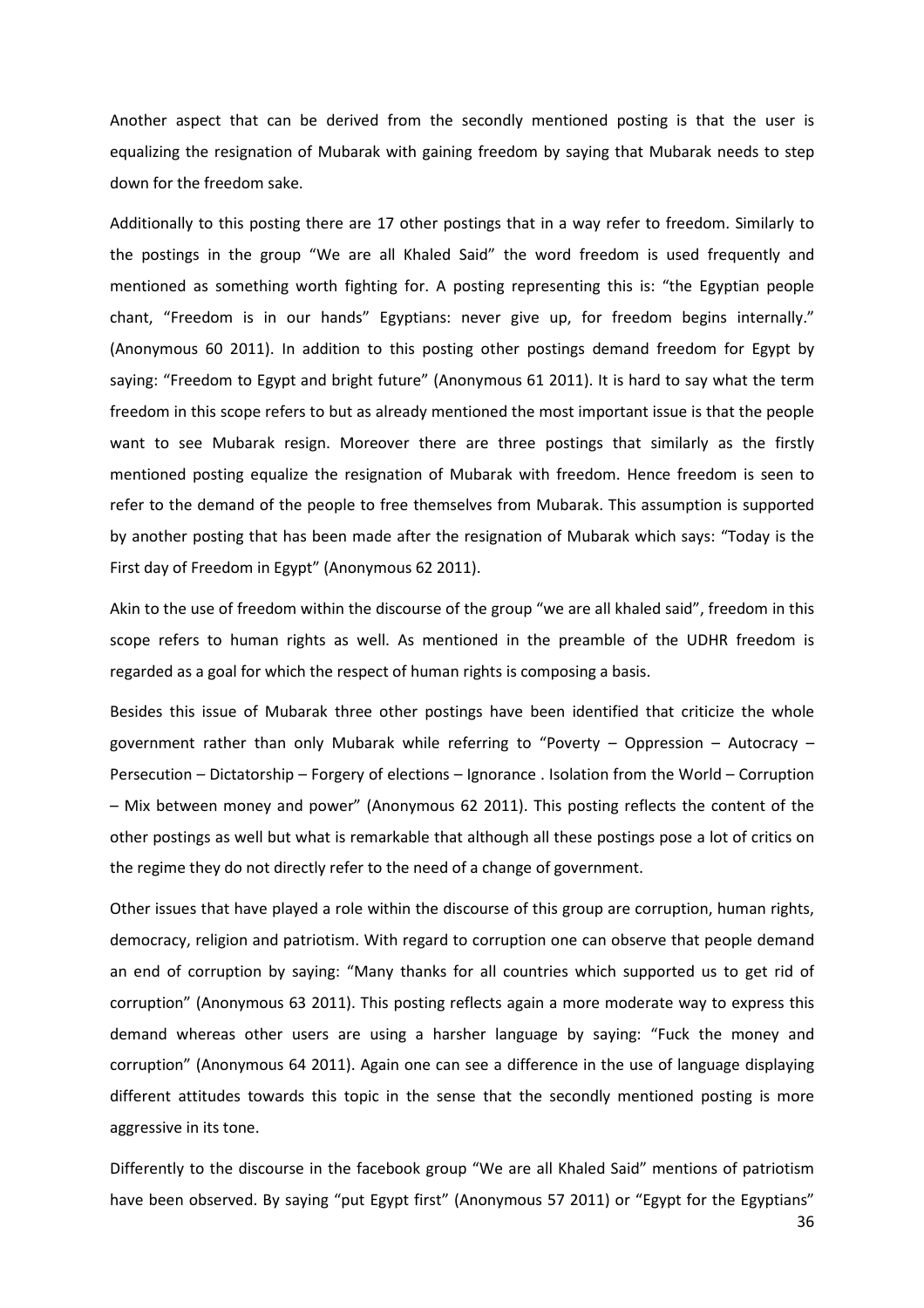(Anonymous 65 2011) it becomes obvious that these users demand to regard the development of the country Egypt as the most important thing. Moreover the second posting, whose content has been identified in three other postings, shows that these users do not want other nation states to get involved in the Egyptian uprising by saying that Egypt should be there for Egyptians only (see Anonymous 65 2011).

When looking at the discourse on human rights a similar observation can be made as it has been made in the discourse of the other facebook group. "[I]t's time to fight for the rights everyone have" and "WE WILL NOT BE SILENCED; WETHER YOU'RE CHRISTIAN; WHETHER YOU ARE MUSLIM; WHETER YOU'RE AN ATHEIST; YOU WILL DEMAND YOUR GODDAMN RIGHTS; AND WE WILL HAVE OUR RIGHTS; ONE WAY OR THE OTHER! WE WILL NOT BE SILENCED" (Anonymous 66 2011). Both postings reflect that the rights those users demand should apply to everyone whereas the second posting contains two specialties. Firstly, by saying that for achieving their demands they will use "one way or the other" (Anonymous 66 2011) he shows that he is willing to use violence when putting forward their demands. Secondly, by clearly including the biggest religious groups (Muslims and Christians) as well as Atheists he shows that the issue of religion is subordinated to the issue of equal rights. Moreover it can be seen as demanding the right to the freely choose once own religion according to Art. 18 UDHR.

As the mentioned postings show religion played a role in the discourse as well. In total 7 postings have been identified that somehow refer to religious things whereas the already mentioned one is eye-catching. The other postings are rather referring to god in general than to the question of different confessions. By stating things like "The voice of the majority is the voice of God" (Anonymous 67 2011) or "god bless Egypt" (Anonymous 58 2011) it becomes clear that the other posting are rather demanding the support of God than doing a proposition about the different confessions. Hence one can say that the essence of the mentions of God are aiming at demanding his help for the cause. Nevertheless there is this one posting which shows that the different confession are unified when it comes to the issue of Mubarak.

Moreover the postings that equalizes the opinion of the majority with the opinion of God display a certain degree of democracy as it seems as if they see the opinion of the majority as important which is an integral aspect of every democratic system. Besides this posting three other postings have been identified that more directly refer to democracy. Two of them are characterized by demanding freedom and democracy by saying: "For freedom, for democracy…"(Anonymous 68 2011). This posting shows that by demanding democracy, although officially Egypt has been a democratic system, the people do not feel as if they were living in a democratic country as they are demanding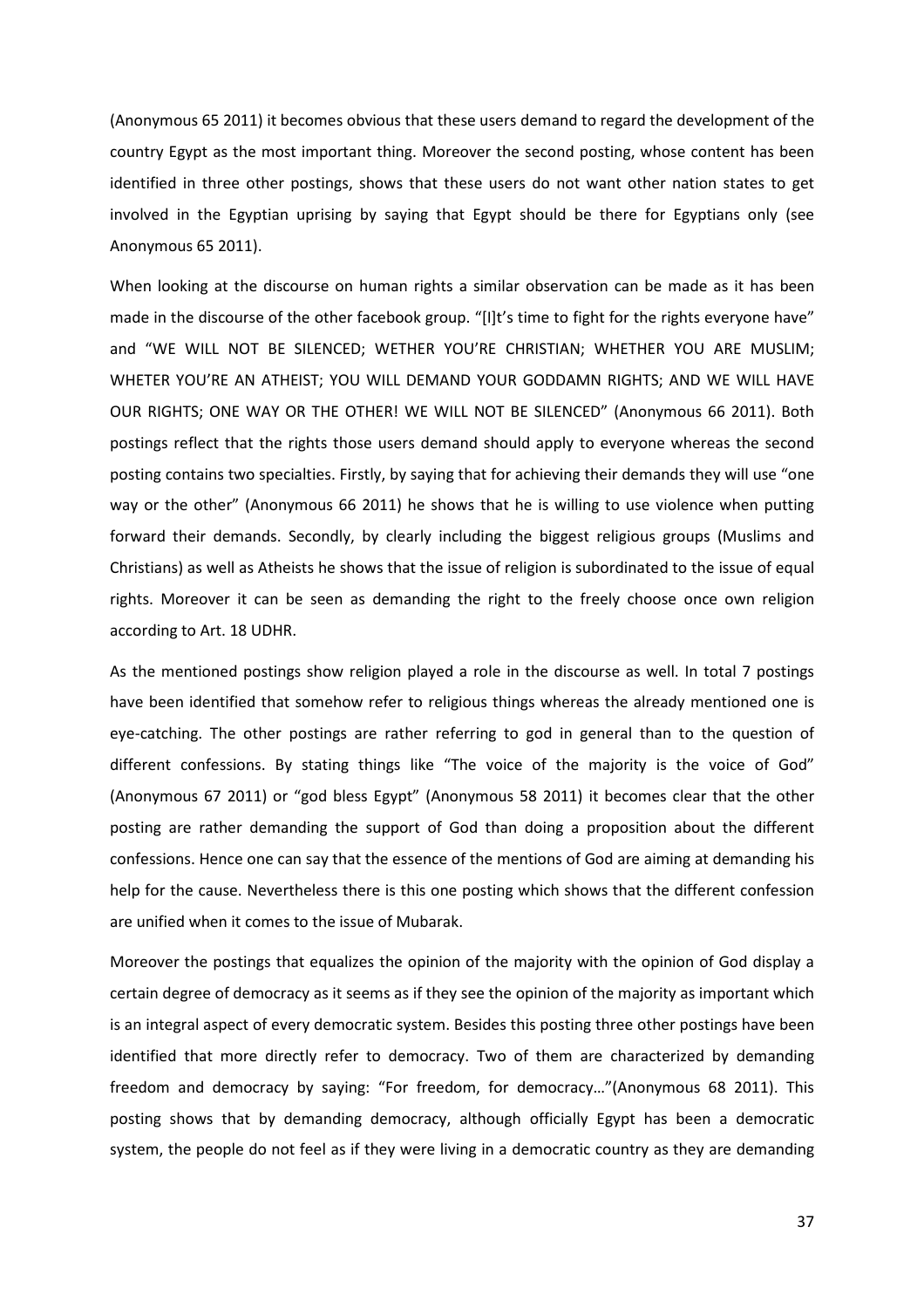it. Here again one can see the relation to human rights as the people are demanding their word in politics which is granted to the by Art. 21 of the UDHR.

The last issue that received attention is the topic of the protests itself. Here can observe three postings that aim at motivating the protesters to go on by saying: "Long live revolution" (Anonymous 69 2011) or "Power to the people of Egypt" (Anonymous 70 2011). But there are two other postings which are of a different character. One is demanding the protest to become violent by saying: "why do they [the protesters] not go to the Mubarak Place and get him down by their own hand" (Anonymous 71 2011) which shows that this user sees the need to kill Mubarak in order to have a successful revolution. The last posting of this category is demanding the opposite by saying: "Please everyone, stop this protesting thing. If we carry on, Egypt will go down. … Egyptians are being killed one by one" (Anonymous 71 2011). This posting shows that the user is demanding to stop the protests because he is afraid of more killings from the government side. Similarly to the postings within the group "We are all Khaled Said" these postings demand the end of the protests not due to the fact that they want Mubarak to stay in office but as they are afraid of more violence from the government side.

Concluding one can say that the majority of the essences from the different discourses do cover each other with regard to democracy, human rights and the demand for Mubarak to step down whereas the main difference is that the discourse in the group "Egypt Revolution" is not differentiating among Mubarak and the regime while this is an important issue in the discourse within the group "We are all Khaled Said".

This in depth analysis of the different discourses shows that the underlying meanings and essences of the discourses do have several similarities in their demands with regard to human rights, democracy, justice and overall the need for the government to step down. After this analysis the following part will sum up what has been found out in order to give an answer to the overall research question.

# **6. Conclusion**

When looking at the overall discourse that has taken place on facebook in the scope of the Egyptian revolution it becomes obvious that, with regard to both analysed groups, the overall issue is to get Mubarak out of office.

But why do the people demand this? When looking at the other topics that played a role within the discourse on facebook one can say that these issues form the critics of the people to the government. Hence, they can be regarded as the people's motivation to participate in the protests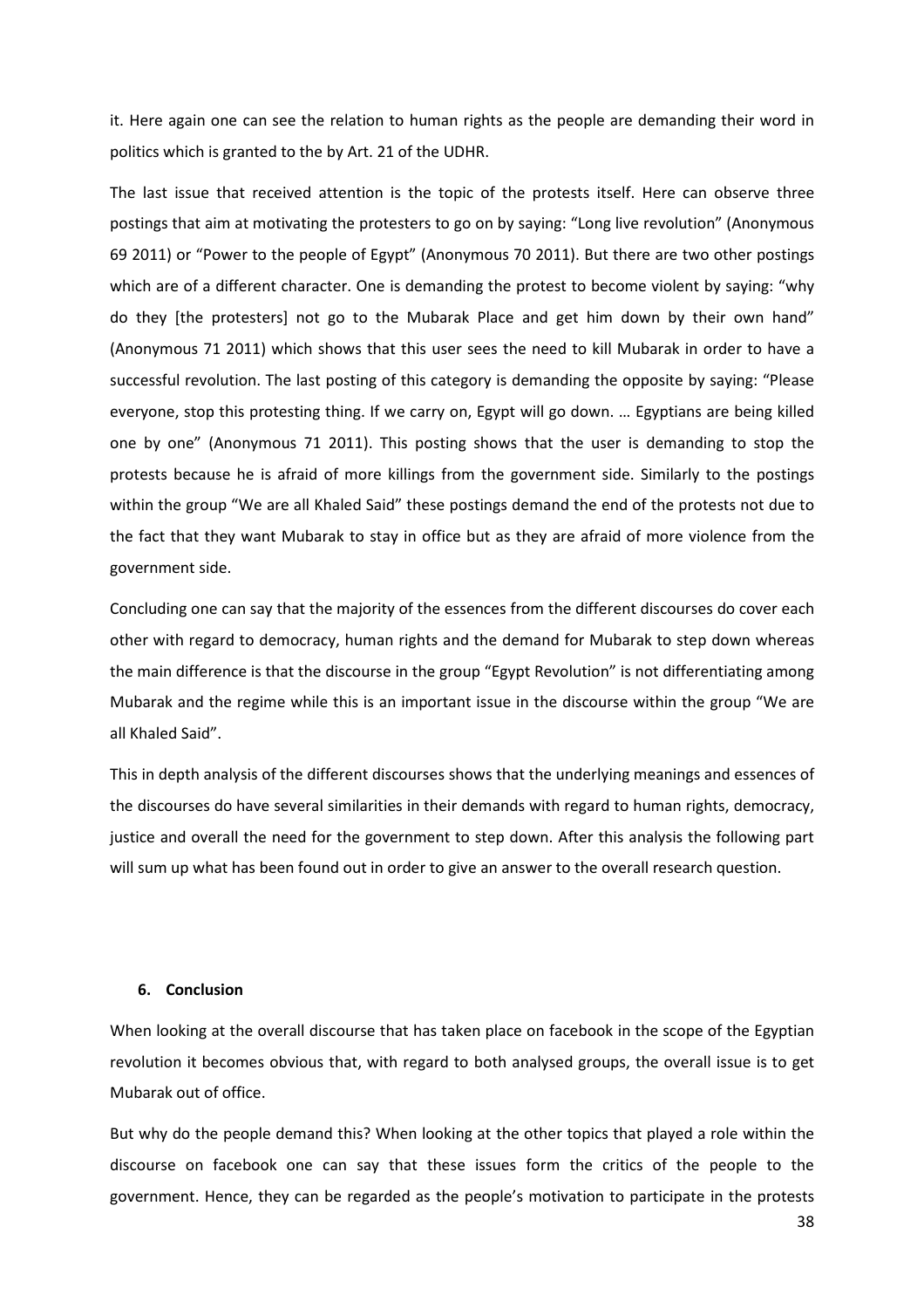which is supported by the hypothesis that the use of social networking on the internet influences civic participation and political activism. The following topics played a role within this scope: corruption, emergency law, governmental killings, the Egyptian government in the scope of the protests, torture, police violence, human rights, democracy, religion, elections, justice and freedom.

When looking closer at the discourse on corruption the underlying essence seems to be the issue of rich versus poor. The Egyptian society is characterised by a huge gap between rich and poor people which is represented by the issue of corruption in this discourse as corruption is regarded to enhance the difference between rich and poor people.

The discourse on the existing emergency law in Egypt is shaped on the one hand by the effects of the emergency law and on the other hand by the demand to end it. When looking at the effects the discourse regards the existing emergency law as paving the way to torture and imprisonments without trial which are human right violations. Hence the demand to end the emergency law can be interpreted as the demand to end human right violations in Egypt.

 Another issue within the discourse has been the way the police in Egypt is acting. One can observe that people are in general denunciating the amount of violence the police is using. In more detail the issue of torture, which is a fundamental human right violation, is regularly playing a role. Besides torture another human right related issue is shaping the discussion. Imprisonments without trial seem to frighten several Egyptians and hence play its role in the motivation of the people to participate in the protests as they want to set an end to it.

When looking at the discourse that directly relates to human rights several issue pop up again which already played a role within the scope of other discourses. The end of Imprisonments without trial and torture are again central demands of the people. But what is special with regard to this issue is the fact that people directly use the language of the human rights as outlined by the UN. This shows that these users feel attached to those rights and want to see them respected in their country.

Moreover human rights figure a part in the scope of the discourse on justice as well. The essence of the discourse on justice is that people are feeling to be treated unfair and unequally. Due to the fact that the preamble of the UDHR regards justice as an essential basis for the adherence to human rights this issue is related to human rights as well.

Although the topic of religion played only a minor role one can observe an aspect of human rights as well. The UDHR grants people the right to freely choose their confession which is demanded by the users on facebook as well. Hence, although people do not directly refer to the UDHR, their topics do play a role for the people.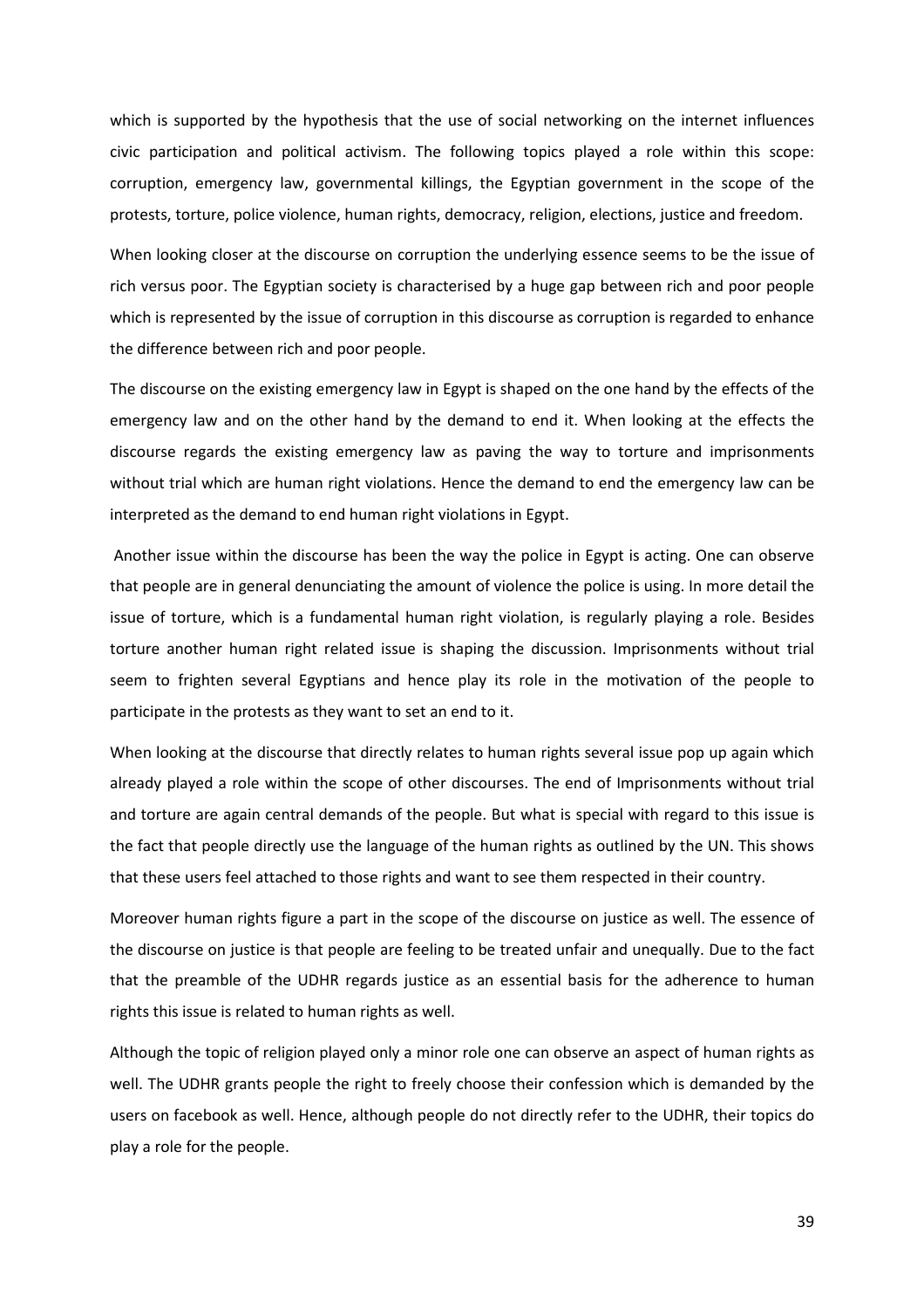Another topic receiving attention during the discourse is the issue of democracy. By demanding democracy for their country the Egyptians show that they do not regard their political system under Mubarak as a democratic system. Moreover by demanding their word in politics through denunciating rigged elections and claiming free and fair elections for the future the issue of human rights indirectly pops up again as Art. 21 grants the people this possibility of participation.

When looking at government actions that have been subject to the discourse human right violations play a role as well. The government is accused on the one hand of oppressing the protests by using force and on the other hand accused of killing Egyptian people. Both allegations display human right violations according to Art. 6 and Art.10 of the UDHR. Hence the Egyptian people regard their government as a human rights violator.

Another issue in the overall discourse has been "freedom" which is the most frequently mentioned word within all postings. Freedom within the discourse on the Egyptian revolution is regarded to refer to the freedom to get rid of the current government. When looking at the UDHR freedom is referred to as:" Whereas recognition of the inherent dignity and of the equal and inalienable rights of all members of the human family is the foundation of freedom, justice and peace in the world" (United Nations 2011). Hence one can interpret human rights as building a basis for freedom in the world. But due to the fact that the people blame human right violations frequently within the discourse while demanding freedom the Egyptian people seem not to have the freedom the UN is referring to in the preamble of the UDHR.

Moreover the preamble of the UDHR states that:" Whereas it is essential, if man is not to be compelled to have recourse, as a last resort, to rebellion against tyranny and oppression, that human rights should be protected by the rule of law,"(United Nations 2011). This sentence grants people the right to step up against their government if systematic human rights violations take place. Due to the fact, which is supported by the fact that the government tried to oppress the protests in several ways, that human right violations played a role within almost all critics and demands that have been made to the government, one can say that the Egyptians implicitly made use of this right to rebellion when overcoming their government. Therefore one can classify the revolution in Egypt as a revolution of human rights.

This demand of the people for respect of human rights has as well been an important aim for the EU within their relationship with Egypt (as outlined in the introduction). Besides the issue of human rights good governance and justice played a role for the EU which has been a demand of the people the like. This intersection of demands among the EU and the protesters in Egypt displays several things: On the one hand it shows that the EU was aware of the bad living circumstances in Egypt and therefore tried to have a positive influence on this. On the other hand it shows that a substantial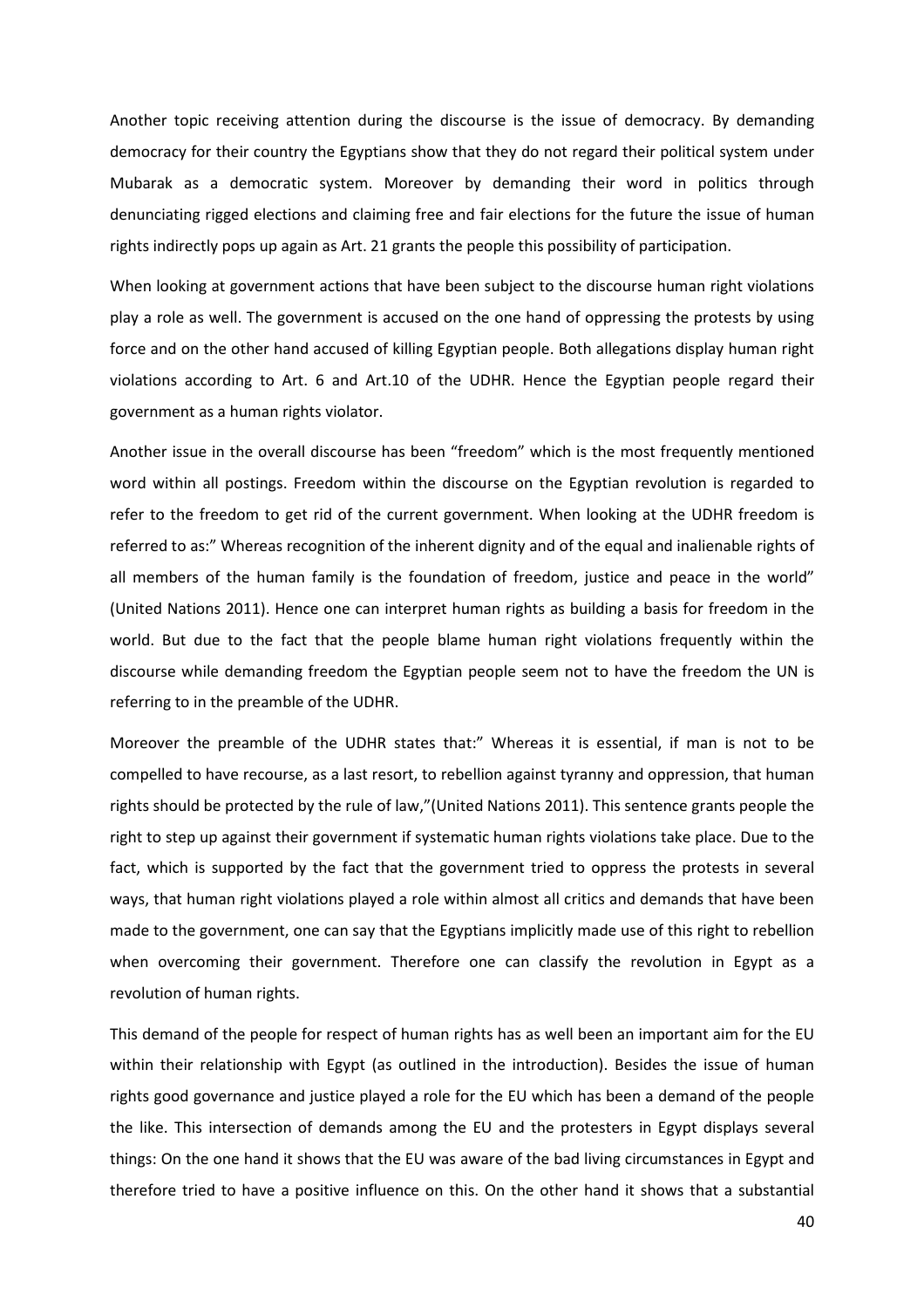change within the social living circumstances of a country cannot be imposed on a nation state by a single top-down process but needs to come from the inside as a bottom-up process as well. Promoting the respect for human rights and justice is an important feature of the EU's foreign policy and although it is very unlikely that such promotion leads to substantial changes within nations states (as one can see in the case of Egypt) it may make people aware of their rights so that they stand up for them which may positively influence a change from within. Therefore the EU should further promote the respect for human rights in the scope of their foreign policy.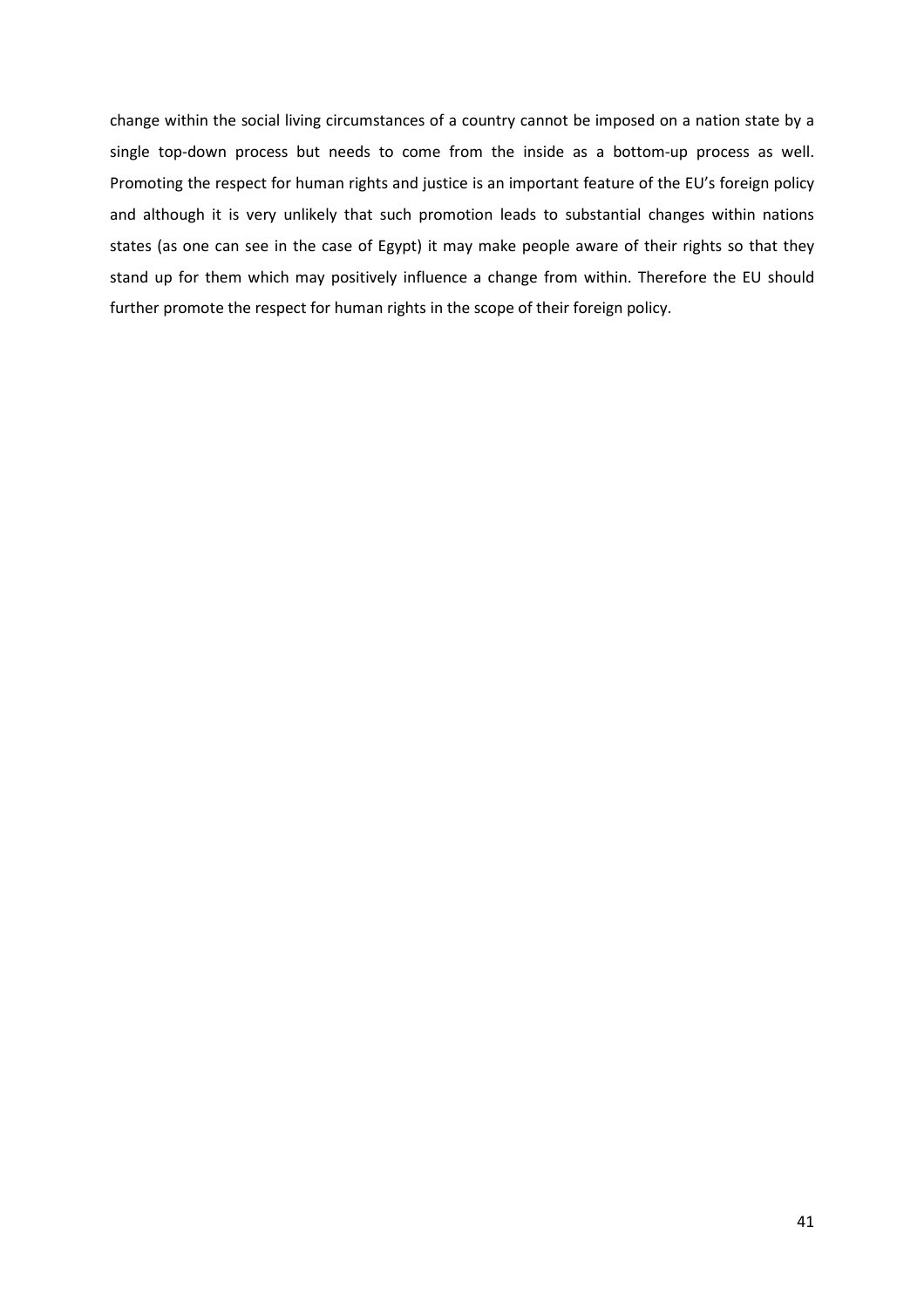# **List of references**

Abdelrahman, Maha (2007). "The nationalisation of the human rights debate in Egypt." Nations and Nationalism, vol 13 (2), pp. 285 – 300.

Attia, Ashraf M. & Aziz, Nergis & Friedmann, Barry & Elhusseiny, Mahdy, F. (2011)."Commentary: The impact of social networking tools on political change in Egypt's "Revolution 2.0"."Electronic Commerce Research and Applications, Vol. 10 (4), pp. 369-374.

Coyle, & Vaugh, (2008)."Social Networking: communication revolution or evolution?"Bell Labs Technical Journal, Vol. 13 (2), pp. 13-18.

Dwyer, Kevin (1991). "Arab Voices: the human rights debate in the Middle East." London, England: Routledge.

EEAS (2010a)."EU/Egypt Action Plan." Retrieved from: http://ec.europa.eu/world/enp/pdf/action\_plans/egypt\_enp\_ap\_final\_en.pdf

EEAS (2010b)."European Neighborhood and Partnership Instrument Arab Republic of Egypt National Indicative Programme 2011-2013."Retrieved from: http://ec.europa.eu/world/enp/pdf/country/2011\_enpi\_nip\_egypt\_en.pdf

Keller, Richard (2007). *Diskursforschung. Eine Einführung für SozialwissenschaftlerInnen* (4. Aktualisierte Auflage). Wiesbaden: VS Verlag für Wiesbaden.

Liebmann, Robert C. (1992). "Revolution. In the Encyclopedia of Sociology." Vol. 3, pp. 1672- 1675. New York, United States of America: Macmillan Publishing Company.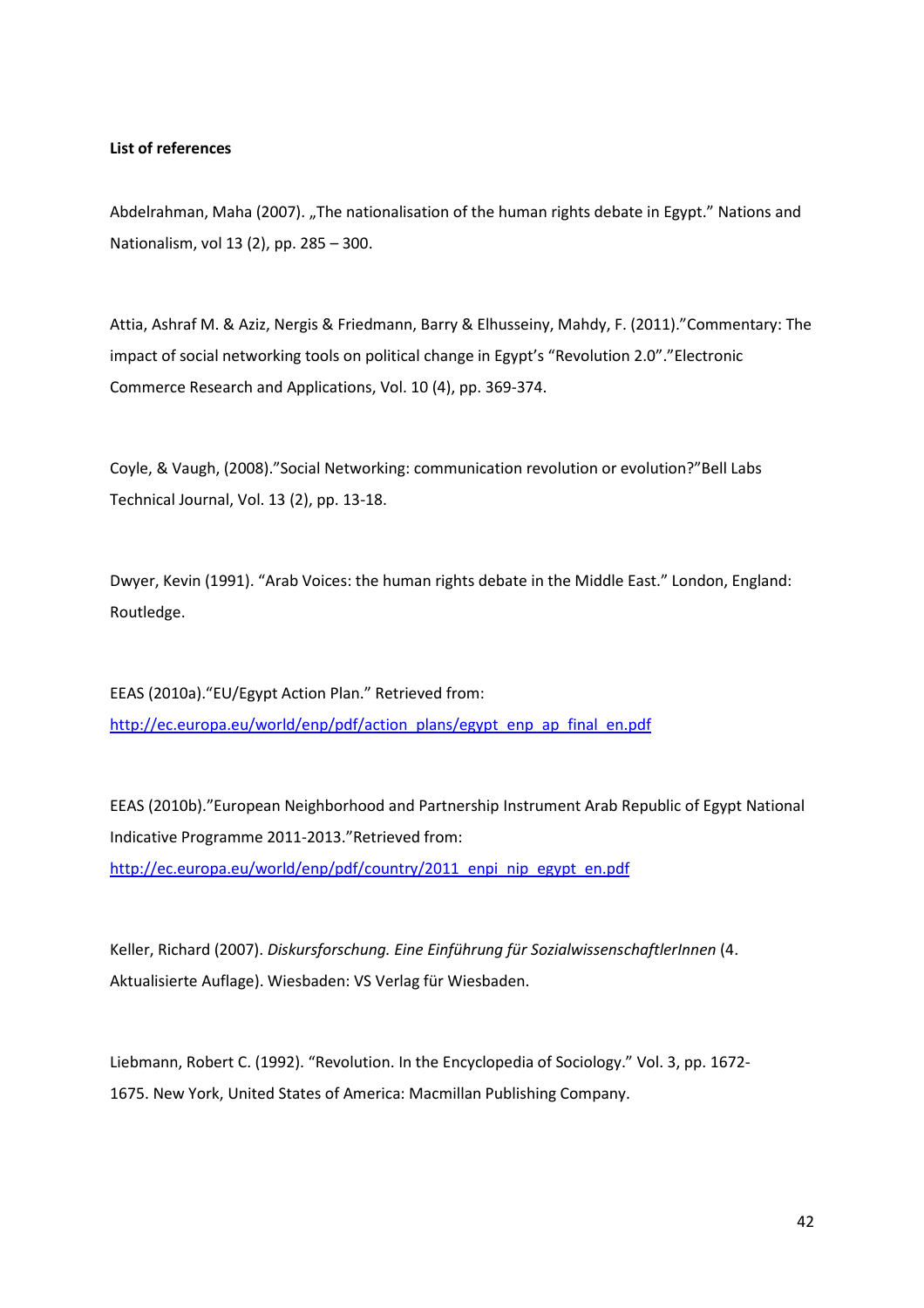Potter, Jonathan (1997). "Discourse Analysis as a way of analysing naturally occurring talk." In: D. Silverman (Ed.), Qualitative research, pp. 144 - 160, London, England: Sage publications.

United Nations (2011). Universal declaration of human rights. Retrieved June 20, 2011 from http://www.un.org/en/documents/udhr/index.shtml.

Wood, Linda & Kroger, Rolf (2000). " Doing Discourse Analysis: Methods for studying Actions in Talk and Text." California, United States of America: Sage Publications.

Zhang, Weiwu & Johnson, Thomas J. & Seltzer, Trent & Bichard, Shannon L. (2010)."The Revolution Will be Networked – The Influence of Social Networking Sites on Political Attitudes and Behavior."Social Science Computer Review, Vol. 28 (1), pp. 75-91.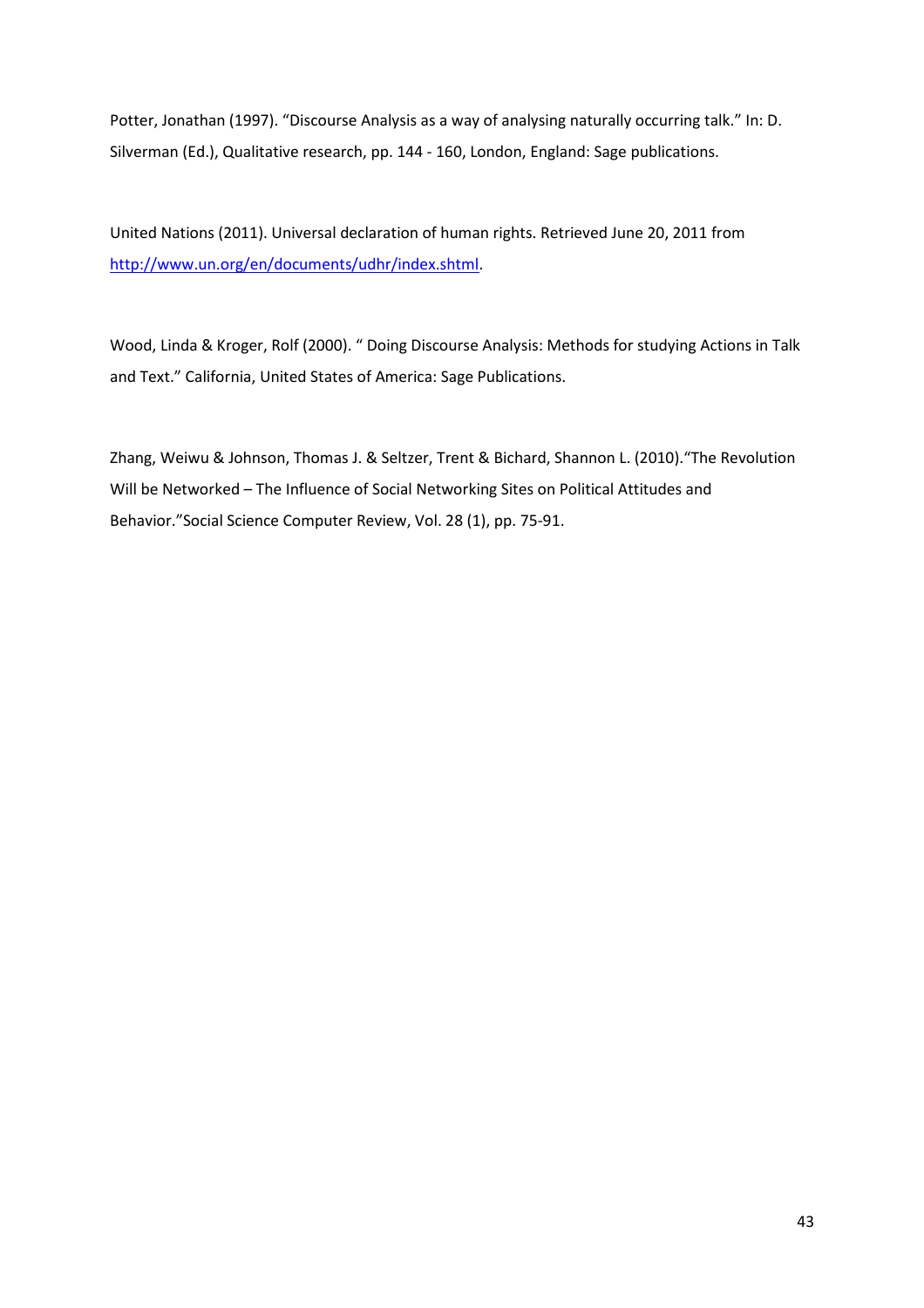## **Reference list for facebook postings**

Group: "We are all Khaled Said":

Anonymous 1 (2011). "We want freedom." retrieved from: http://www.facebook.com/elshaheeed.co.uk on 18.06.2011

Anonymous 1a (2011). "We, Egyptians, do NOT want to humiliate Mubarak by asking him to go (despite everything he has done to us). We want him to leave with dignity now as we do not trust him & don't trust his regime. He won't bring democracy after years of dictatorship." Retrieved from: http://www.facebook.com/elshaheeed.co.uk on: 27.06.2011

Anonymous 1b (2011). "Protesters are arresting policemen (yes he said that) and when someone try to hit policemen, everyone else defends the policemen. Their only demand now in Alex is: Regime change." Retrieved from: http://www.facebook.com/elshaheeed.co.uk on: 18.06.2011

Anonymous 1c (2011)."30 years of Mubarak are 30 years of emeregency law, systemic torture, thousands killed, widespread corruption, all elections rigged, porverty, humiliation, police state, clamp down on freedoms, clamp down on freedom of speach & injustice. "Retrievd from: http://www.facebook.com/elshaheeed.co.uk on: 21.06.2011

Anonymous 1d (2011)."I just can't stop watching this. It really sums it up for us. We want freedom. We want to say what you want without being scared of our lives & our families. We don't want 30 years emergency law where we Egyptians can be arrested for no reason & thrwon in jail without charge for years. Human rights watch say Egypt has more than 10 thousand prisoners without charge or trial for years in prisons. End dictatorship now." Retrieved from: http://www.facebook.com/elshaheeed.co.uk on: 21.06.2011

Anonymous 1e (2011)."The girl who went on National TV and claimed that all leaders of protesters were trained in USA, Israel & Qatar has admitted that she fabricated the whole thing. This wicked person made a lot of people turn against protesters and oppose them until Wael showed up live on TV yesterday. Attached News Article in Arabic." Retrieved from: http://www.facebook.com/elshaheeed.co.uk on: 24.06.2011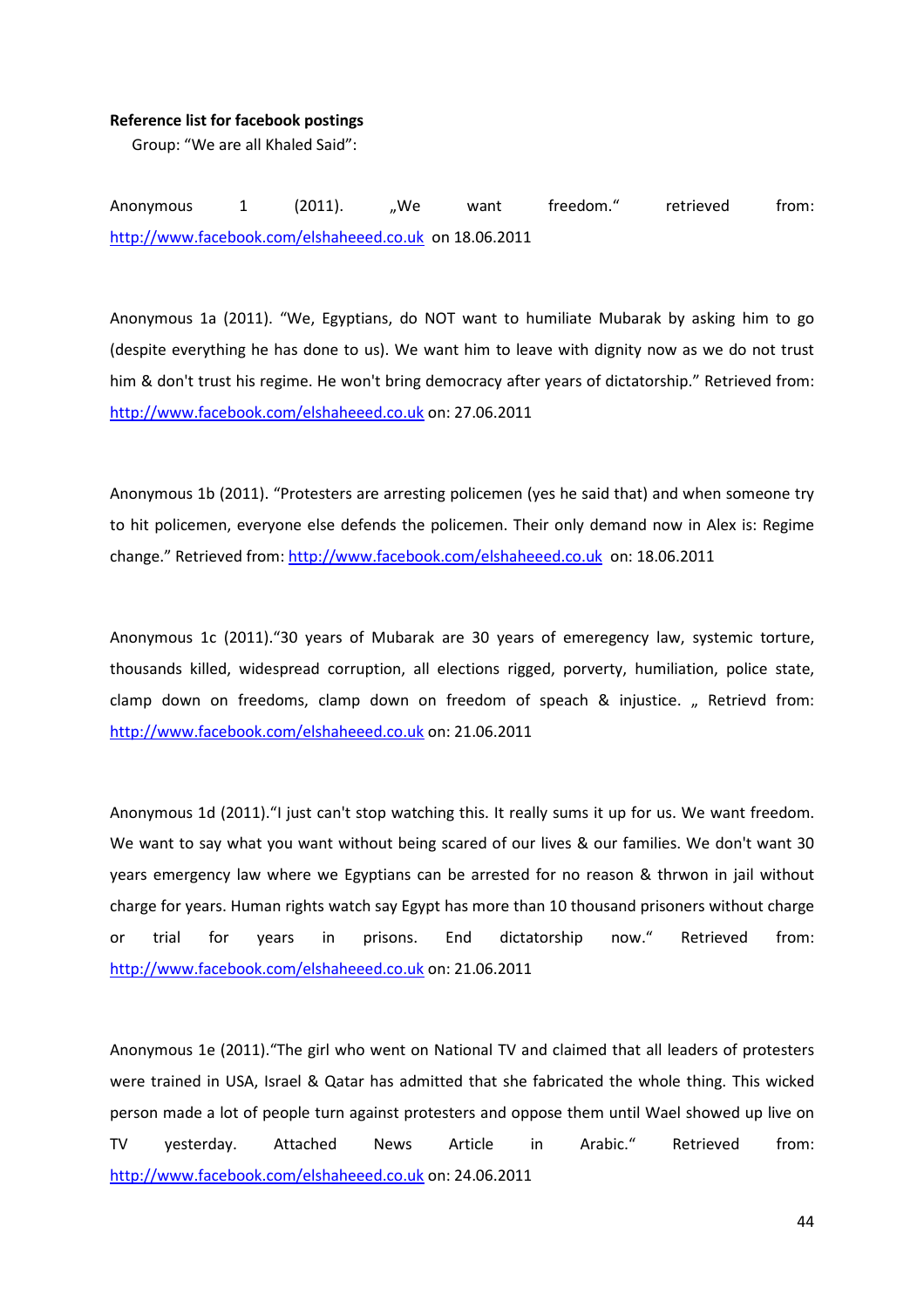Anonymous 1f (2011)." Egyptian Police is still the same, using the same tactics, no change happened. Thousands have been arrested in the protests and are probably now being tortured. Nothing changed & nothing will change until Mubarak GOes. He must go now. Emergency law must end. The Parliament that came via rigged elections must be resolved. No more TORTURE & Police state." Retrived from: http://www.facebook.com/elshaheeed.co.uk on:27.06.2011

Anonymous 1g (2011)."Very distressing video showing Mubarak thugs yesterday attacking peaceful protesters who call for freedom & justice." Retrived from: http://www.facebook.com/elshaheeed.co.uk on: 24.06.2011

Anonymous 2 (2011). " I never tasted freedom and democracy before." Retrieved from: http://www.facebook.com/elshaheeed.co.uk on 25.06.2011

Anonymous 3 (2011). "FREEDOM AND JUSTICE FOR EGYPT! FREE WILL FOR MY COUNTRY! I WANT THAT MY CHILDREN BE PROUD WITH THEIR COUNTRY AND KNOW THAT THE SACRIFICES MADE BY THE EGYPTIAN PEOPLE WERE FOR THEIR BETTER FUTURE! I WANT TODAY THE DAY OF TOMORROW!!!" Retrieved from: http://www.facebook.com/elshaheeed.co.uk on: 20.06.2011

Anonymous 4 (2011). "30 years is TOO MUCH...EGYPT is BETTER without MUBARAK." Retrieved from: http://www.facebook.com/elshaheeed.co.uk on: 18.06.2011

Anonymous 5 (2011). "Together we can say: No More Brutality. DOWN Mubarak DOWN" Retrieved from: http://www.facebook.com/elshaheeed.co.uk on: 28.06.2011

Anonymous 6 (2011). "MOBARK GO TO HELL" Retrieved from: http://www.facebook.com/elshaheeed.co.uk on: 28.06.2011

Anonymous 7 (2011). "We did not stop when they were shooting at us, we will not stop when we're stronger than ever, no to mubarak and his entourage to the bitter end!" Retrieved from: http://www.facebook.com/elshaheeed.co.uk on: 28.06.2011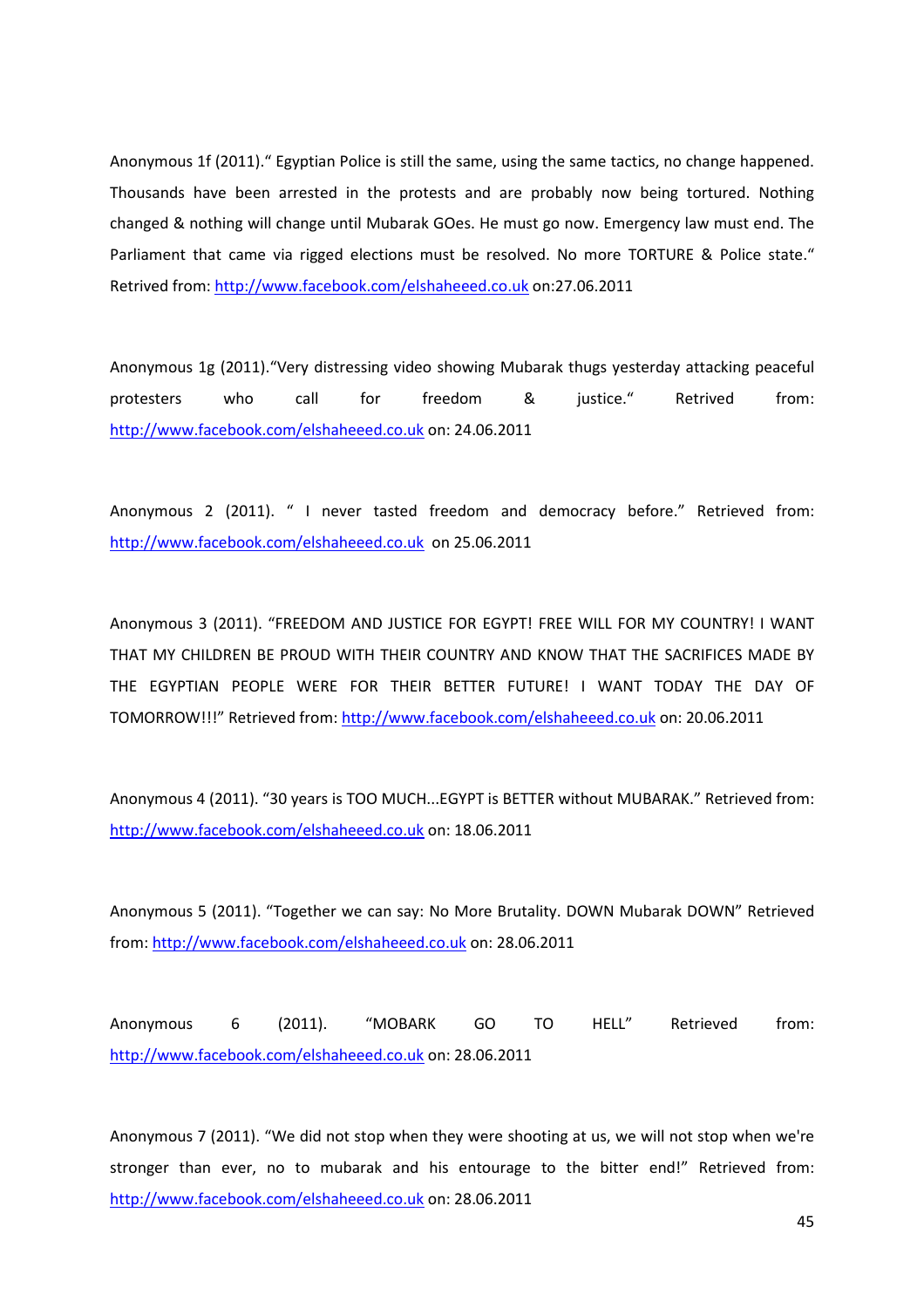Anonymous 8 (2011). "People. Want. Regime Fall." Retrieved from: http://www.facebook.com/elshaheeed.co.uk on: 18.06.2011

Anonymous 9 (2011). "it is about that this man and his regime got out . 3 decades of a leech sucking life , dignity and pride outta us . sucking out our ability to make choices of what to follow but time proved them wrong." Retrieved from: http://www.facebook.com/elshaheeed.co.uk on: 18.06.2011

Anonymous 10 (2011). "I just wanna tell my ppl somehting our demands are not just Mubarak to step down remember we want the whole regime down the whole NDP down mubarak is just one man afterall." Retrived from: http://www.facebook.com/elshaheeed.co.uk on:18.06.2011

Anonymous 11 (2011). "DEATH TO MUBARAK." Retrived from: http://www.facebook.com/elshaheeed.co.uk on: 20.06.2011

Anonymous 12 (2011). "KILL THEM ALL, EGYPT MUST DO LIKE CHINA, KILL ANY CORRUPTED PERSON STARTING BY MUBARAK AND FAMILY, AHMAD EZZ AND COMPAN, KILL THEM ALL, AND NATIONALIZED ALL THEIR COMPANIES. WE MUST KILL THEM. MUBARAK SAY IT HE WANT TO DIE IN EGYPT SO WE MUST GIVE HIM THIS HONOR FOR ALL WHAT HE DID FOR OUR COUNTRY AND FOR EGYPTIAN CITIZENS, WHE MUST GIVE HIM HIS LAST WICH." Retrived from: http://www.facebook.com/elshaheeed.co.uk on: 20.06.2011

Anonymous 13 (2011). "IT's too late for him JUST to leave but NOW TIME TO GET him Arrested & stand on trial, THIS IS OUR DEMAND." Retrived from: http://www.facebook.com/elshaheeed.co.uk on:18.06.2011

Anonymous 14 (2011). "Mubarak now is arresting the human rights activists the united nations should prevent that he is still committing crimes against huminity everyday every moment in egypt." Retrived from: http://www.facebook.com/elshaheeed.co.uk on:20.06.2011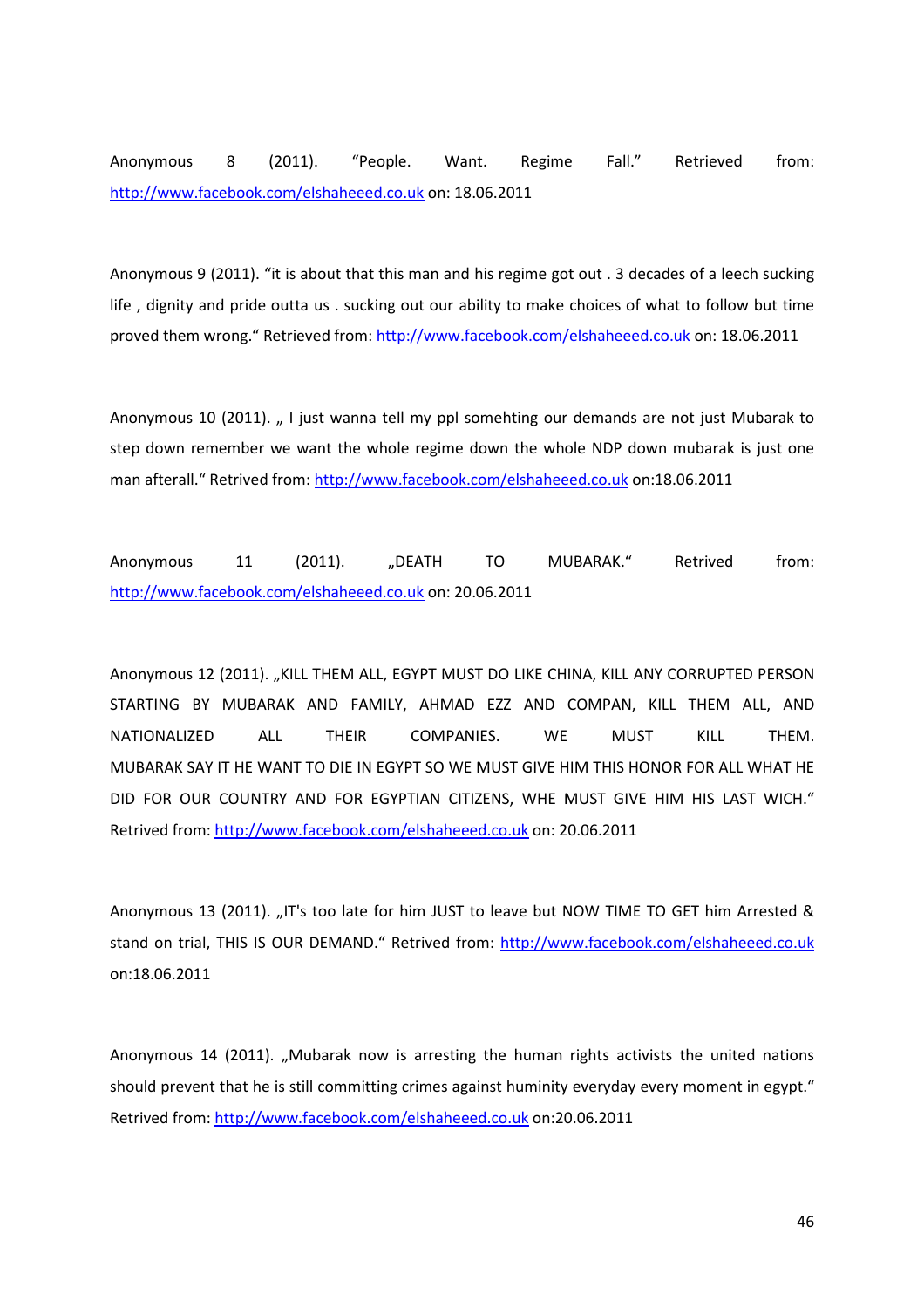Anonymous 15 (2011)."For the first time i am against u my friend i am with to sue mubarak not just him all his regime they committed crimes against humanity they have to be punished for what they did." Retrived from: on: http://www.facebook.com/elshaheeed.co.uk 21.06.2011

Anonymous 16 (2011)."Mubarak's family has \$40 billion, billions more by his corrupt businessmen & government officials elite, while 40% of Egyptians live on \$2 dollars a day." Retrieved from: http://www.facebook.com/elshaheeed.co.uk on:27.06.2011

Anonymous 17 (2011)."the only thing i knew Mubarak's regime with is Corruption, torture, Dictatorship, betrayal to the palestinian cause what else u want to know ?? are u sure u spent ur life here in Egypt?" Retrieved from: http://www.facebook.com/elshaheeed.co.uk on:27.06.2011

Anonymous 18 (2011)."30 years of Mubarak are 30 years of emeregency law, systemic torture, thousands killed, widespread corruption, all elections rigged, porverty, humiliation, police state, clamp down on freedoms, clamp down on freedom of speach & injustice. "Retrived from: http://www.facebook.com/elshaheeed.co.uk on:24.06.2011

Anonymous 19 (2011)."That is so true, although we lost many in this fight for freedom, we must remember all those who died and were tortured before all of this started too; for they too brought us to this moment through their courage to stand up and speak when they knew what would happen to them if they did. "Retrived from: http://www.facebook.com/elshaheeed.co.uk on:27.06.2011

Anonymous 20 (2011)."After all these murders, torture & humiliation by Mubarak & his thugs, he still wants to stay president for 8 more months. He has to leave NOW. He got blood on his hands. At least, he has to prepare for a future trial at the Hague." Retrived from: http://www.facebook.com/elshaheeed.co.uk on:24.06.2011

Anonymous 20a (2011)"He made a small part of the nation (Police) attack the whole population. Just to keep him in power. He knows he is a dictator and wasn't elected." Retrived from: http://www.facebook.com/elshaheeed.co.uk on:27.06.2011

47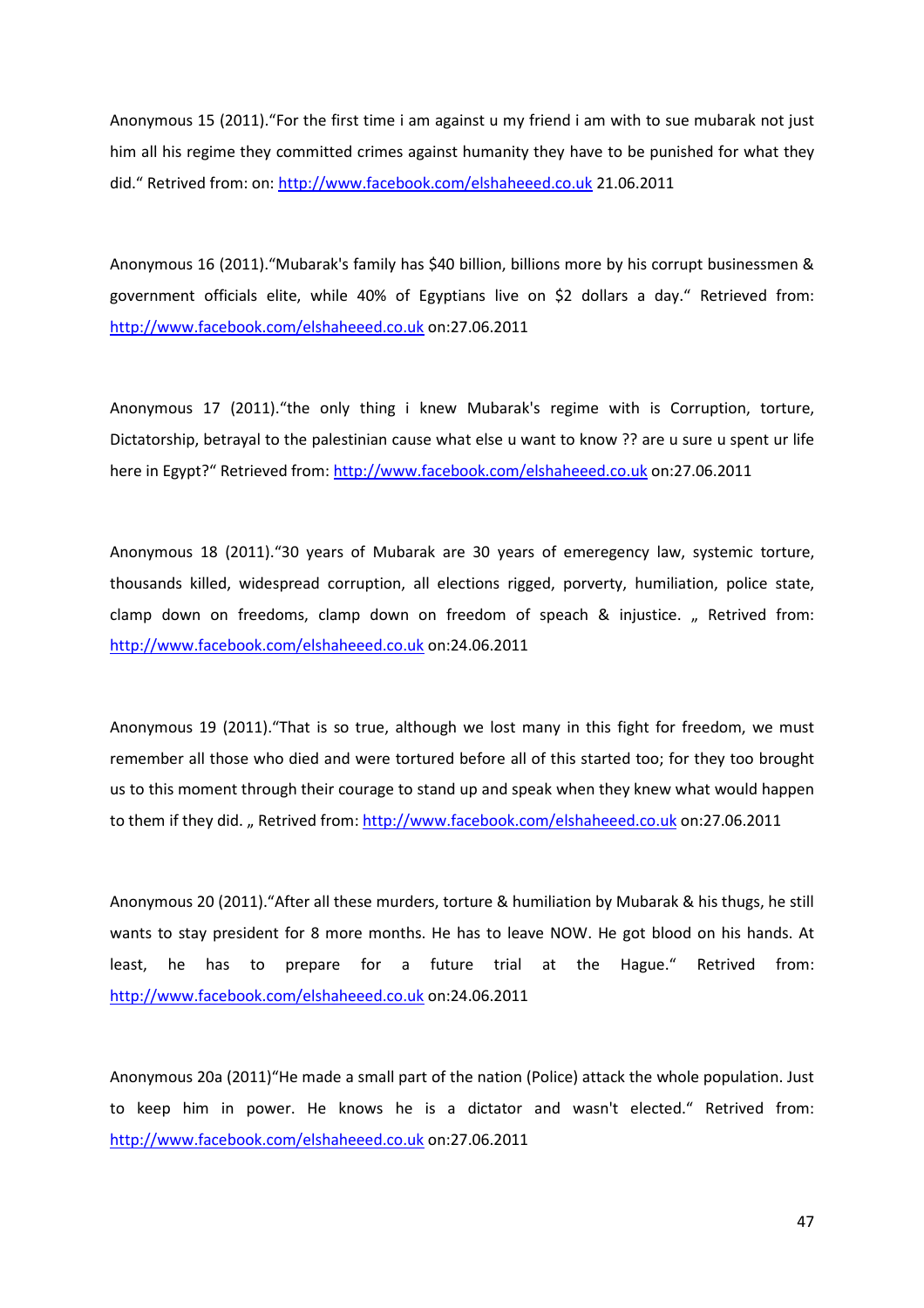Anonymous 20b (2011)."a tribute for every freedom martyr has fallen to prove that there is still goodness in this country to prove that tomorrow will be better."Retrived from: http://www.facebook.com/elshaheeed.co.uk on: 27.06.2011

Anonymous 21 (2011)."Mubarak just dosent understand that he is finished we the people of Egypt HATE HIM , cannot stand him he sold us and humiliated us for years he must go him and his thug government, and he must go Now, and Egyptian state TV is the biggest lying bastards on earth how to they stomach all these lies." Retrived from: http://www.facebook.com/elshaheeed.co.uk on: 20.06.2011

Anonymous 22 (2011)."Welcome to Mubarak's transitions period: Moments after Mubarak finished his speech. Hundreds of government thugs carrying knives & weapons are attacking protesters in Cairo, alexandria and Portsaid so far. A man of his word he is." Retrived from: http://www.facebook.com/elshaheeed.co.uk on: 27.06.2011

Anonymous 23 (2011)."Police moved in on protesters and attacking protesters badly. using batons and water cannons." Retrived from: http://www.facebook.com/elshaheeed.co.uk on: 24.06.2011

Anonymous 24 (2011)."I can see hundreds and hundreds of marchers on 6 October bridge towards Tahreer square with police attacking them with teargas. About 10 thousand in AlMansoura now." Retrived from: http://www.facebook.com/elshaheeed.co.uk on: 20.06.2011

Anonymous 25 (2011)"30 years of killing, torture and abuse by Egyptian police under direct ordes from Mubarak the dictator and the dictatorship to protest his regime. No more torture. Freedom of expression. We will never be too scared to say it loudly. We will say it loudly. Watch the video. Watch the silent stands that we used to achieve change but they never listened to our silence." Retrived from: http://www.facebook.com/elshaheeed.co.uk on: 24.06.2011

Anonymous 26 (2011)."Why 25 January? What if this was your father, your mother, your brother or daughter? Do you still remember the Egyptian police torture videos? For every suffering Egyptian. I'm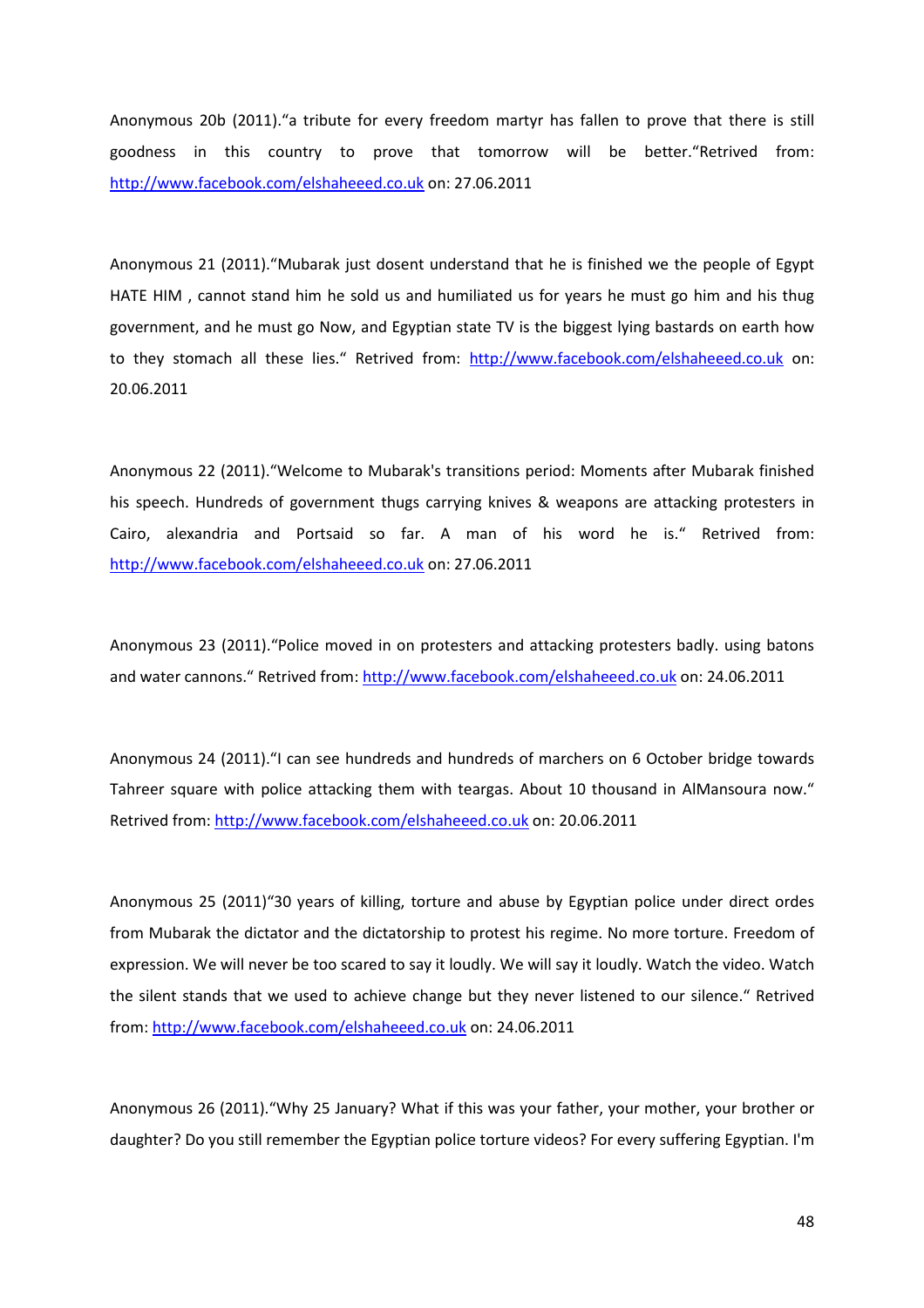standing up. No more Emergency law. No more faked elections. No more Corruption." Retrived from: http://www.facebook.com/elshaheeed.co.uk on: 24.06.2011

Anonymous 27a (2011)."Western politicians are talking about extremists taking control! Freedom & Democracy will end extremism. Injustice, torture, & humiliation breed it. "Retrived from: http://www.facebook.com/elshaheeed.co.uk on: 20.06.2011

Anonymous 27b (2011)."Welcome to the Republic of Tahrir square, Cairo: In addition to Freedom of speach & Democracy for all." Retrieved from: http://www.facebook.com/elshaheeed.co.uk on: 27.06.2011

Anonymous 28 (2011)." Even if you are right and it was actually Mubarak thugs who were being tortured by electrocution, this is not acceptable. NO ONE should be tortured even if they were killers. I know for a fact that Mubarak thugs killed many of the peaceful protesters, but still I would not accept them being tortured but taken to a fair trial. I'd like those who tortured them to stand trial themselves." Retrived from: http://www.facebook.com/elshaheeed.co.uk on: 27.06.2011

Anonymous 29 (2011)."Large number of detained protesters have been transferred to AlSalam Military jail in Cairo under emergency law. 30 years running emergency law in Egypt allowed the president and the ruling "National Undemocratic Party" to prevent Egyptians from standing up peacefully for their basic human rights." Retrived from: http://www.facebook.com/elshaheeed.co.uk on: 24.06.2011

Anonymous 30 (2011)."Egyptian police abuses & tortures Egyptians. Human Rights watch says there are 10 thousand imprisoned without charge in jails. " Retrived from: http://www.facebook.com/elshaheeed.co.uk on: 27.06.2011

Anonymous 31 (2011)."we all know that their is no human rights in egypt." Retrived from: http://www.facebook.com/elshaheeed.co.uk on: 27.06.2011

49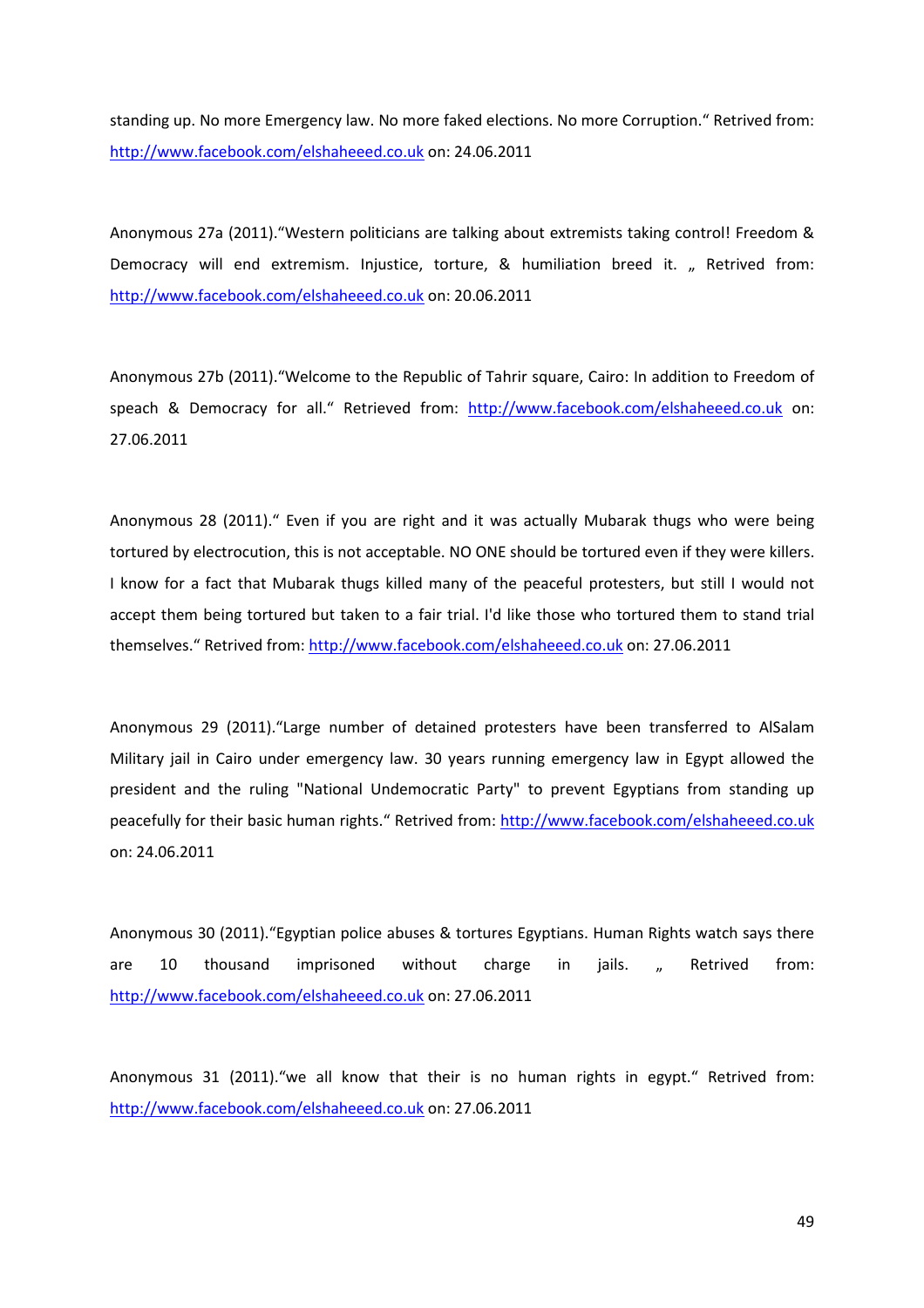Anonymous 32 (2011)."Security, justice, equal rights, transparency in telling, our minds respects are common rights to every human and those are the minimum requirements to feel that we have a country and that we are people." Retrived from: http://www.facebook.com/elshaheeed.co.uk on:24.06.2011

Anonymous 33 (2011)."1) Mubarak Regime Must Go, its assets confiscated, its member prosecuted for the crimes against humanity

- 2) Job for all Min wage set by workers councils
- 3) Free Housing for all
- 4) Free Health Care for all
- 5) Free Education for all
- 6) No religion, no beliefs in political power
- 7) Abolishment of death penalty; freedom of all political prisoners
- 8) Equal rights for women
- 9) Free child care, Highest standard pension

10) Absolute: \* freedom of speech; \* right of assembly; \* right to strike; \* right to organize." Retrived from: http://www.facebook.com/elshaheeed.co.uk on: 27.06.2011

Anonymous 34 (2011)."240 Protesters who have been arrested last night are Jammed in AlSalam Military prison. Why would you put peaceful protesters in a Military prison? Egyptian government can only do this because of the 30 years running emergency Marial law which only allows them to use it in cases of drug dealers and terrorists!" Retrived from: http://www.facebook.com/elshaheeed.co.uk on: 27.06.2011

Anonymous 35 (2011).".We have been living this nightmare for 30 years under emergency law with many of us born into Mubarak's dictatorship & never saw any president other than him ruling Egypt. Being thrown into jail for 4 or 5 years without a trial destroys your life & many of your family members lives." Retrived from: http://www.facebook.com/elshaheeed.co.uk on: 20.06.2011

Anonymous 36 (2011)."30 years of Mubarak are 30 years of emeregency law, systemic torture, thousands killed, widespread corruption, all elections rigged, porverty, humiliation, police state, clamp down on freedoms, clamp down on freedom of speach & injustice." Retrived from: http://www.facebook.com/elshaheeed.co.uk on: 24.06.2011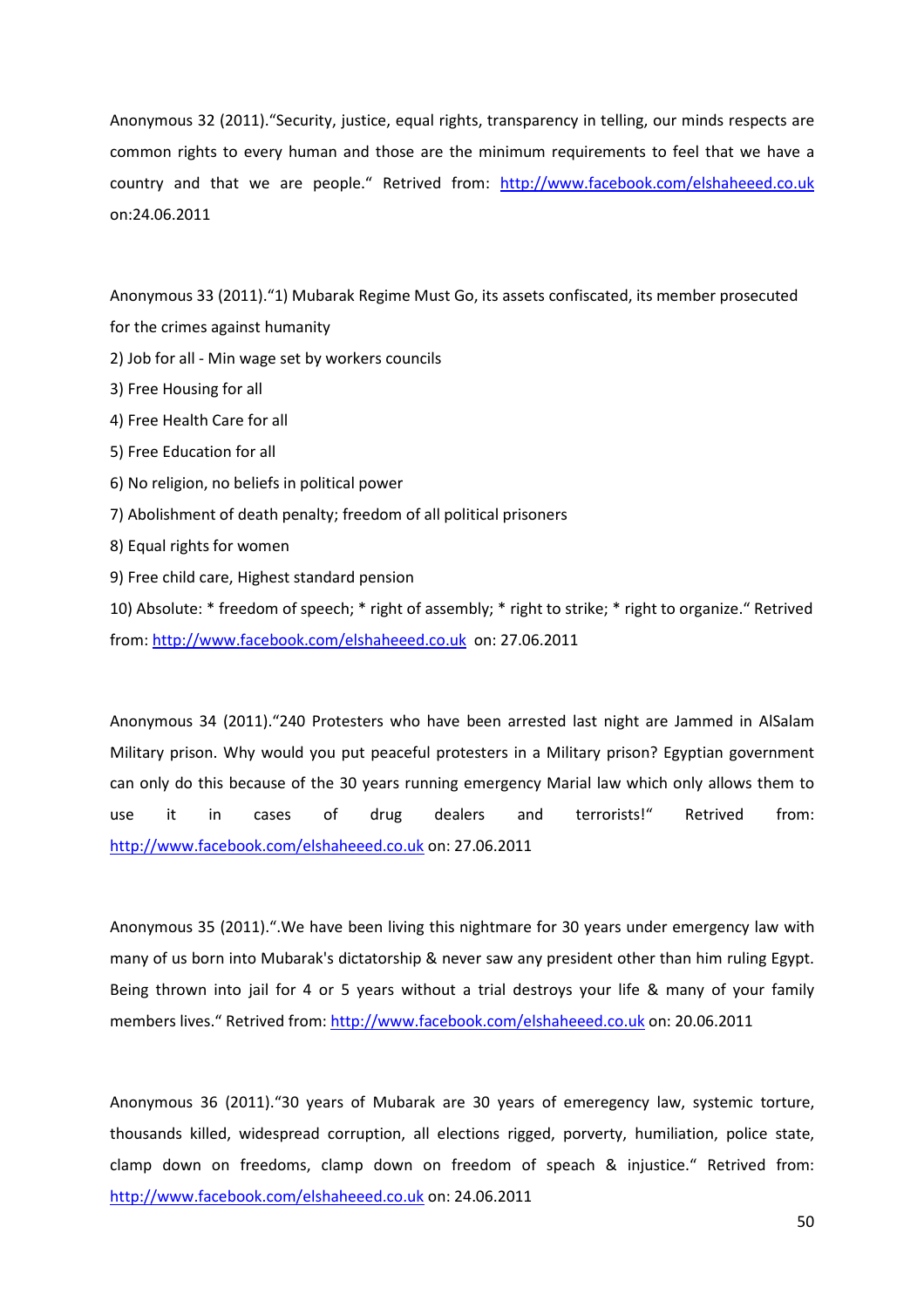Anonymous 37 (2011)."This is everyone's revolution & everyone should be included." Retrived from: http://www.facebook.com/elshaheeed.co.uk on:24.06.2011

Anonymous 38 (2011)."30 years of Mubarak's dictatorship running the country under emergency law. We were tortured, humiliated & lived in injustice & poverty for 30 years despite our enormous resources. Nothing justifies the continuation of this dictator. To all good people, your role is to protest peacefully & lobby your government to act." Retrived from: http://www.facebook.com/elshaheeed.co.uk on: 20.06.2011

Anonymous 39 (2011). "We want freedom." Retrived from: http://www.facebook.com/elshaheeed.co.uk on: 19.06.2011

Anonymous 40 (2011)."I can guarantee you this that i will tell people i know in the generations to come of your bravery and courage and how you never gave up the fight for freedom and peace." Retrived from: http://www.facebook.com/elshaheeed.co.uk on: 24.06.2011

Anonymous 41 (2011). "FINALLY FREEDOM." Retrived from: http://www.facebook.com/elshaheeed.co.uk on: 28.06.2011

Anonymous 42 (2011)." The Freedom Movement must continue, there is no time to backdown! The Armed Forces and Police must join the People." Retrived from: http://www.facebook.com/elshaheeed.co.uk on: 20.06.2011

Anonymous 43 (2011)."Mubarak is just playing with time. Mubarak's regime are obviously standing firm against change to freedom & democracy. They have not made a single true concession. Emeregency law is not lifted yet. Hundreds of Protesters are still arrested & probably being tortured now." Retrieved from: http://www.facebook.com/elshaheeed.co.uk on: 24.06.2011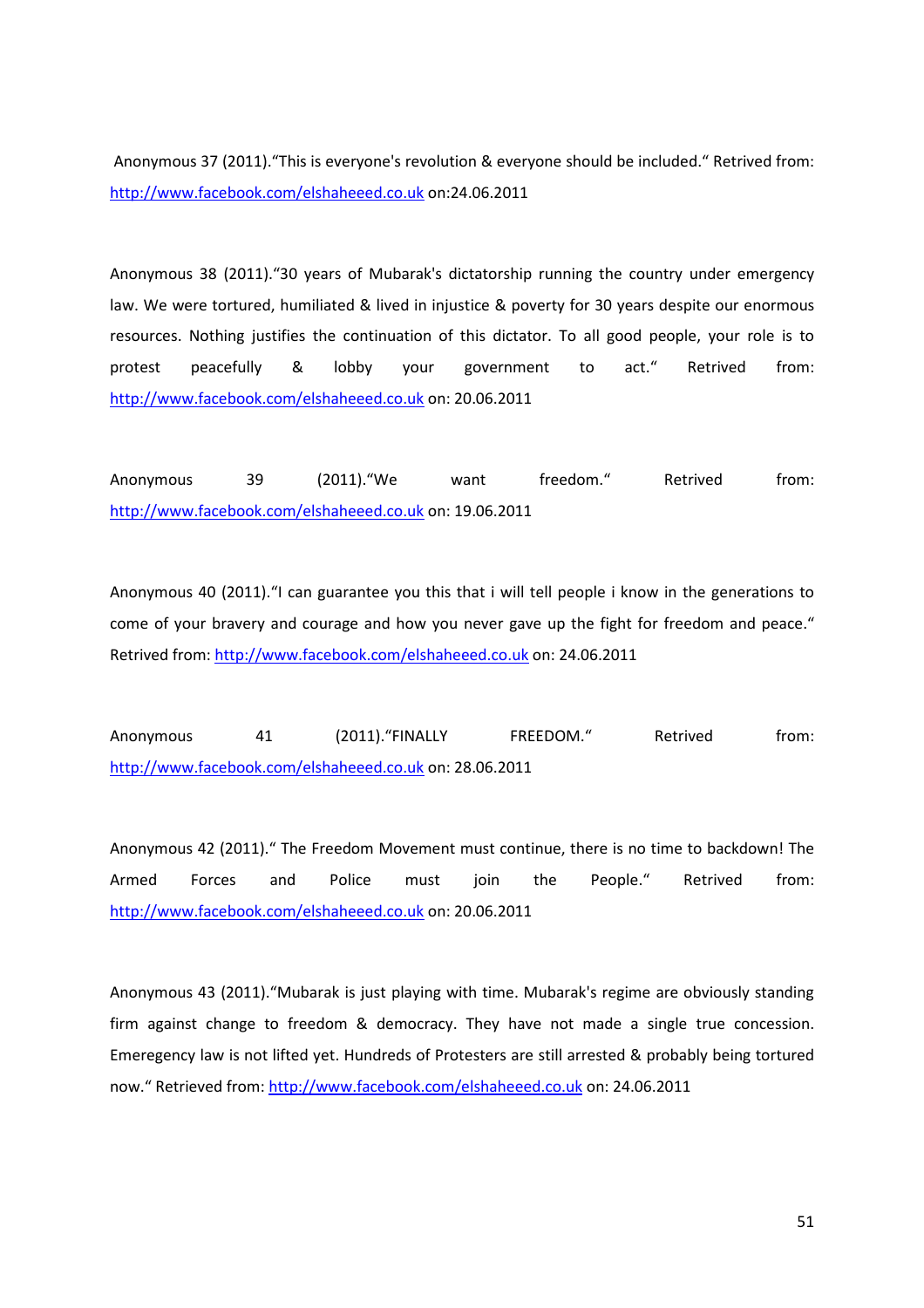Anonymous 44 (2011)."President Mubarak declares that neither he nor his son will stand for next presidential elections. Dissolve the current fake parliament & new fair elections." Retrived from: http://www.facebook.com/elshaheeed.co.uk on: 24.06.2011

Anonymous 45 (2011)." The Parliament that came via rigged elections must be resolved." Retrived from: http://www.facebook.com/elshaheeed.co.uk on: 21.06.2011

Anonymous 46 (2011)."Remove all your damn puppets in the Cabinet and WE will elect all of you." Retrived from: http://www.facebook.com/elshaheeed.co.uk on: 19.06.2011

Anonymous 47 (2011)."the demonstations should be stop!!! enough enough!! so many egyptians are dying egypt is under fire stop destroying our country! NOW PEOPLE HAVE GUNS. THERE IS NO SECURITY MORE IN EGYPT! IT WILL BE A SECOND IRAQ STOP STOP STOP." Retrived from: http://www.facebook.com/elshaheeed.co.uk on: 24.06.2011

Anonymous 48 (2011)."we can stop protesting for only one day!!they will kill the protesters one after another!!we have to prevent more deaths." Retrived from: http://www.facebook.com/elshaheeed.co.uk on: 27.06.2011

Anonymous 49 (2011)."Do you know what will happen if you didn't stop now ? do you think that Mubarak is really ready not to fulfill what he promised ? do you know any safe road way exit for the current situation ?do you know any practical proposal if mubarak left immediately ?.. start the countdown for the civil war." Retrived from: http://www.facebook.com/elshaheeed.co.uk on: 24.06.2011

Anonymous 50 (2011)." We once had a dream of free country. a country we own since Jan 25 this dream step by step is becoming true yeah many have died many have fallen but now we are so close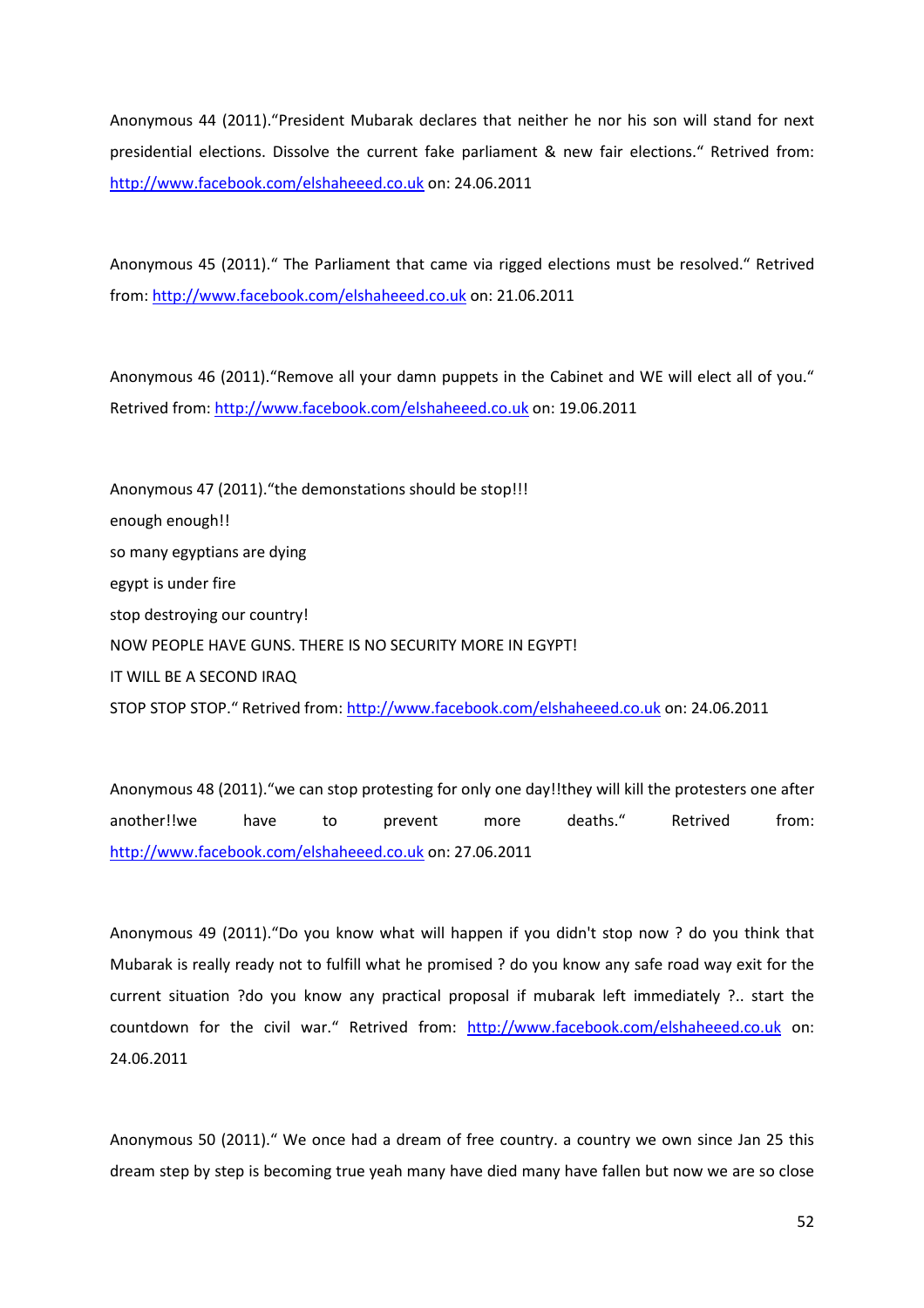we are that close viva liberty." Retrived from: http://www.facebook.com/elshaheeed.co.uk on: 27.06.2011

Anonymous 51 (2011)."if there is no (violence) against the regime he will not feel any threat and he will continue to stay.Throu...ghout history blood was always the price for freedom." Retrived from: http://www.facebook.com/elshaheeed.co.uk on: 24.06.2011

Anonymous 52 (2011)." Freedom & Justice for Egypt via peaceful means." Retrived from: http://www.facebook.com/elshaheeed.co.uk on: 23.06.2011

Anonymous 53 (2011)."I pray for peacful change indeed while deep inside me i now it won't be peacful at all a regime like mubarak's spent 30 years to be built will never fall by peace." Retrived from: http://www.facebook.com/elshaheeed.co.uk on: 24.06.2011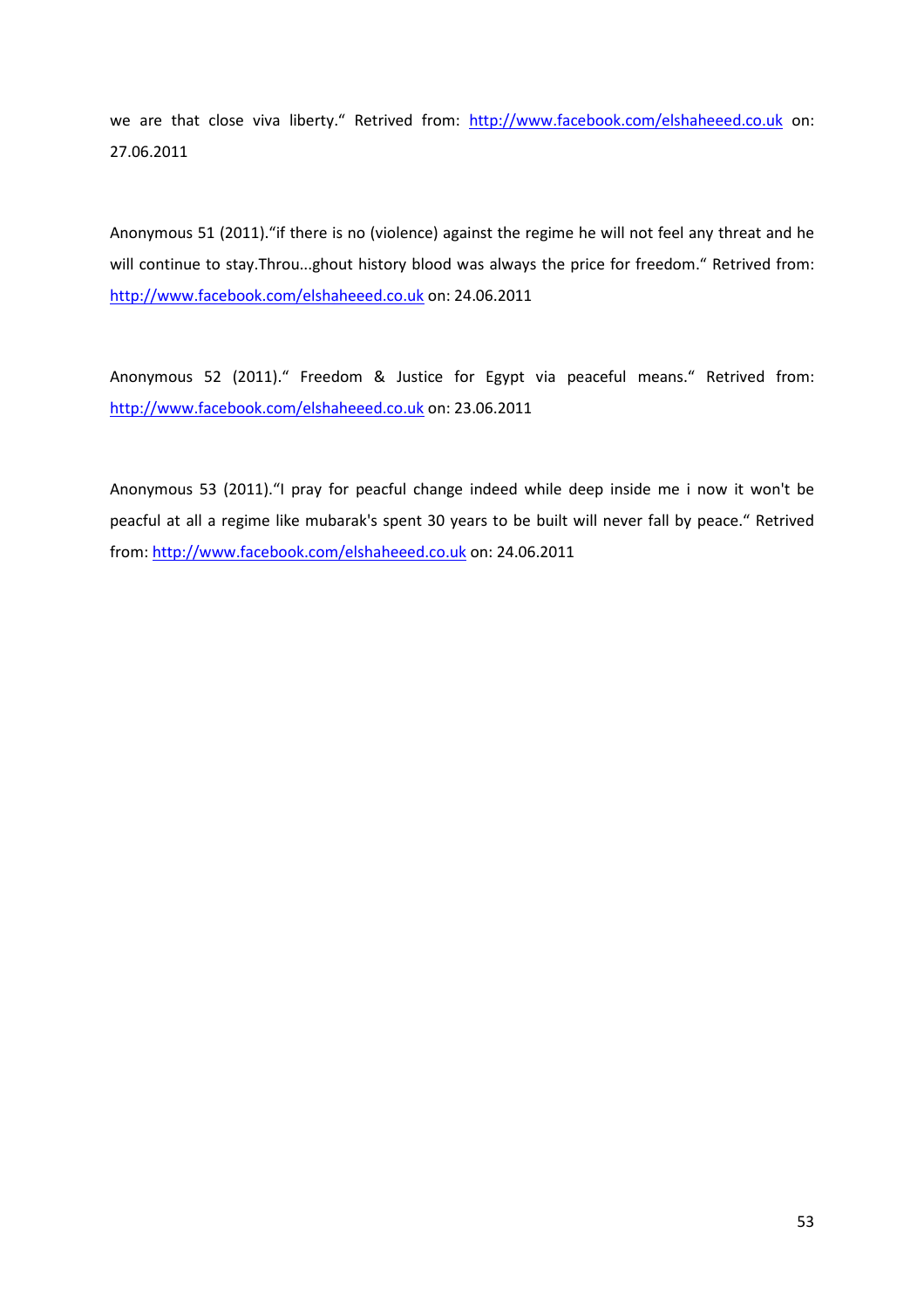# **Group: "Egypt Revolution"**

Anonymous 54 (2011)" step down mubarak! free egypt." Retrieved from: http://www.facebook.com/Revolution.In.Egypt on: 25.06.2011

Anonymous 55 (2011)." He kills people for himself and keep his money."Retrieved from: http://www.facebook.com/Revolution.In.Egypt on:25.06.2011

Anonymous 56 (2011)." i'm very proud of my country ."Retrieved from: http://www.facebook.com/Revolution.In.Egypt on:25.06.2011 Anonymous 57 (2011)." put egypt first ... then everything else."Retrieved from: http://www.facebook.com/Revolution.In.Egypt on:25.06.2011 Anonymous 58 (2011)." god bless egypt and fuck you mubarak."Retrieved from: http://www.facebook.com/Revolution.In.Egypt on:25.06.2011

Anonymous 59 (2011)." mubarak please step down for freedom sake please for the good of your people ."Retrieved from: http://www.facebook.com/Revolution.In.Egypt on:25.06.2011

Anonymous 60 (2011)." The Egyptian people chant, "Freedom is in our hands." Egyptians: Never give up, for freedom begins internally."Retrieved from: http://www.facebook.com/Revolution.In.Egypt on:25.06.2011

Anonymous 61 (2011)." FREEDOM TO EGYPT AND BRIGHT FUTURE ....VIVA ."Retrieved from: http://www.facebook.com/Revolution.In.Egypt on:25.06.2011

Anonymous 62 (2011)." Today is the First day of Freedom in Egypt. Thnx god. Really feeling free is like Body with soul. Food with salt . Music with rhyme. I can't my describe my happenies after 30 years full of ( Poverty - Oppression - Autocracy - Persecution- Dictatorism - Forgery of elections - Ignorance - Isolation from the World - Corruption - Mix between money and power - Nepotism ). Today we are in Festival. Tomorrow we will keep up wiz Developed countries . We will change our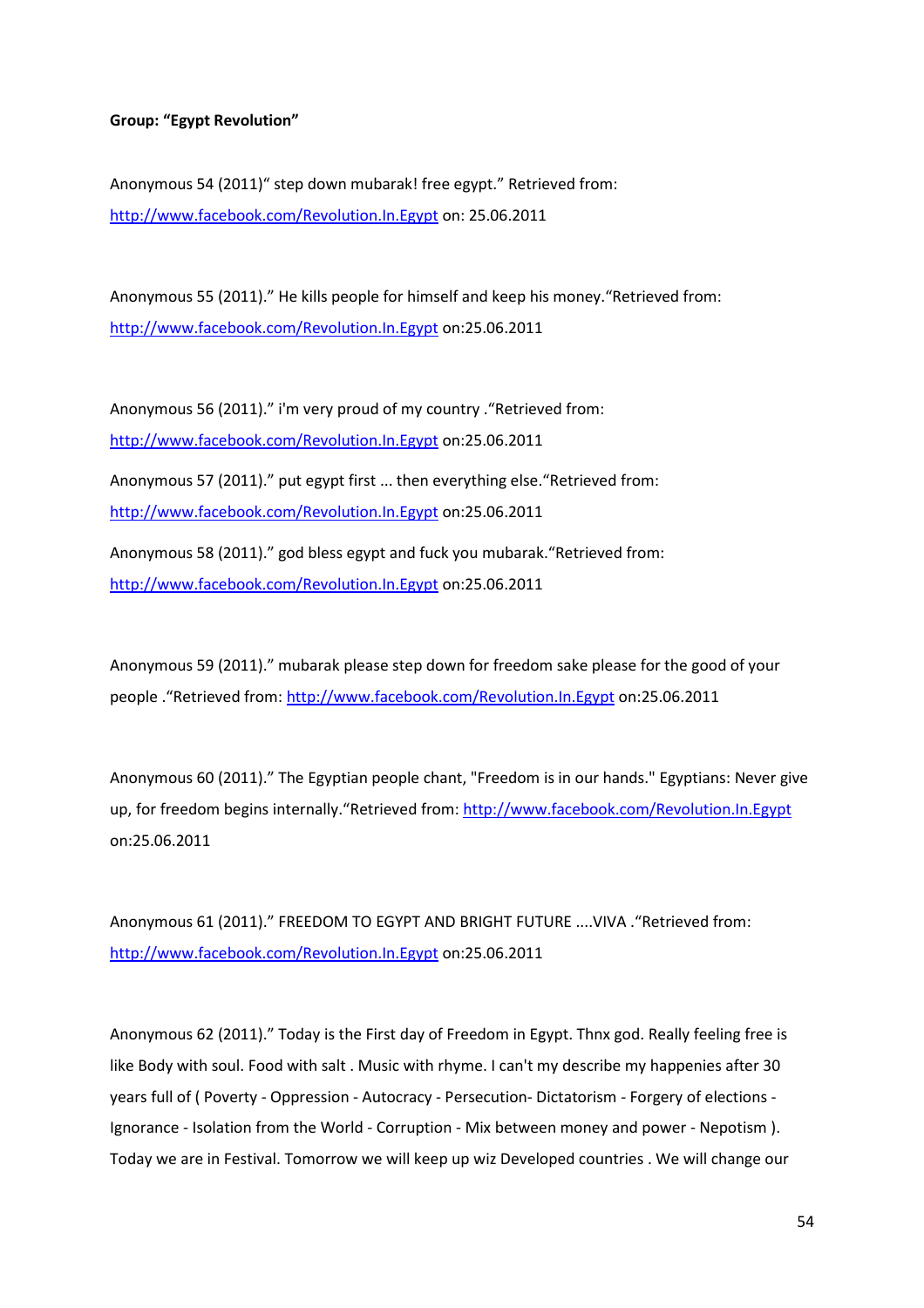# regime in to Forward. I am proud to be egyptian."Retrieved from: http://www.facebook.com/Revolution.In.Egypt on:25.06.2011

Anonymous 63 (2011)." Many thanks for all countries which supported us to get rid of corruption. Egypt welcome anyone come egypt at anytime..."Retrieved from: http://www.facebook.com/Revolution.In.Egypt on:25.06.2011

Anonymous 64 (2011)." I am sad When i See the arab Brothers Fight.... What is this boolsheat? Wake up arab peopel..... Fuck the Money and coruption... Free arab World." Retrieved from: http://www.facebook.com/Revolution.In.Egypt on:25.06.2011

Anonymous 65 (2011)." Egypt for the Egyptians. Please understand that."Retrieved from: http://www.facebook.com/Revolution.In.Egypt on:25.06.2011

Anonymous 66 (2011)." WE WILL NOT BE SILENCED, WHETHER YOU'RE CHRISTIAN, WHETHER YOU'RE MUSLIM, WHETHER YOU'RE AN ATHIEST, YOU WILL DEMAND YOUR GODDAMN RIGHTS, AND WE WILL HAVE OUR RIGHTS, ONE WAY OR THE OTHER! WE WILL NOT BE SILENCED."Retrieved from: http://www.facebook.com/Revolution.In.Egypt on:25.06.2011

Anonymous 67 (2011)." The voice of the majority is the voice of God,go mubarak its enough."Retrieved from: http://www.facebook.com/Revolution.In.Egypt on:25.06.2011

Anonymous 68 (2011)." Dear Friends Can you share page in your profile for once ? For freedom, for democracy..."Retrieved from: http://www.facebook.com/Revolution.In.Egypt on:25.06.2011

Anonymous 69 (2011)." Long live Revolution.........make the way for evolution...."Retrieved from: http://www.facebook.com/Revolution.In.Egypt on:25.06.2011